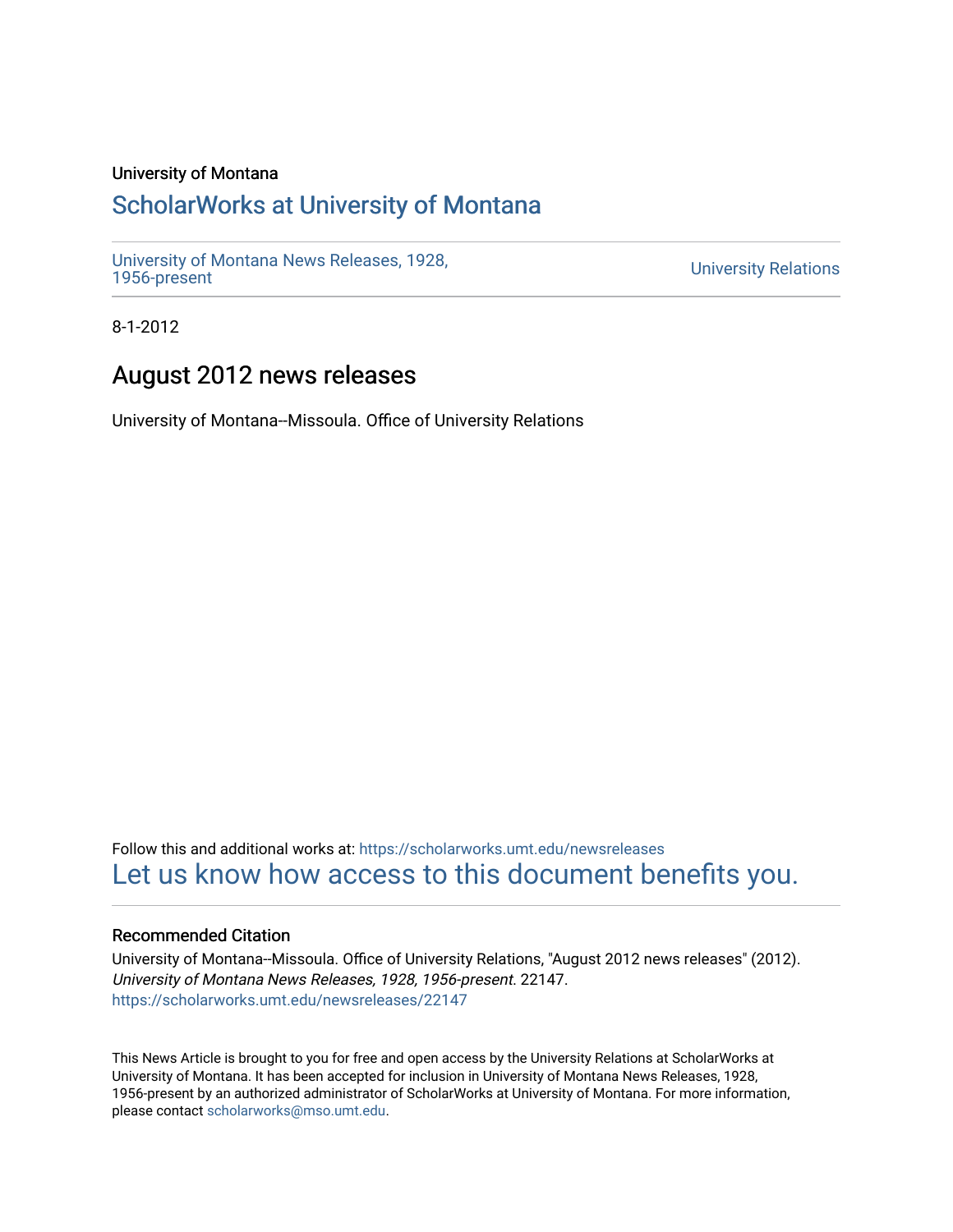

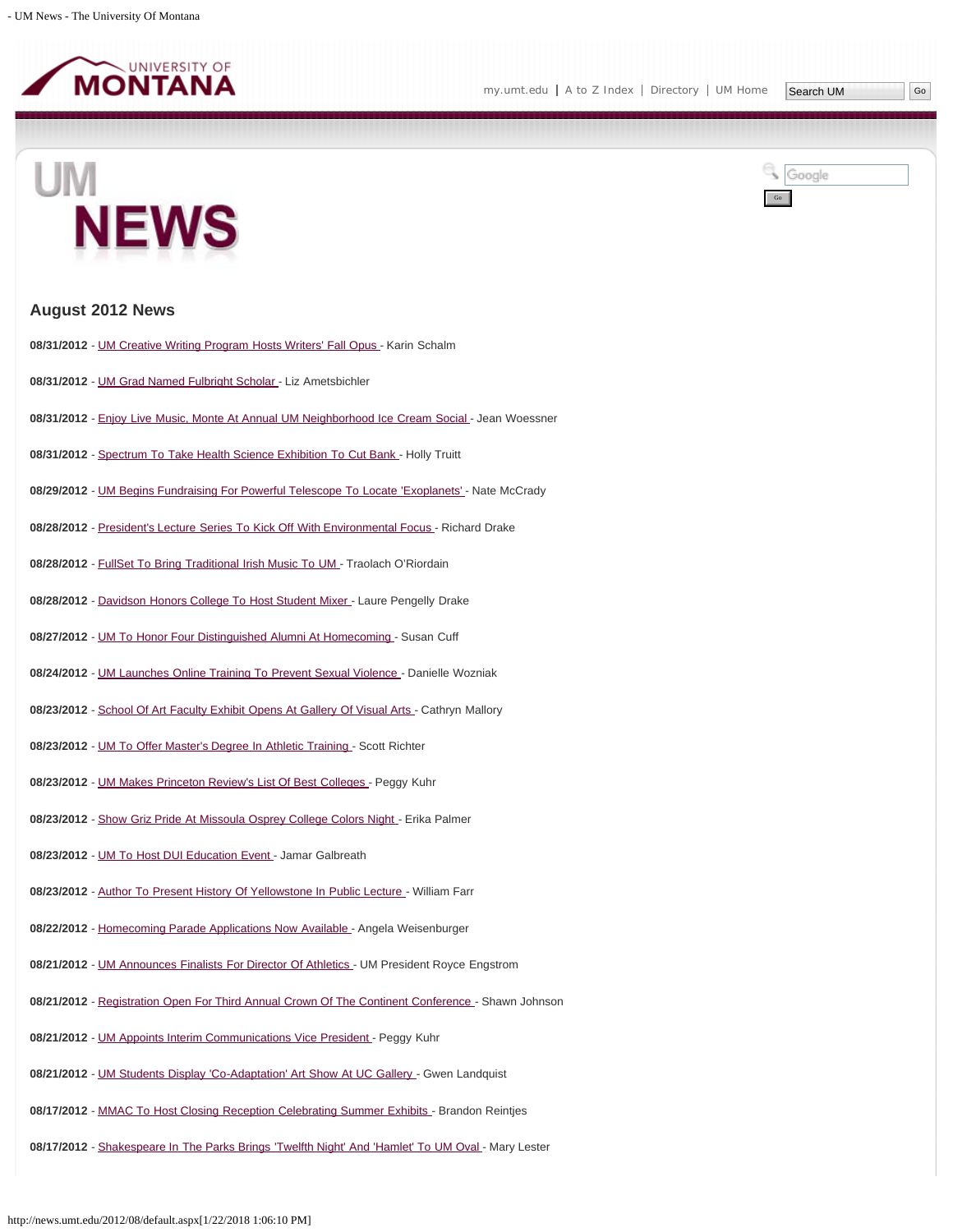|  |  | - UM News - The University Of Montana |
|--|--|---------------------------------------|

| 08/15/2012 - Montana Campus Compact Welcomes New Class Of Americorps Volunteers - Amanda Opitz        |
|-------------------------------------------------------------------------------------------------------|
| 08/15/2012 - UM President Invites Public To Annual Address - Office of the President                  |
|                                                                                                       |
| 08/14/2012 - Faculty, Staff Invited To Help Students Move In Aug. 22, 25 - Enrollment Services        |
|                                                                                                       |
| 08/14/2012 - UM Bus Service To Start Regular Routes Aug. 27 - Nancy Wilson                            |
|                                                                                                       |
| 08/13/2012 - Family Of UM Forestry Alum Donates To College - Leana Schelvan                           |
|                                                                                                       |
| 08/13/2012 - Marty Essen To Kick Off Fall Tour With Bitterroot College Benefit - Victoria Clark       |
| 08/06/2012 - UM To Welcome American Indian Students With 'Moving Camp' - Jinann Bitar                 |
|                                                                                                       |
| 08/20/2012 - UM Earns Grant To Study Glacial Ice - JoelHarper                                         |
|                                                                                                       |
| 08/06/2012 - Griz Fans Encouraged To Pledge Their Allegiance To UM - Erika Palmer                     |
|                                                                                                       |
| 08/06/2012 - UM Hosts Play About Mark Twain - Tom Webster                                             |
|                                                                                                       |
| 08/01/2012 - New UM Professor Finds Earth Absorbs More CO2 Even As Emissions Rise - Ashley Ballantyne |
|                                                                                                       |
|                                                                                                       |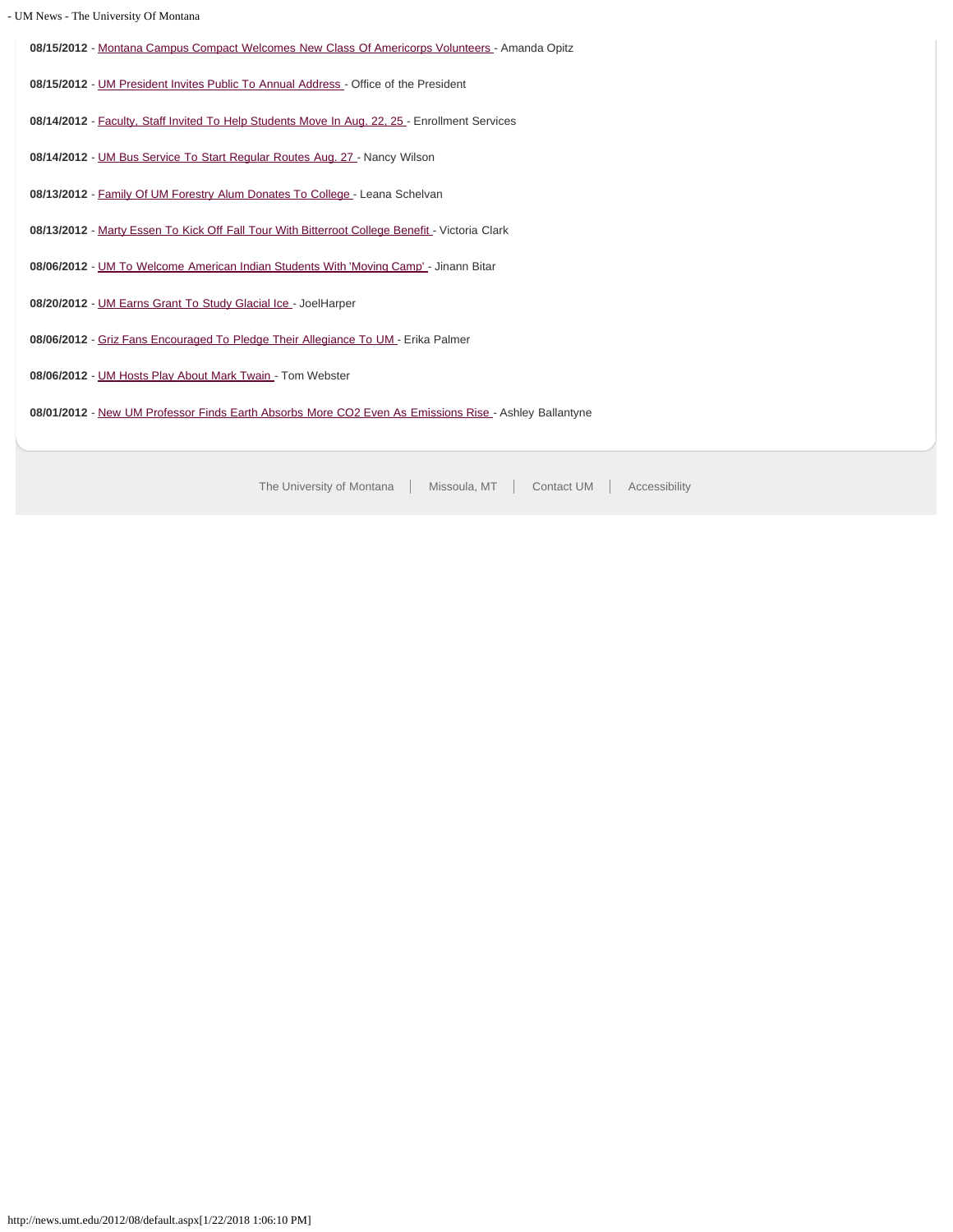<span id="page-3-0"></span>



August 31, 2012

# **MISSOULA –**

Guests will enjoy fine food, beverages and silent and live auctions Friday, Sept. 14, at The University of Montana Creative Writing Program's Writers' Fall Opus.

The fourth annual event is sponsored by Kevin Head and Charlie Brown and will be held from 6:30 to 10 p.m. at the Florence Building Governor's Room, located at 111 N. Higgins Ave.

Auction items include a signed, first-edition copy of James Welch's "Winter in the Blood," *a* guided fly-fishing trip with "Best of the West" author and fishing guide Jamie Rogers, a Dunrovin Ranch party, Pearl Jam tickets and collectable artwork, among others.

Tickets cost \$35 or \$60 per couple, and all proceeds benefit the UM Creative Writing Program's literary journals, the visiting writers reading series and student scholarships. Attendees must be 21 or older.

###

The event schedule is as follows:

- **6:30 p.m.:** Hors d'oeuvres, silent auction
- **7:50 p.m.:** Speaker: Christopher Comer, dean of the UM College of Arts and Sciences
- **8:00 p.m.:** Mayor John Engen conducts the live auction
- **8:45 p.m.:** Silent auction closes and raffle begins
- **9:15–10 p.m.:** Auction settlement

For more information or to RSVP, call Karin Schalm at 406-243-5267 or email [karin.schalm@mso.umt.edu.](mailto:karin.schalm@mso.umt.edu)

ALL

Local

091212opus

**Contact:** Karin Schalm, UM Creative Writing Program coordinator, 406-243-5267, [karin.schalm@mso.umt.edu](mailto:karin.schalm@mso.umt.edu).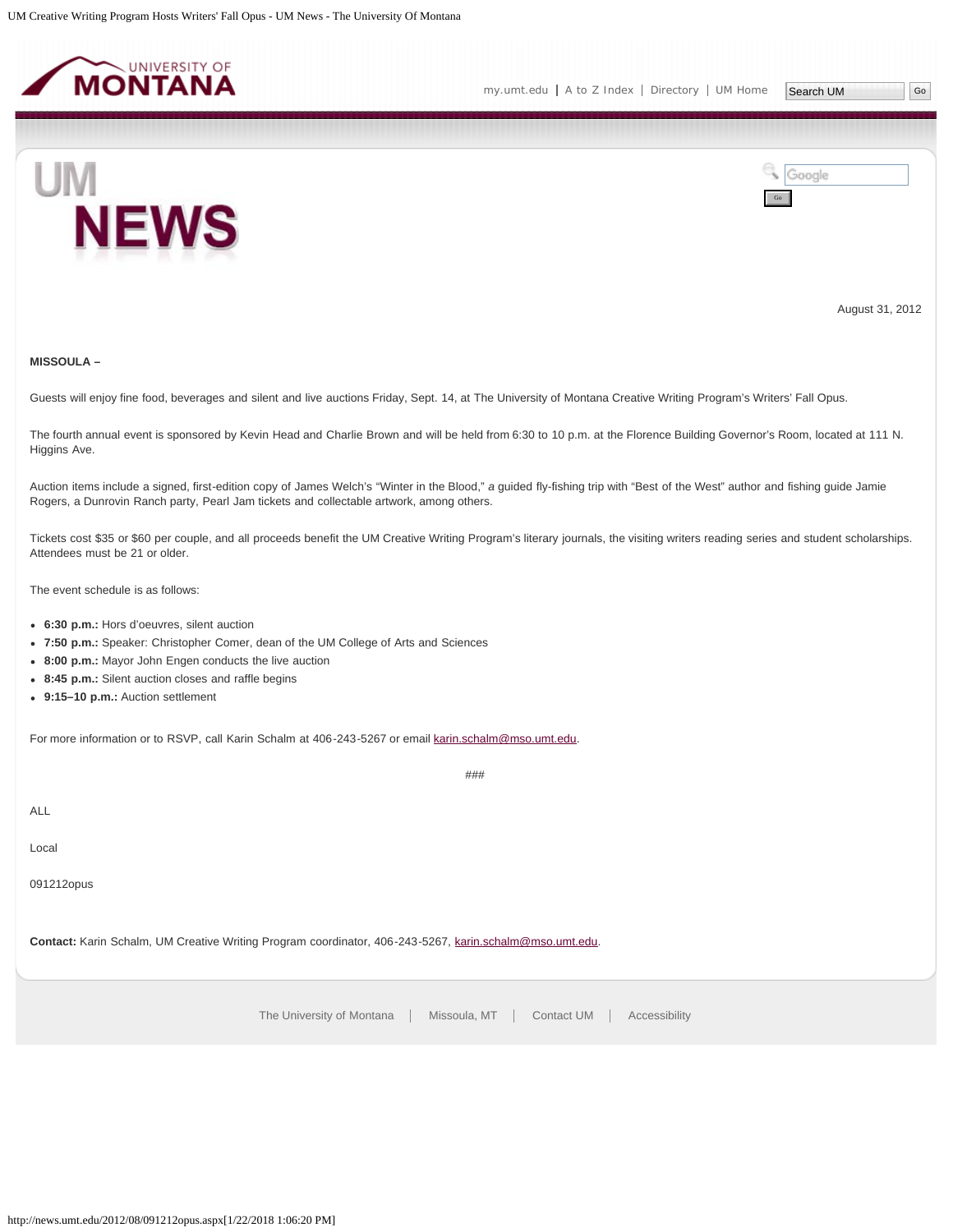<span id="page-4-0"></span>





August 31, 2012

# **MISSOULA** –

University of Montana alumna Laurel Nakanishi of Missoula will travel to Nicaragua as the recipient of a Fulbright U.S. Student scholarship for the 2012-13 academic year.

Nakanishi earned a master's in creative writing from UM in May and will study writing in the prestigious international exchange program that operates in more than 155 countries. The Fulbright Program is sponsored by the U.S. State Department's Bureau of Educational and Cultural Affairs.

Recipients of Fulbright awards are selected on the basis of academic or professional achievement, as well as demonstrated leadership potential in their fields. Seven other UM applicants were offered Fulbright positions in the spring, though one declined to pursue a doctorate.

###

For more information call UM Fulbright Adviser Liz Ametsbichler at 406-243-5001 or email [liz.ametsbichler@mso.umt.edu.](mailto:liz.ametsbichler@mso.umt.edu)

BP

Local

083112fulb

Contact: Liz Ametsbichler, UM Fulbright adviser, 406-243-5001, [liz.ametsbichler@mso.umt.edu](mailto:liz.ametsbichler@mso.umt.edu).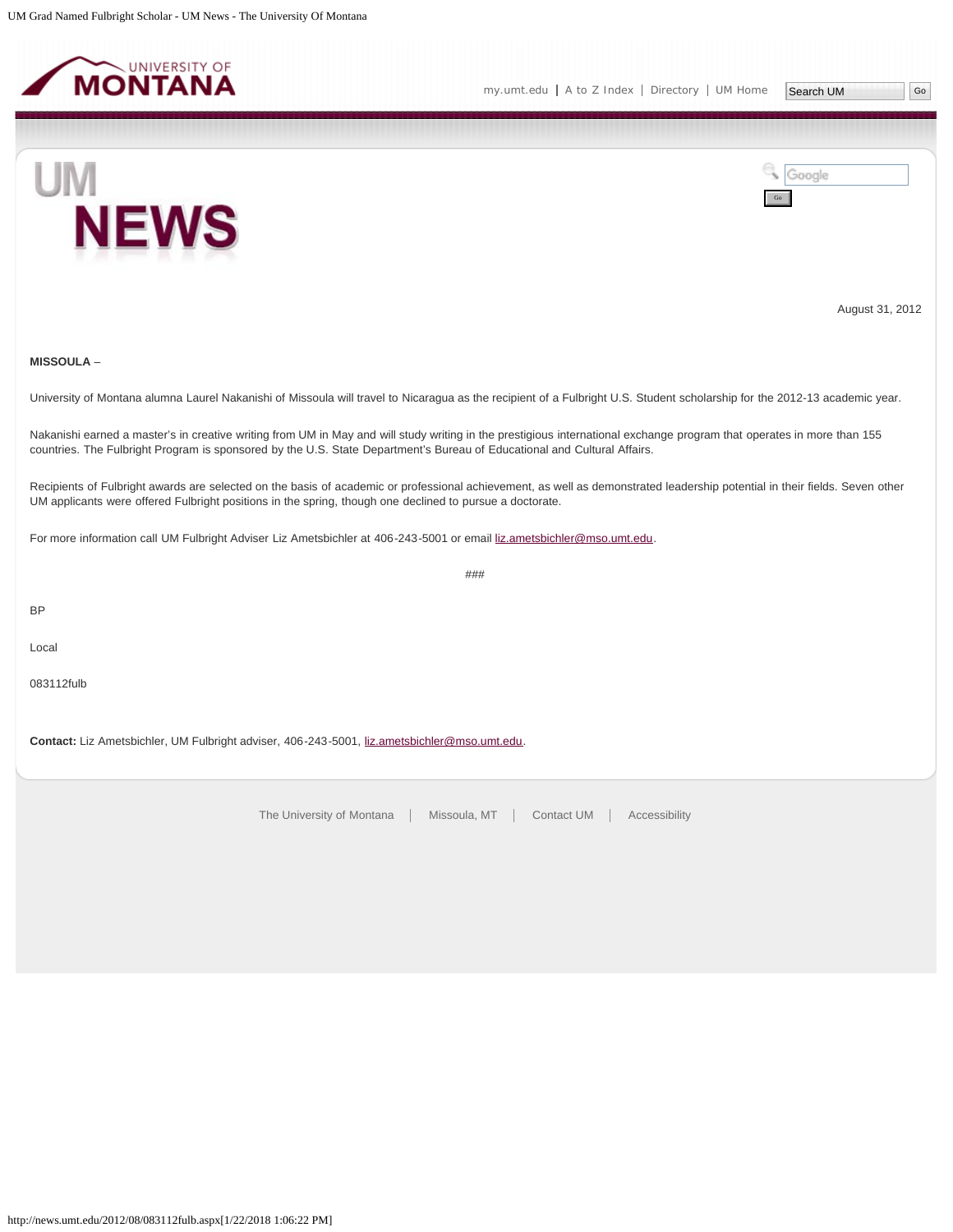<span id="page-5-0"></span>

[my.umt.edu](http://my.umt.edu/) | [A to Z Index](http://www.umt.edu/search/atoz/) | [Directory](http://www.umt.edu/directory/) | [UM Home](http://www.umt.edu/)



Google Go

August 31, 2012

# **MISSOULA** –

Music, Monte and free ice cream will welcome new and returning students of The University of Montana to campus and the community during the 11th Annual Neighborhood Ice Cream Social on Sunday, Sept. 9. The street party will be held from 3-5 p.m. in the 400 block of University Avenue.

The social helps engage students with the homeowners, city officials, and the UM faculty, administrators and staff who make up the University community. Attendees can meet their neighbors, browse informational tables and win door prizes. Live music will be provided by the Steel Toe Floes, UM mascot Monte will make an appearance, and there will be free ice cream for all.

The annual ice cream social was created in 2002 by the local group Thoughtful Neighbors with the intent to celebrate the diversity UM's students bring to the neighborhood. This year, Thoughtful Neighbors hopes to remember a key leader in the development of the ice cream social, former UM professor and UM School of Music Chair Don Simmons. Simmons was a well-loved supporter of the arts and a Missoula personality who passed away in July at the age of 84.

Thoughtful Neighbors is an evolving mix of University neighborhood homeowners and residents, UM students and administrators, the UM Foundation and UM Alumni Association, and members of several charitable and service organizations.

For more information, call Jean Woessner at 406-721-3540.

###

BP

Local

083112icec

**Contact:** Jean Woessner, Thoughtful Neighbors media chair, 406-721-3540, [jwoessner@bigsky.net](mailto:jwoessner@bigsky.net).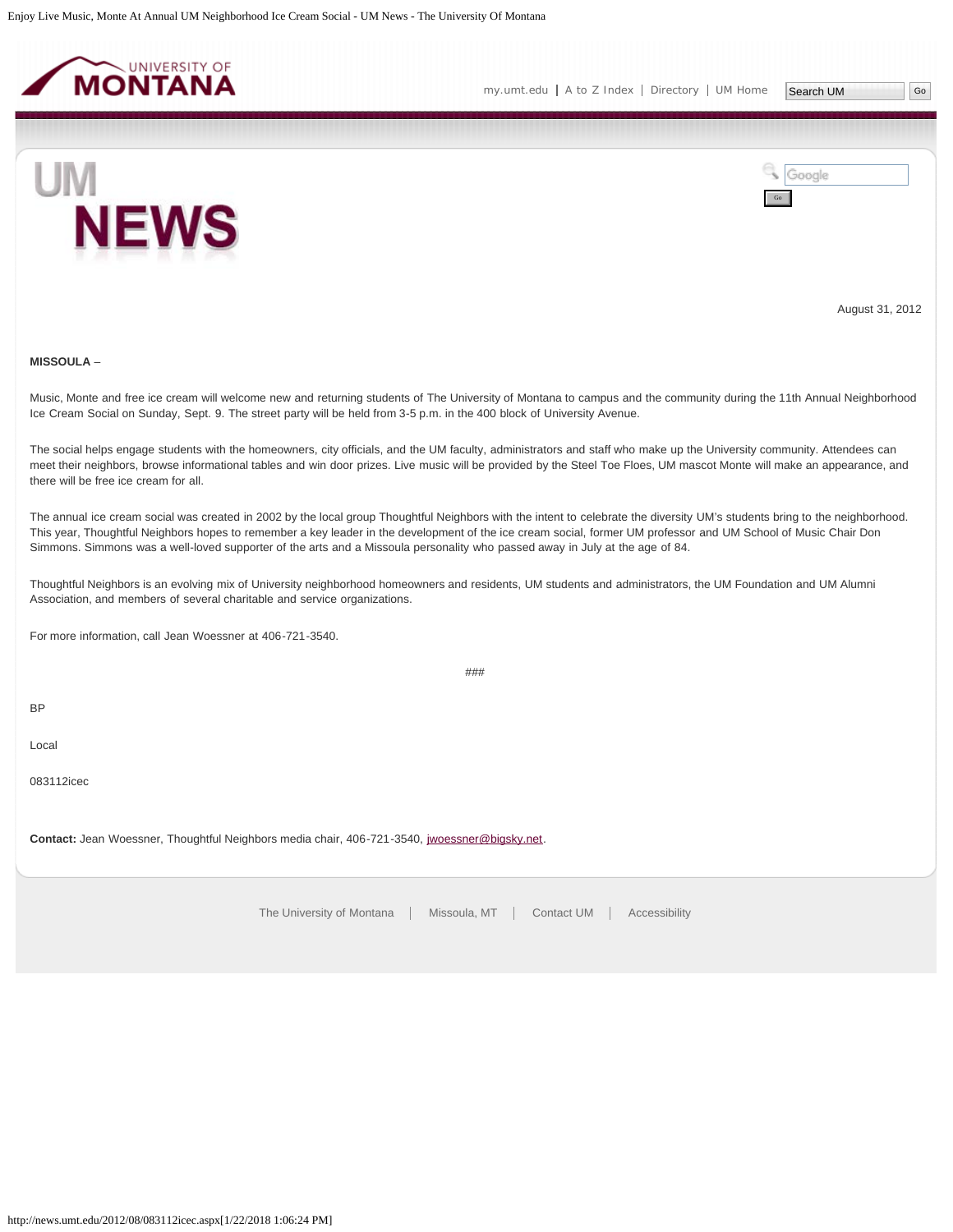<span id="page-6-0"></span>



August 31, 2012

### **MISSOULA** –

The University of Montana's spectrUM Discovery Area will bring its popular "Hands on Health" exhibit to Cut Bank on Thursday, Sept. 6, for the Northern Rockies Medical Center's Health Fair.

The fair will be held from 7 a.m. to 6 p.m. in the Cut Bank Civic Center and is free and open to the public. Students from the Cut Bank School District will participate in guided field trips of the exhibit throughout the day.

Highlights of the exhibit include a giant runny nose that children can diagnose, a health assessment station, a life-sized medical teaching torso for simulated surgery activities and guided cow-eyeball and heart dissections.

SpectrUM travels the state with a mobile science center featuring various interactive science exhibits, including "Hands on Health" and "The Brain: A World Inside Your Head." The program has visited dozens of counties and reservations in Montana since 2007, including some of the state's most remote communities.

"We travel hands-on science around the state, transforming gymnasiums and cafeterias into powerful science learning centers that help inspire Montana's next generation of scientists, health care providers, engineers and visionaries," spectrUM Director Holly Truitt said.

The "Hands on Health" exhibit was developed with support from the Western Montana Area Health Education Center and Blue Cross Blue Shield of Montana. The Northern Rockies Medical Center will sponsor the exhibit at the Cut Bank fair.

SpectrUM Discovery Area is located on The University of Montana campus. For more information or to bring spectrUM to your school, call Outreach Coordinator Hannah Motl at 406-243-4828 or visit [http://ww.spectrum.umt.edu.](http://ww.spectrum.umt.edu/)

###

#### BP

# Western Montana

083012spec

**Contact:** Holly Truitt, director, spectrUM Discovery Area, 406-243-4872, [holly.truitt@mso.umt.edu;](mailto:holly.truitt@mso.umt.edu) Hannah Motl, outreach coordinator, spectrUM Discovery Area, 406-243- 4828, [hannah.motl@mso.umt.edu](mailto:hannah.motl@mso.umt.edu).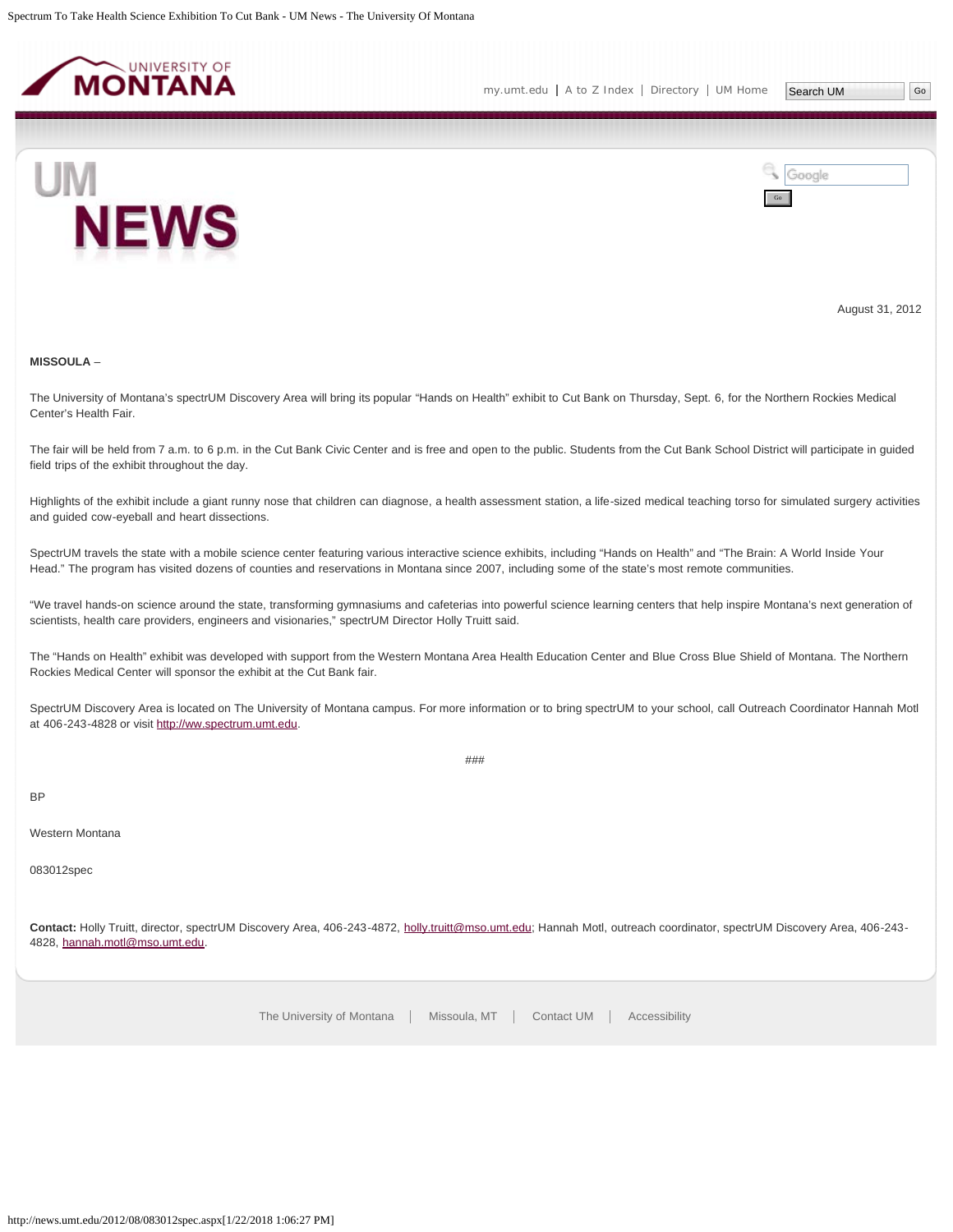<span id="page-7-0"></span>



August 29, 2012

### **MISSOULA** –

Development of a new partnership between The University of Montana Department of Physics and Astronomy, the California Institute of Technology and Pennsylvania State University will place UM on the cutting edge of the search for new planets and help address the age-old question, "Are we alone?"

UM is working with the astronomy departments of Caltech and Penn State to build a new array of telescopes called MINERVA, which all three universities will use to search for planets orbiting nearby stars. The ultimate goal, according to UM Assistant Professor of Astrophysics Nate McCrady, is to locate earthlike, rocky planets capable of supporting liquid water, the most basic building block of life as we know it.

The search for exoplanets – planets that orbit stars outside our own solar system – has gained speed in the past few years, most notably through the findings of NASA's Kepler Mission. Kepler, a powerful, orbiting telescope, points at a single patch of sky with stars that are hundreds to thousands of light-years away. By detecting dips in light signifying the "transit" of a planet passing in front of a star, Kepler has discovered about 2,200 planet-candidates since 2010.

The MINERVA array will bring the search for new planets much closer to home.

"We want to find rocky planets around nearby stars," McCrady said. "Kepler is looking farther away."

Nearby, in this case, means stars that are tens of light-years away rather than thousands. Some are visible from Earth with the naked eye. The stars also need to be in the right stage of development to have orbiting planets - past their volatile early millennia, but not so old they're ready to explode. Ideally, a star should be putting out a stable amount of light and heat, like our own sun.

By partnering with other universities, UM has the capability to purchase one of four telescopes that, when used in conjunction with the others, will allow astronomers to search the skies with extreme power and precision. Looking to the stars with the combined light collected by all four telescopes will bring the cost of this powerful array down from the \$6 million ballpark to about \$1 million. UM's stake would be about \$250,000 for one telescope and the imaging camera within it.

Penn State already has purchased their telescope, which will be mounted for testing at Caltech in Pasadena, Calif., in the coming weeks. Caltech currently is raising funds to purchase possibly two of their own, and UM has started its fundraising efforts.

After the initial investment for the telescope, the project has the potential to generate much more funding for research at UM.

"It really elevates UM's profile and makes us very competitive for NASA and National Science Foundation funding," said McCrady.

Though the Department of Physics and Astronomy is looking into grants to purchase the telescope, they have started working with the UM Foundation and primarily are looking for private funding to support this important step forward in the research capabilities of the University. Once the telescope is purchased, funding for operation will be easier to secure through research grants.

Currently, the most powerful telescopes in the world are located in remote locations far from Missoula. Researchers can spend thousands of dollars booking observation time and traveling to a large observatory, only to be thwarted by a cloudy day.

MINERVA eventually will be housed at the Palomar Observatory in southern California. This prime location will allow UM researchers and students about 300 clear viewing nights per year, and the array and individual telescope can be operated remotely from McCrady's astronomy lab in the Clapp Building at UM.

MINERVA will allow researchers and students to look at potential planet-hosting stars near our solar system and, like Kepler, can detect transits of planets. But it also will use radial velocimetry to detect the reflex motion – the slight wobble of a star as it is pulled by a planet at the apex of its orbit. This means MINERVA will not only identify candidate-planets like Kepler, but confirm they are exoplanets with further analysis.

This information can help scientists determine the size, mass and ultimately the density of these exoplanets. A small, dense planet will likely be rocky, as opposed to a gas giant such as Jupiter. If it's not too close or far from the star, it could contain liquid water and possibly life. Researchers won't be able to view these newfound planets with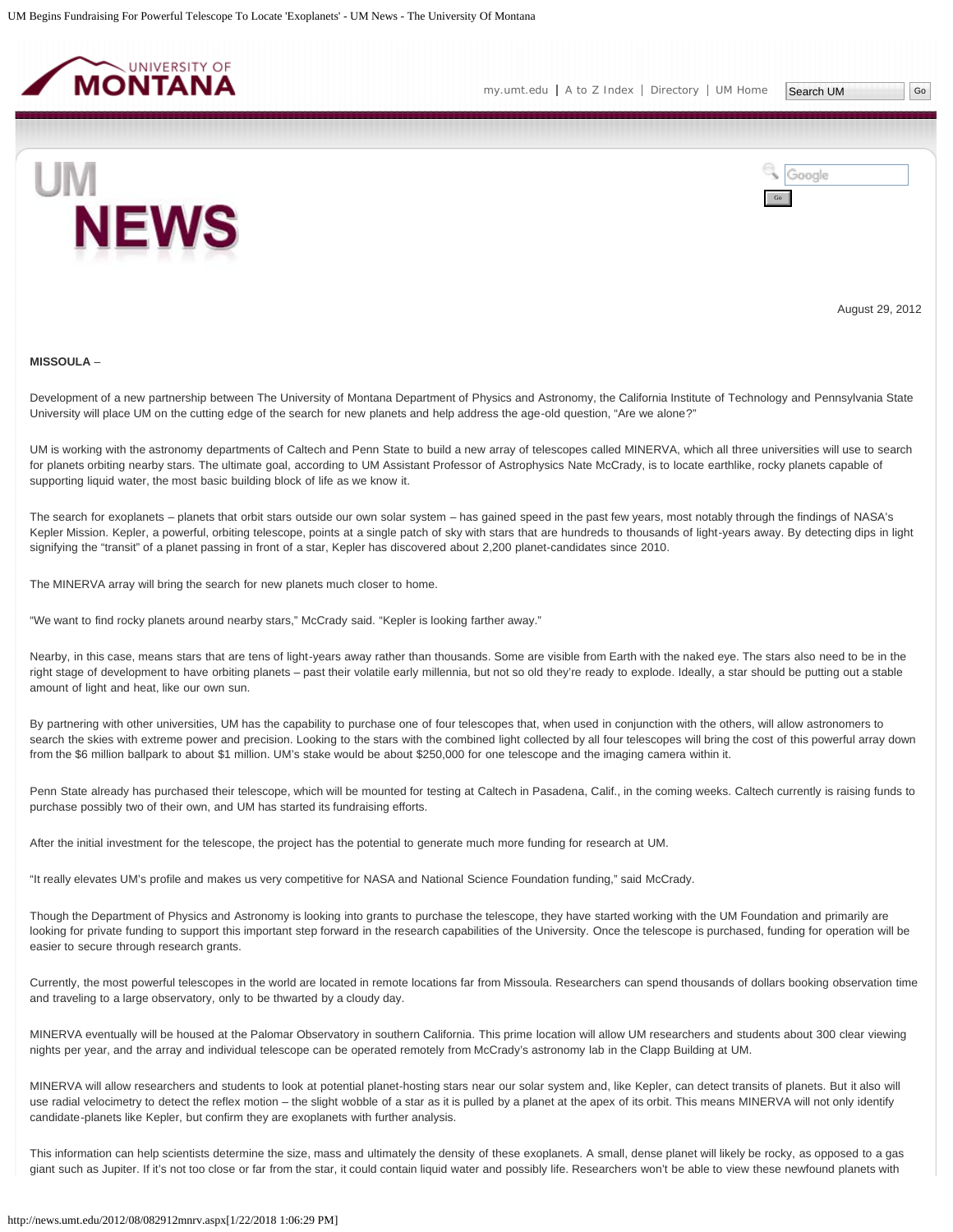UM Begins Fundraising For Powerful Telescope To Locate 'Exoplanets' - UM News - The University Of Montana

MINERVA, but it is important to detect their location because viewing capabilities will be possible soon.

"The next generation of telescopes can look at planets located around nearby stars," McCrady said. "We need to tell them where they should be looking."

The idea for MINERVA was born from collaboration between McCrady, John Johnson of Caltech and Jason Wright of Penn State, who attended the University of California, Berkeley, together during their doctoral studies. Aside from the exciting new academic opportunities for students at all three universities, MINERVA will allow students to collaborate on research between campuses.

"Our engagement in the MINERVA project will provide UM undergraduate students exposure to very high-level astronomy science and will allow them to interact and learn from graduate students and faculty members from some of the very best programs in the world," UM Provost Perry Brown said. "It is an extraordinary opportunity that will open doors to future research projects and further educational and employment opportunities for our students. It will enhance UM's educational excellence in physics and astronomy."

The UM Department of Physics and Astronomy will retain the Blue Mountain Observatory, a telescope located at the top of Blue Mountain south of Missoula, but MINERVA will give UM students access to research-grade, state-of-the-art equipment.

"We're in a position to be on the cutting edge," McCrady said. "No one's doing exactly what we're doing with this."

For more information call McCrady at 406-243-2041 or email [nate.mccrady@umontana.edu](mailto:nate.mccrady@umontana.edu). You can learn more about MINERVA or donate funds to purchase the telescope at [http://www.physics.umt.edu/minerva.](http://www.physics.umt.edu/minerva)

###

BP

**State** 

082912mnrv

**Contact:** Nate McCrady, assistant professor of astrophysics, UM Department of Physics and Astronomy, 406-243-2041, [nate.mccrady@umontana.edu.](mailto:nate.mccrady@umontana.edu)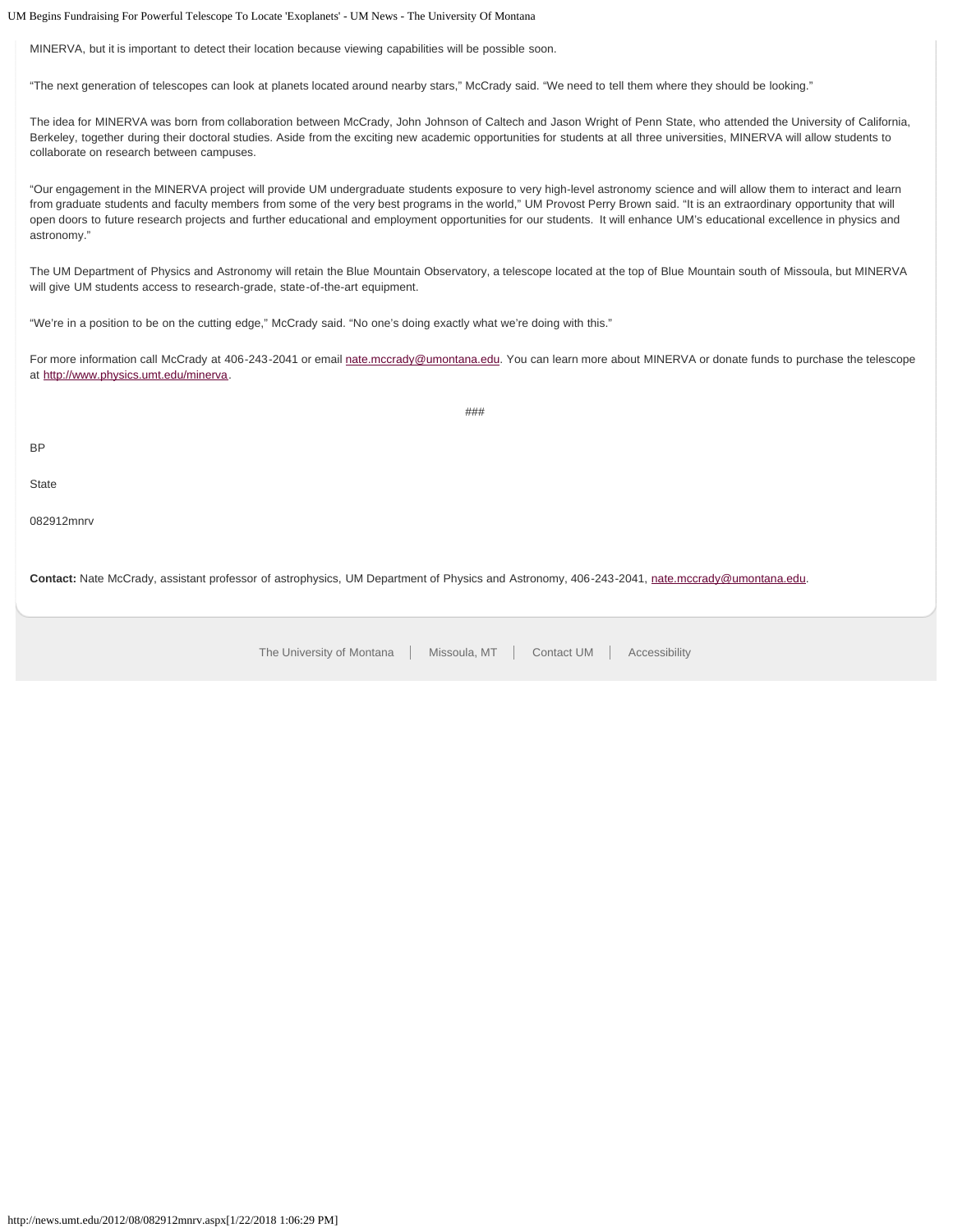<span id="page-9-0"></span>



August 28, 2012

# **MISSOULA** –

The University of Montana's 2012-13 President's Lecture Series will begin Wednesday, Sept. 5, with a lecture from acclaimed investigative journalist Andrew Nikiforuk titled "The Energy of Slaves: Oil and the New Servitude."

The lecture will begin at 8 p.m. in the University Center Ballroom. Nikiforuk also will present a seminar titled "Empire of the Beetle: How Human Folly and a Tiny Bug are Killing North America's Great Forests" earlier the same day from 3:10 to 4:30 p.m. in Gallagher Business Building Room 123. Both the lecture and seminar are free and open to the public.

Nikiforuk is a freelance writer and investigative journalist in Canada. He is well known for his work on environmental issues and his work has appeared in The Walrus, Maclean's and Canadian Business. He has won seven National Magazine Awards and top honors as an investigative journalist from the Association of Canadian Journalists.

Nikiforuk also is the author of several books, including two which are the basis for his scheduled presentations. His 2008 book "Tar Sands: Dirty Oil and the Future of a Continent" was a bestseller in Canada and received the Rachel Carson Environment Book Award.

These two lectures are presented in collaboration with the UM School of Journalism and the College of Forestry and Conservation.

The President's Lecture Series will consist of 10 talks on vital topics by distinguished guest speakers throughout the academic year. For more information on the President's Lecture Series, visit<http://umt.edu/president/events/lectures/> or call UM History Professor Richard Drake at 406-243-2981.

 $#HH$ 

BP

Local

082812pres

**Contact:** Richard Drake, UM history professor and lecture series organizer, 406-243-2981, [richard.drake@mso.umt.edu.](mailto:richard.drake@mso.umt.edu)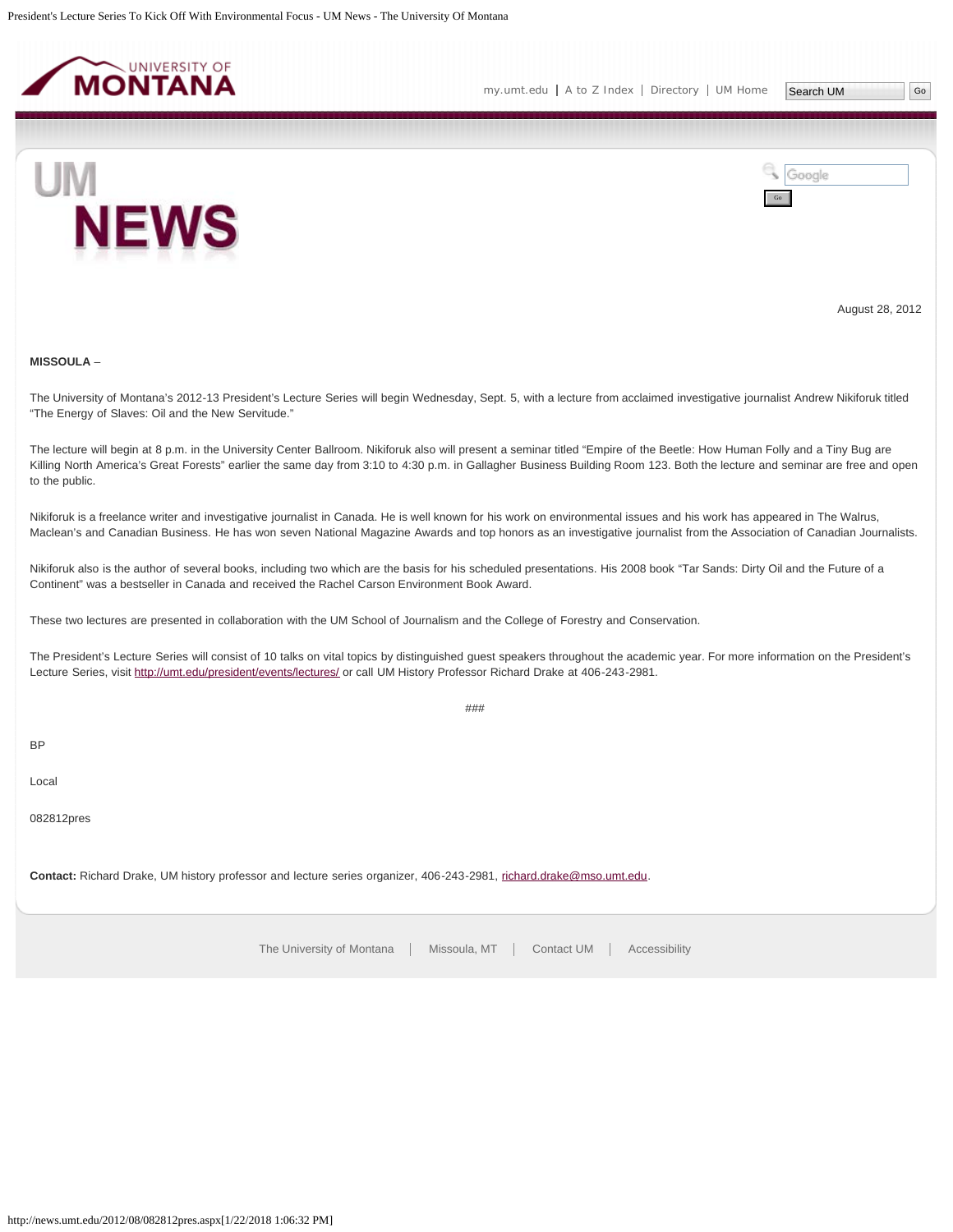<span id="page-10-0"></span>



August 28, 2012

# **MISSOULA** –

The Friends of Irish Studies will present the traditional Irish band FullSet in a concert at 7:30 p.m., Sunday, Sept. 9, at the George and Jane Dennison Theatre at The University of Montana.

FullSet, a six-piece band featuring award-winning Irish musicians, released their debut album "Notes at Liberty" in 2011, and have performed at festivals and venues across Europe. Their music features traditional button accordion, uilleann pipes, whistles, fiddle, bodhr*á*n, guitar and vocals.

The Friends of Irish Studies supports the UM Irish Studies Program, which offers a minor in Irish studies through courses on Irish language, history, literature, drama and dance. FullSet will perform another benefit concert at 7:30 p.m. Friday, Sept. 7, at the Motherlode Theatre in Butte.

###

For more information contact UM Irish Studies Program Director Traolach O'Riordain at 406-243-6973 or email [traolach.oriordain@mso.umt.edu.](mailto:traolach.oriordain@mso.umt.edu)

BP

Western Montana

082712irsh

**Contact:** Traolach O'Riordain, director, UM Irish Studies Program, 406-243-6973, [traolach.oriordain@mso.umt.edu.](mailto:traolach.oriordain@mso.umt.edu)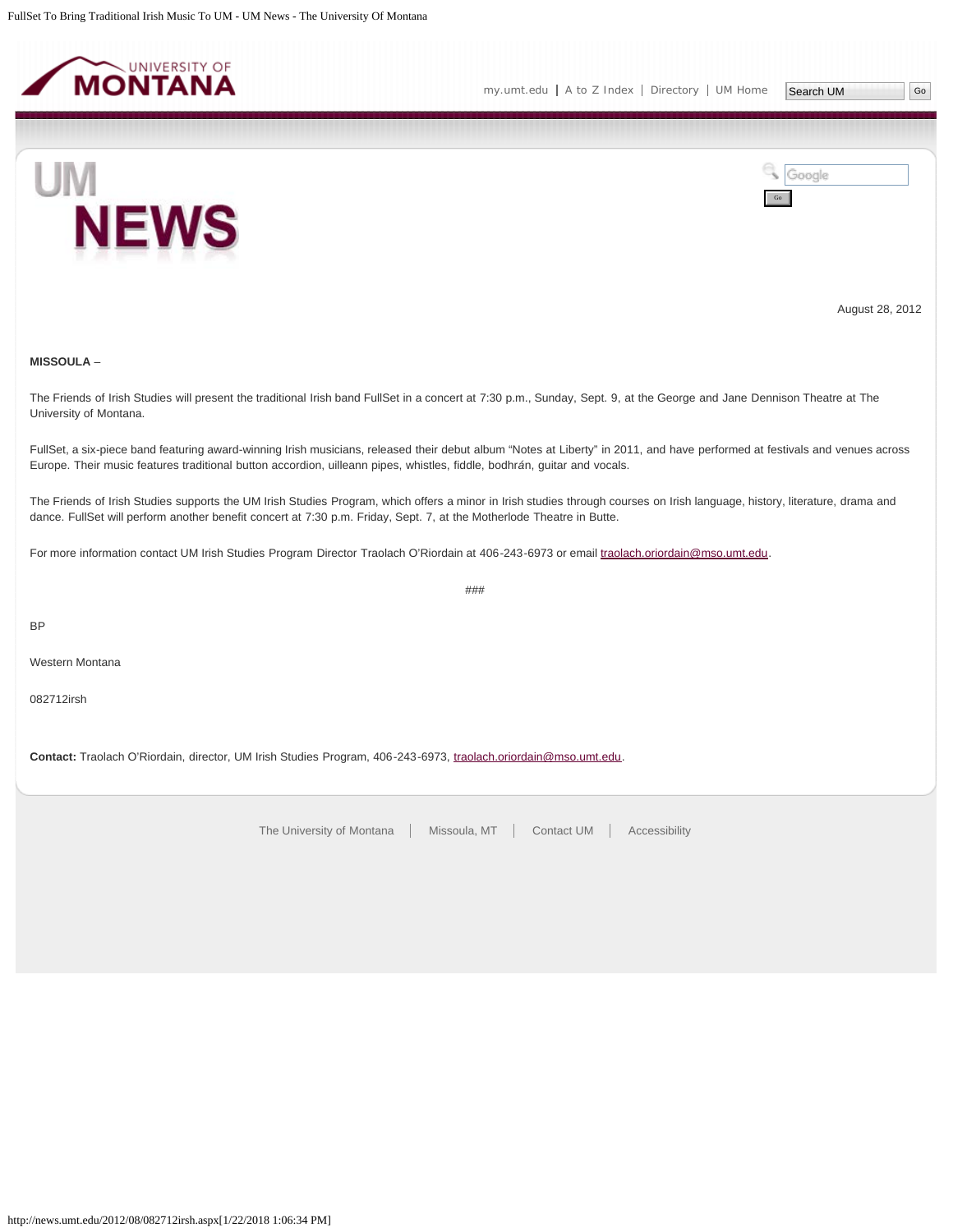<span id="page-11-0"></span>



August 28, 2012

#### **MISSOULA** –

International and Davidson Honors College students will join administrators and faculty for an educational and social mixer from 4 to 5:30 p.m. Thursday, Aug. 30 at the Honors College.

UM Provost Perry Brown, International Programs Dean Jerry Fetz and Davidson Honors College Dean James McKusick will sponsor the event and welcome Honors College and UM alumna Ashleen Williams.

Williams recently completed a year as a Fulbright teaching assistant in Bahrain and is about to begin a graduate program at the University of Ulster in Derry, Northern Ireland, as UM's first Mitchell Scholar. She will speak to students at the mixer about international opportunities on campus and abroad, as well as plans for the international patio at the Honors College.

Following the presentation, students can learn about service opportunities with Global Partners and Conservation Partners, programs of UM's Foreign Student and Scholar Services and International Programs. English Language Institute students can practice their English through a human scavenger hunt and cultural competence questionnaire and share their most unusual international experiences. Music and refreshments will be provided.

Davidson Honors College Director of External Scholarships and Advising Laure Pengelly Drake helped plan the event and hopes it will facilitate conversations between international and Honors College students.

"The games and other activities should make it easier for all of us to approach and build relationships with people whose language and culture are different from ours," Pengelly Drake said. "We also have a good chance of learning a pretty great Brazilian football shuffle together."

The event is open to students who have received an invitation. For more information call Pengelly Drake at 406-243-6140 or email [laure.pengellydrake@umontana.edu.](mailto:laure.pengellydrake@umontana.edu)

###

BP

Campus

082712mixr

**Contact:** Laure Pengelly Drake, external scholarships and advising director, Davidson Honors College, 406-243-6140, [laure.pengellydrake@umontana.edu.](mailto:laure.pengellydrake@umontana.edu)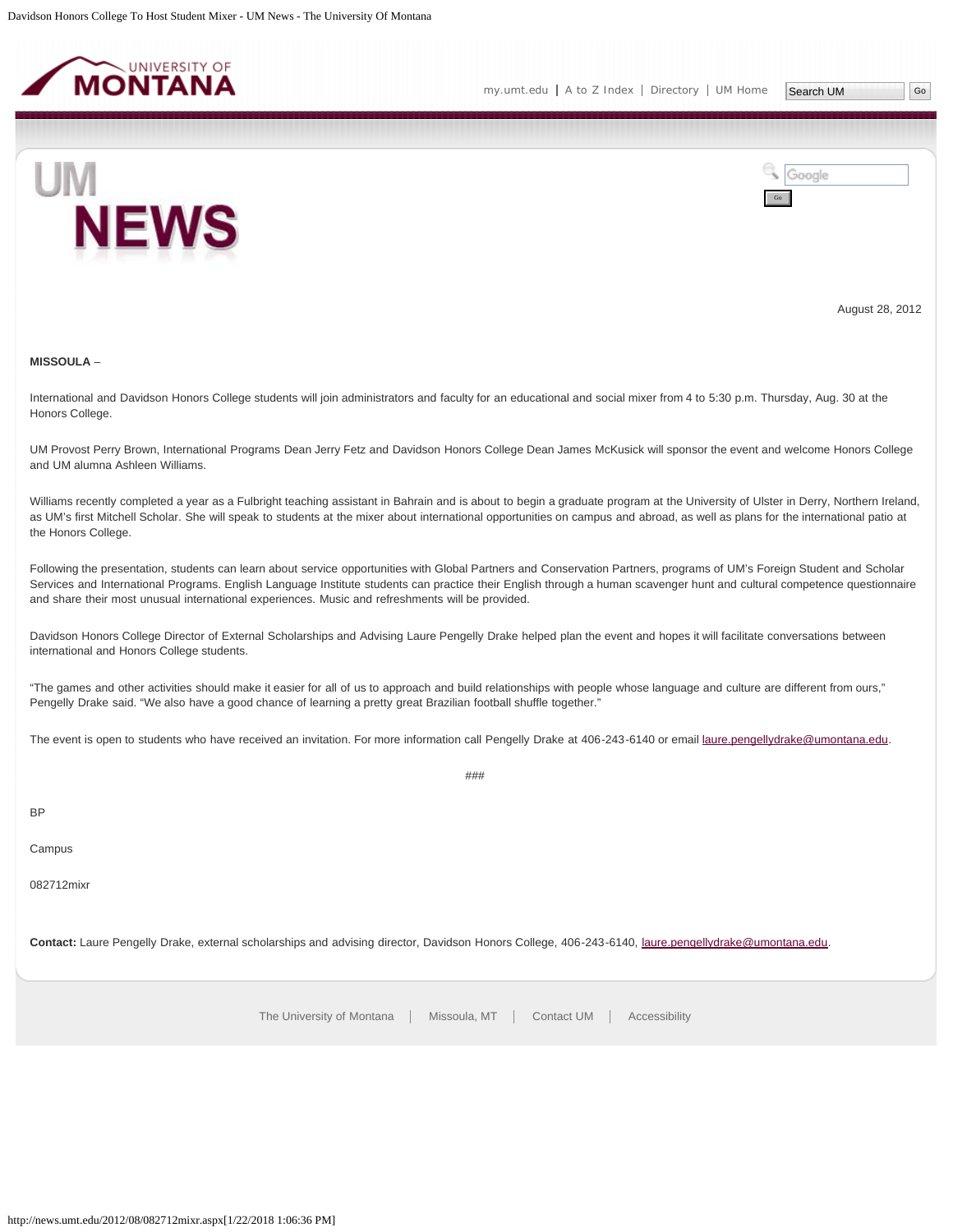<span id="page-12-0"></span>



August 27, 2012

#### **MISSOULA –**

Four outstanding University of Montana graduates will receive 2012 Distinguished Alumni Awards during Homecoming weekend festivities Sept. 21-22. The awards are the highest honor presented by the UM Alumni Association. This year's distinguished alumni are Doug Chadwick of Whitefish, Don Molloy of Missoula, Thomas Riggert of Brisbane, Australia, and Joseph Valacich of Tucson, Ariz.

Chadwick graduated from UM in 1974 with a bachelor's degree in wildlife biology. He has traveled the globe to research and report on wildlife conservation issues, publishing 29 books and 168 magazine articles along the way. He is the critically acclaimed author of "The Fate of the Elephant," "A Beast the Color of Winter," "The Company We Keep: America's Endangered Species" and "Enduring America." He is a frequent contributor to National Geographic Magazine and other scientific publications.

Chadwick also has appeared in numerous wildlife documentaries and he played a significant role in getting the grizzly bear listed as a threatened species by giving presentations before the secretary of the interior. He is the director and founding board member of Vital Ground, a nonprofit foundation that has safeguarded more than 600,000 acres of habitat for grizzly bears and other wildlife.

Molloy graduated from UM in 1968 with a bachelor's degree in political science and in 1976 with a juris doctorate. He served as one of five U.S. District Court judges in Montana from 1996 to 2011, when he assumed senior status. In 2001, he became chief judge for the District of Montana. As a federal judge, Molloy presided over some of the most closely watched cases in state history. He punctuated his illustrious career with a slew of famous decisions during his final year on the bench, including his ruling that Yellowstone grizzly bears should not be taken off the endangered species list.

Molloy is the founder of the Judicial Institute with the Federal Court – a three-day intensive training session that gives Montana high school government teachers hands-on exposure to the judicial branch. Prior to his career as a federal judge, he ran a highly successful private practice as a civil litigator in Billings for more than 20 years. In 1993, he was named Montana Trial Lawyer of the Year by the Montana Trial Lawyers Association.

Riggert earned a bachelor's degree in wildlife biology from UM in 1962. One of Australia's most influential conservation biologists, he has dedicated more than 45 years to solving complex environmental issues surrounding commercial development, land rehabilitation, waterway protection and waste management. Riggert laid the foundation for environmental planning strategies in Australia, where he recently completed a \$55 million river decontamination project that transformed a hazardous wasteland into a wetlands sanctuary.

His research efforts also have stretched to countries such as Antarctica, Africa, Iceland and Greenland. His wildlife documentaries have appeared on BBC and he has lent his expertise to National Geographic Magazine as a consultant and contributor. He currently lectures students on environmental engineering at the Southbank Institute of Technology in Brisbane, Australia.

Valacich received a bachelor's degree in computer science in 1982 and a master's degree in business administration in 1983, both from UM. He currently is a professor of management information systems at the University of Arizona. He previously was a distinguished professor in the MIS department at Washington State University, where he built a world-class MIS program that currently is ranked as one of the top 20 research programs in the world. Valacich has led development programs for several large companies, including AT&T, Boeing and Microsoft. In 2006, he was recognized as one of the top 20 information systems researchers in the world. A prolific writer and scholar with nearly 200 conference and journal articles, he currently is a senior editor at MIS Quarterly. He also has coauthored several best-selling textbooks.

The public is invited to attend a panel discussion featuring all four Distinguished Alumni Award recipients at 5:30 p.m. Friday, Sept. 21, in the UC Ballroom on UM mountain campus. An awards ceremony and reception will follow.

**SC** 

**State** 

082712alum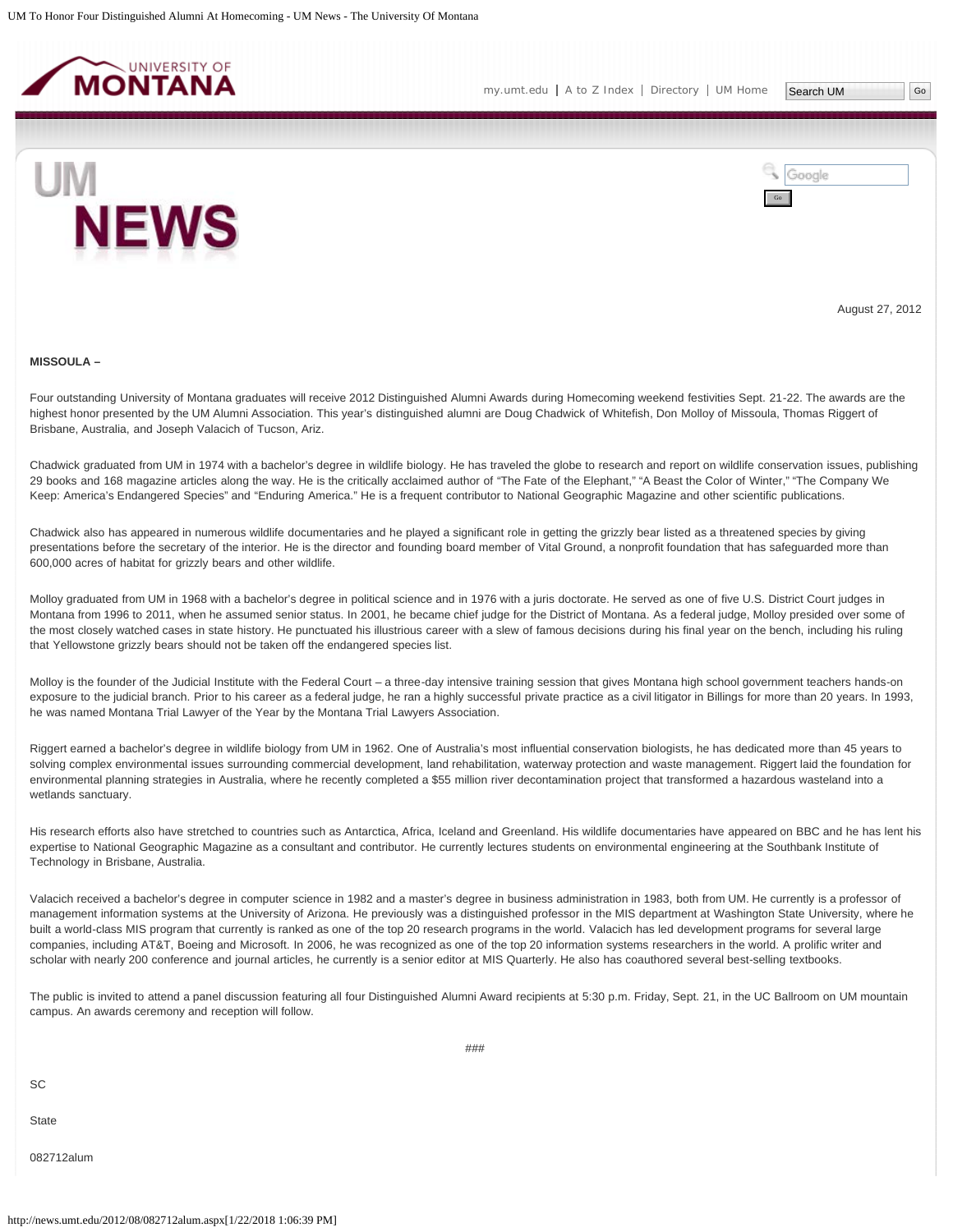Contact: Susan Cuff, associate director, UM Office of Alumni Relations and Alumni Association, 406-243-5211, [susan.cuff@umontana.edu.](mailto:susan.cuff@umontana.edu)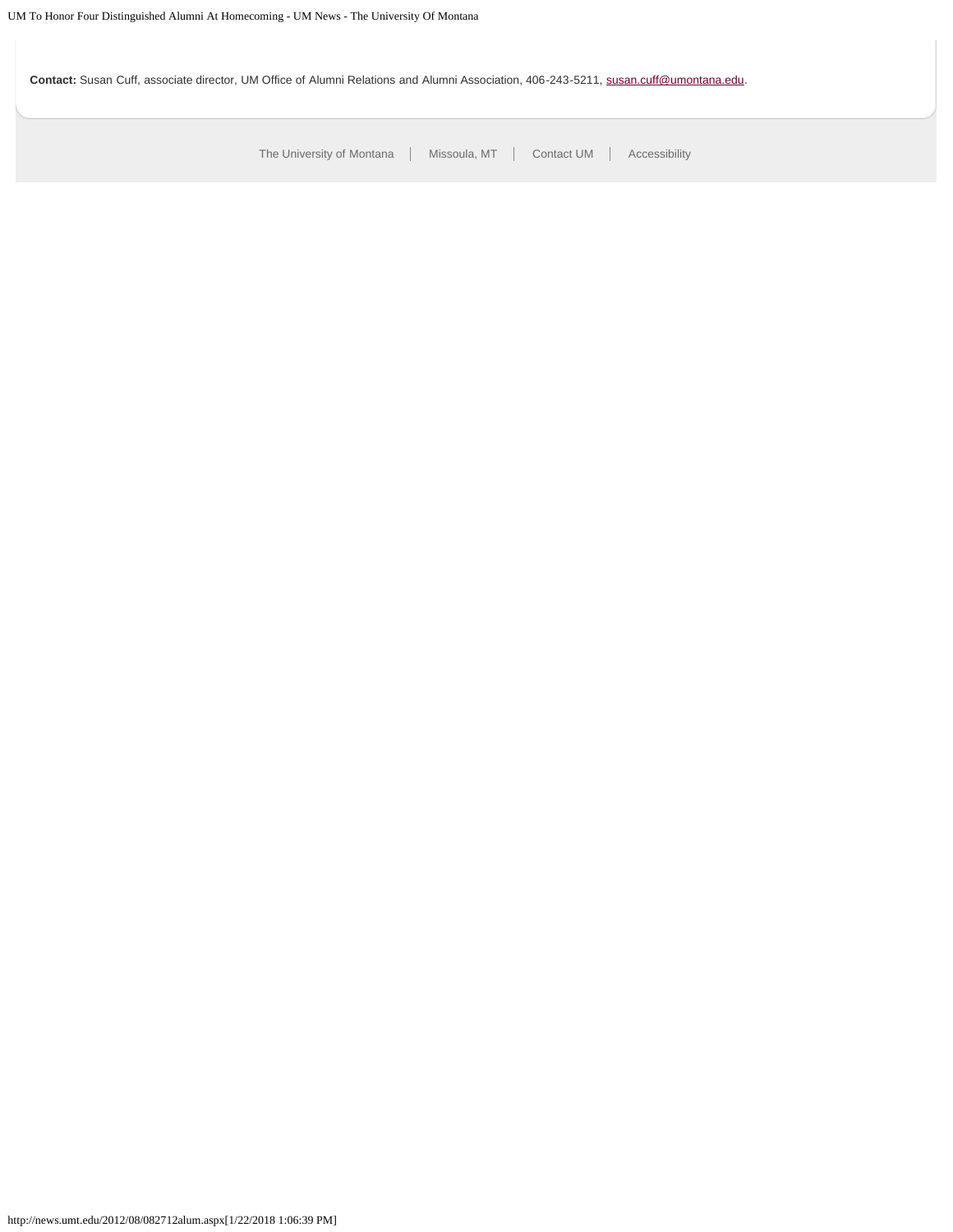<span id="page-14-0"></span>



August 24, 2012

### **MISSOULA –**

Harnessing the talents of its faculty, staff and students, The University of Montana has created a new online tutorial to educate students about sexual violence issues.

The training is titled Personal Empowerment Through Self-Awareness. PETSA consists of short, informative videos and a quiz and takes about 20 to 30 minutes to complete. All UM students are required to complete the training starting this fall, and they must complete it before registering for spring semester classes. The videos can be seen at <http://www.umt.edu/petsa>.

"Sexual violence of any type will not be tolerated on our campus, and those who engage in this predatory behavior will be held accountable," UM President Royce Engstrom says in an introductory video. "We are strategically working toward a violence-free campus, and this online course is one critical component."

Subjects addressed in the videos include the law, consent, predatory behavior, myths and facts, personal empowerment, how to intervene and to get help. The tutorial abounds with information or advice such as:

- The overwhelming majority of assaults (82 percent) are perpetrated by acquaintances, friends or family members who use coercion to assault.
- According to Montana law, a person cannot give consent if they are mentally disabled or incapacitated, physically helpless for any reason (including alcohol or drug intoxication) or overcome by deception, coercion or surprise.
- Get involved if you believe someone is at risk. If you see someone in trouble or someone pressuring another person, don't be afraid to intervene.

The videos are concise and hard-hitting. A prominent message at the start of the tutorial states: If this tutorial feels uncomfortable, STOP and contact SARC (Student Assault Resource Center) for support. You can reach them at 406-243-6559.

"We really wanted to educate our students about Montana law and their responsibilities," said Danielle Wozniak, a UM social work associate professor and one of the driving forces behind the creation of PETSA. "I don't ever want to hear of one of our students standing in front of the dean of students or a police officer saying, 'I didn't know that was rape. I didn't know I had to have consent.' Because the bottom line with this tutorial is you will know."

Wozniak chairs the University Council on Student Assault, a presidential committee that recommended educating all students about how to reduce their risk of being assaulted and reduce their risk of committing personal violence. Provost Perry Brown and Vice President for Student Affairs Teresa Branch assembled a team of faculty and staff to consider several ways to reduce sexual violence and to discuss how an online training could be done.

Wozniak said they searched for trainings already designed and in use by other universities, but nothing met their standards.

"We wanted something tailored to our needs and something based on the most current literature in sexual assault reduction and prevention – something that really spoke to our students personally," she said. "Nothing we found was professional or heavy-hitting enough. Many spoke about risk reduction aimed largely at women while failing to include any educational piece on how to help young men reduce their risk of committing sexual violence. There also is a section on bystander intervention that offers ways peers can help.

"I think what we have achieved has set a new national standard for this type of training," she said.

Wozniak surveyed the literature and then met with campus and community groups seeking solutions for the assault issue. Then she and Elizabeth Hubble, co-director of UM's women and gender studies program, spent hours writing the video scripts. Working collaboratively with Robert Squires, director of UMOnline, and Professor Rick Hughes, chair of UM's School of Media Arts, the team took the scripts and began producing videos.

"Rick and Robert assembled this brilliant team of UM students to begin creating the videos," Wozniak said. "It was really them who gave pictures to our words. I need to stress what a brilliant collaborative team effort this was across campus. We saw a need, and people jumped in to address it by doing what we do best – educating our students."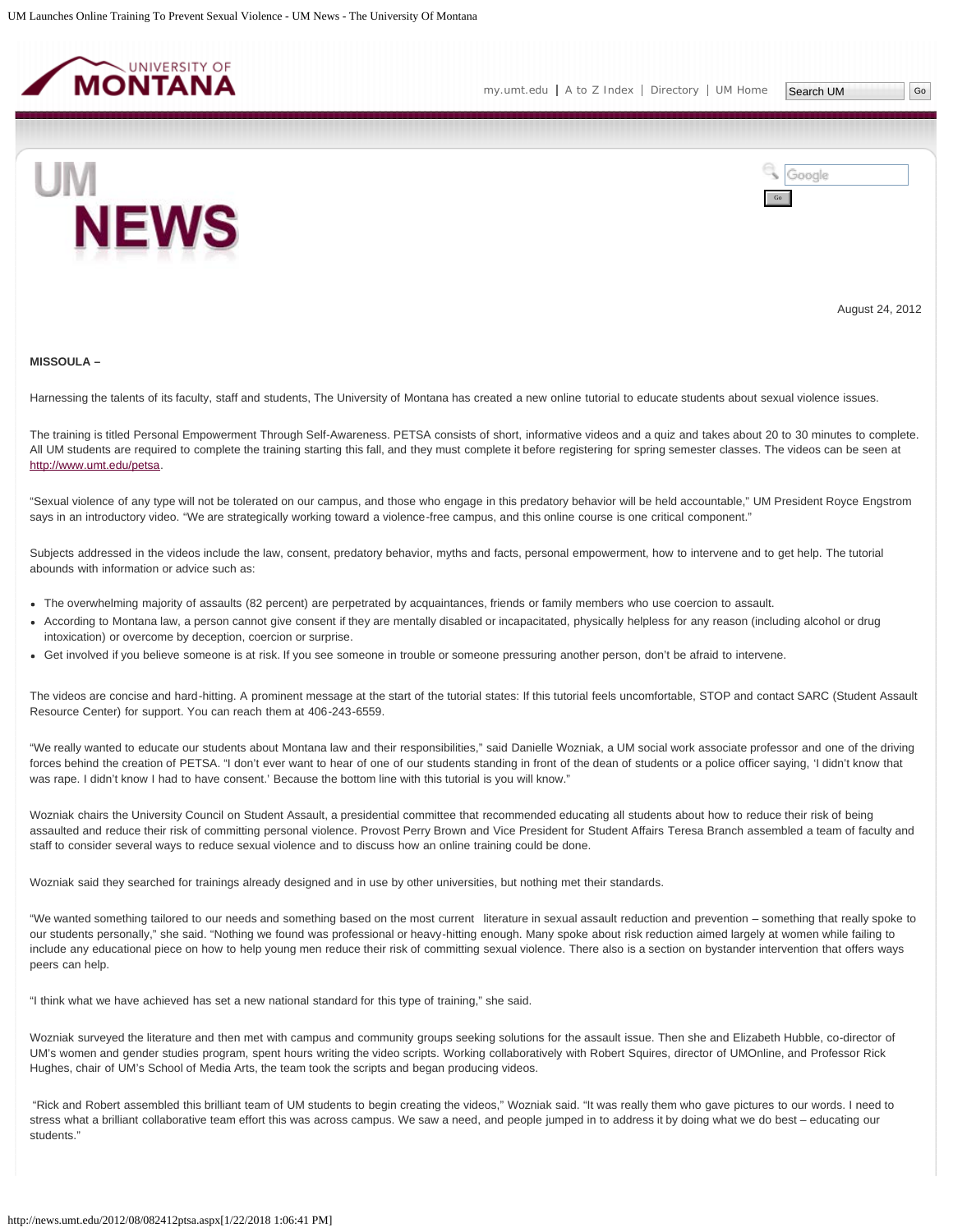UM Launches Online Training To Prevent Sexual Violence - UM News - The University Of Montana

Other essential collaborations included the narrators, William Marcus, director of the Broadcast Media Center, and Annie Sondag, a health and human performance professor. UMOnline helped address accessibility and build the videos in Moodle, the University's online learning management system. Eight UM faculty and staff members also have speaking roles in the videos.

The training has been tested with several student groups, and Wozniak said initial reactions have been overwhelmingly positive and generated healthy discussion.

"I appreciate that the PETSA videos remind students that sexual assault and harassment is not something they have to stay silent about or just 'grin and bear' until graduation," said Micah Nielsen, a UM student and Associated Students of UM executive. "It's a relief to finally have a definitive series dedicated to powering past the laidback acceptance of this destructive problem."

Wozniak said a comprehensive notification campaign has been prepared to alert UM students to the need to complete the PETSA training. Besides online alerts, all incoming students will be notified at Orientations, residence hall assistants will spread the word and provide reminders and assistance, and academic advisers will offer reminders before spring semester enrollment.

"Students often come to college with preconceived ideas about gender relations, power and sexuality that don't serve them well when they begin to date," Wozniak said. "Developmentally they often have a difficult time talking about intimacy in their relationships. This training is designed to create the opportunity for dialogue and discussion and to make sure we are not silent about these issues.

"We know that this training can evoke strong feelings on the part of men and women," she said. "It is a very personal as well as a public issue. But it's important to talk about these feelings and to create an opportunity for dialogue."

Wozniak said plans are being made to follow this training up with face-to-face campus discussion forums during autumn semester.

"We expect that this will be challenging learning process and want to encourage discussion," she said. "This will allow students to check in, ask questions and explore what these videos mean for them. Our previews with students groups tell us that students deeply care about this issue, and we are prepared to process the experience with them."

###

CBS

State, select national publications

082412ptsa

**Contact:** Danielle Wozniak, UM social work associate professor, PETSA training co-organizer, 406-243-5746, [danielle.wozniak@mso.umt.edu.](mailto:danielle.wozniak@mso.umt.edu)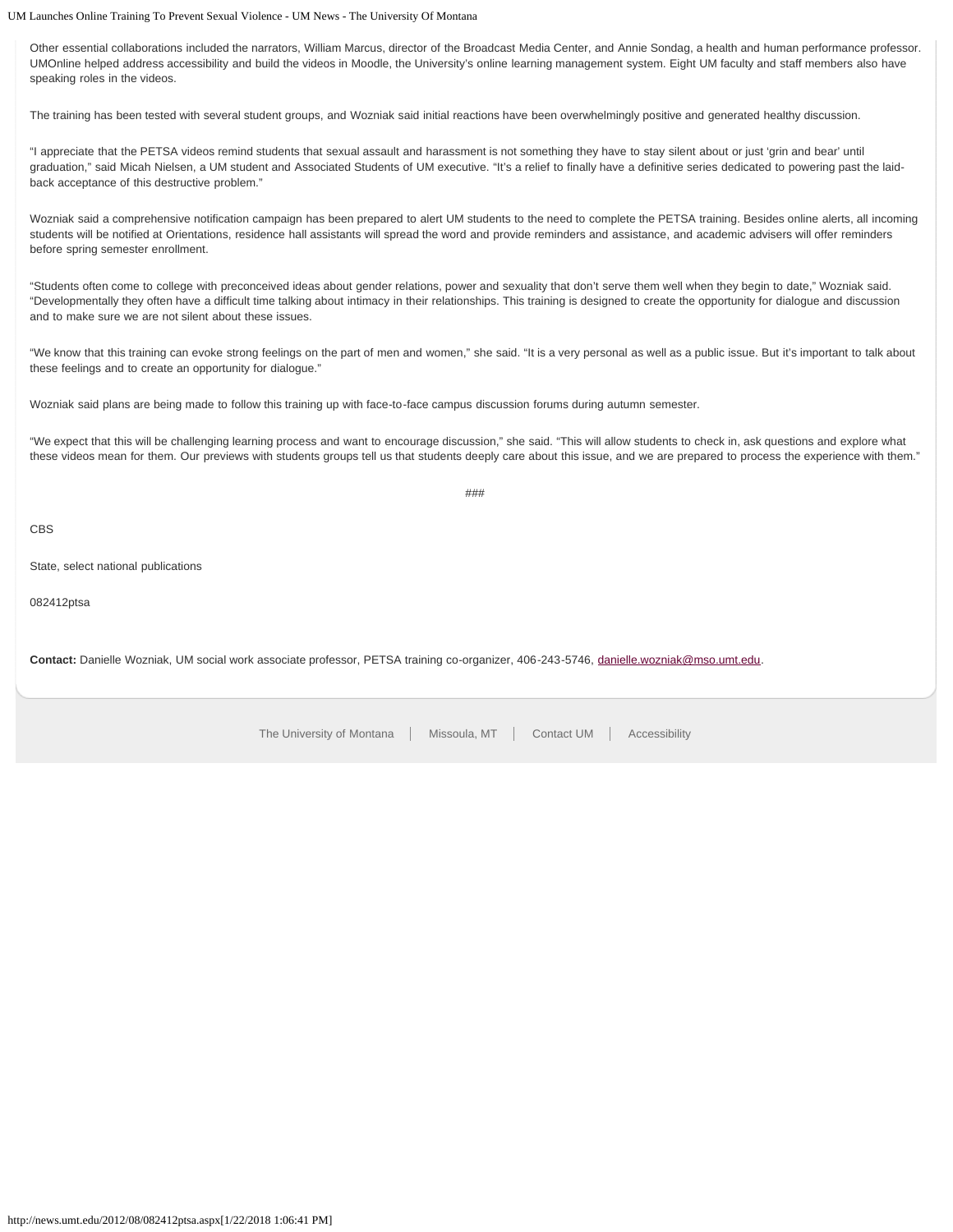<span id="page-16-0"></span>



August 23, 2012

# **MISSOULA** –

The University of Montana School of Art will host an opening reception for the annual Art Faculty Exhibition from 5 to 7 p.m. Thursday, Sept. 6, in UM's Gallery of Visual Arts. The show will be on display Sept. 4-21.

Each year School of Art faculty exhibit their work to introduce themselves to students and the community. This year's show will highlight the permanent, tenure-track faculty, including Brad Allen, James Bailey, Kevin Bell, Mary Ann Bonjorni, H. Rafael Chacón, Jennifer Combe, Elizabeth Dove, Julia Galloway, Matt Hamon, Trey Hill, Beth Lo and Cathryn Mallory.

Chacón, professor of art history and criticism, will present a lecture to accompany the show titled "An Artist/Historian Collaboration" from 5:10 to 6 p.m. Thursday, Sept. 13.

The exhibition, opening reception and lecture are free and open to the public. The Gallery of Visual Arts is located on the first floor of the Social Science Building. It is open 11 a.m. to 5 p.m. Tuesday, Wednesday and Friday; 11 a.m. to 6 p.m. Thursday; and by appointment only on Monday.

For more information call Mallory at 406-243-2813, or email [gallery.visarts@umontana.edu](mailto:gallery.visarts@umontana.edu). Information about the Gallery of Visual Arts is available at<http://www.umt.edu/art>.

###

BP

Local

082312gall

**Contact:** Cathryn Mallory, director, UM Gallery of Visual Arts, 406-243-2813, [gallery.visarts@umontana.edu](mailto:gallery.visarts@umontana.edu).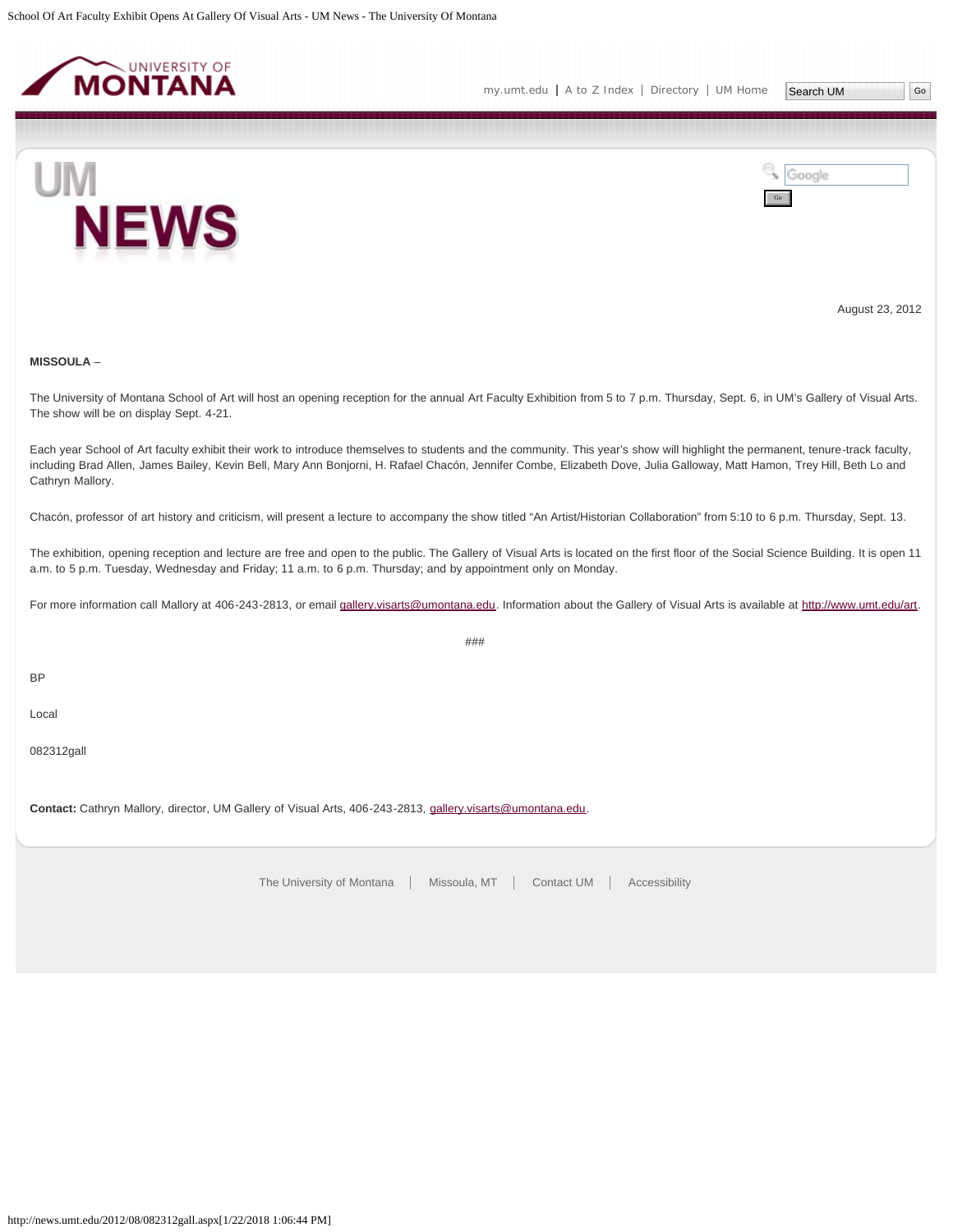<span id="page-17-0"></span>



August 23, 2012

### **MISSOULA** –

The Montana Board of Regents recently approved a new master's degree in athletic training at The University of Montana. The program will begin accepting students in the spring, and the first class of students will start classes during summer 2013.

The program will provide students the opportunity to become certified/licensed athletic trainers and will advance their studies in the profession. The accelerated three-two model involves three years of undergraduate prerequisite courses and general education requirements, followed by two years in an entry-level master's professional program. At the end of the program, students will have earned both a health and human performance bachelor's in science and a master's in athletic training.

"The caliber of our faculty and the tremendous array of clinical opportunities – including in-depth experience with a wide array of incredible athletic teams – have created a great foundation for growth in expertise and level of study," said Roberta Evans, dean of the Phyllis J. Washington College of Education and Human Sciences. "Now, through this new graduate program our students will leave UM with the highest national qualifications and be equipped with the necessary skills to transition into extraordinary careers."

While in the professional program, students also will complete a substantial number of clinical hours in medical settings that include colleges, high schools and physician, sports and physical therapy clinics.

"The new UM program allows for greater potential to establish partnerships within the state of Montana and surrounding northwest region," said Scott Richter, associate professor and department chair of UM's Department of Health and Human Performance.

According to the National Athletic Trainers Association, more than 70 percent of practicing certified athletic trainers hold a master's degree.

According to Richter, the athletic training profession is at the front end of its market curve, and NATA and Certified Athletic Trainers/Licensed Athletic Trainers are now recognizing that athletic trainers' professional skills have value outside athletic departments.

Because of athletic trainers' role in preventing injuries and reducing health care costs, employment in the field was projected to grow 37 percent between 2008 and 2018, much faster than the average for other occupations, according to Bureau of Labor statistics.

"As greater emphasis is placed on preventive health care and reduction of national health care costs, athletic trainers will have more employment opportunities in the health care field, including hospitals and offices of health practitioners," Richter said.

Richter said increased licensure requirements, more rigorous educational standards, and the utilization of athletic trainers in new nontraditional employment settings, such as the military, have led to a greater awareness of how athletic trainers can make significant contributions as qualified health care professionals.

 $#HH$ 

For more information call Richter at 406-243-5246 or email [scott.richter@umontana.edu.](mailto:scott.richter@umontana.edu)

SR/all

**State** 

082112athl

**Contact:** Scott Richter, associate professor and department chair, UM Department of Health and Human Performance, 406-243-5246, [scott.richter@umontana.edu.](mailto:scott.richter@umontana.edu)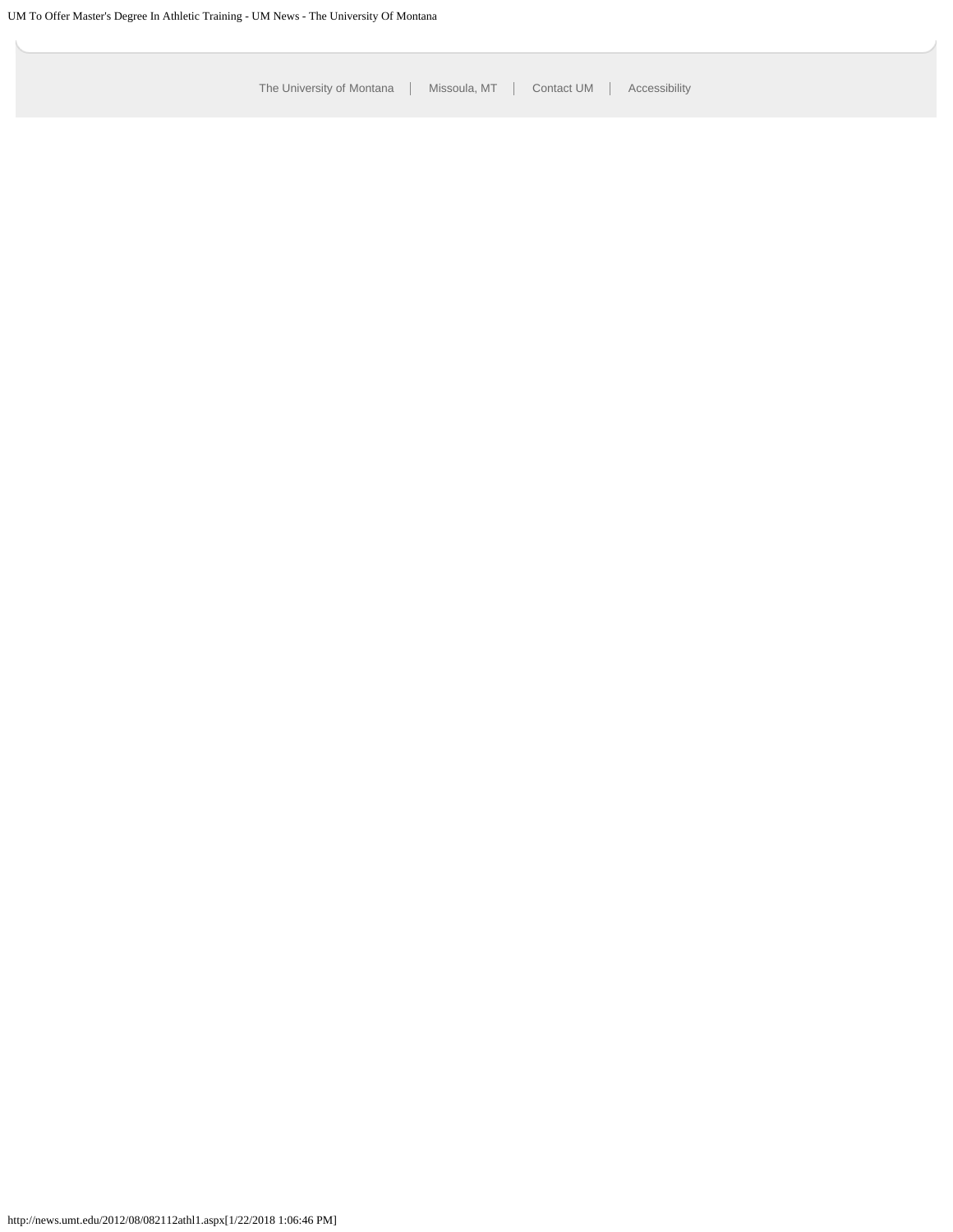<span id="page-19-0"></span>



August 23, 2012

# **MISSOULA –**

The University of Montana once again was named one the top four-year colleges and universities in North America by the Princeton Review.

The 2013 edition, "The Best 377 Colleges," was released Aug. 20. The rankings are based on surveys of more than 122,000 undergraduate students. The 80-question survey asked students about their school's academics, administration, campus life and student body. Only about 15 percent of the nation's four-year colleges and two Canadian colleges made the list.

"While the university maintains a fantastic liberal arts program, students especially laud the wildlife biology, forestry, physical therapy and forensic anthropology departments," Princeton Review said of UM. "Moreover, undergrads at Montana are highly complementary of their teachers who are generally 'helpful, engaging and accessible.'"

Students surveyed for this 2013 report noted the UM's focus on "environmental sustainability and social justice," along with the fact that the University strives to develop "creative thinkers and engaged citizens."

Complete listings are online at [http://www.princetonreview.com.](http://www.princetonreview.com/)

###

JS

Local, state

082212prin

**Contact:** Peggy Kuhr, UM interim vice president for integrated communications, 406-243-2311, [peggy.kuhr@mso.umt.edu.](mailto:peggy.kuhr@mso.umt.edu)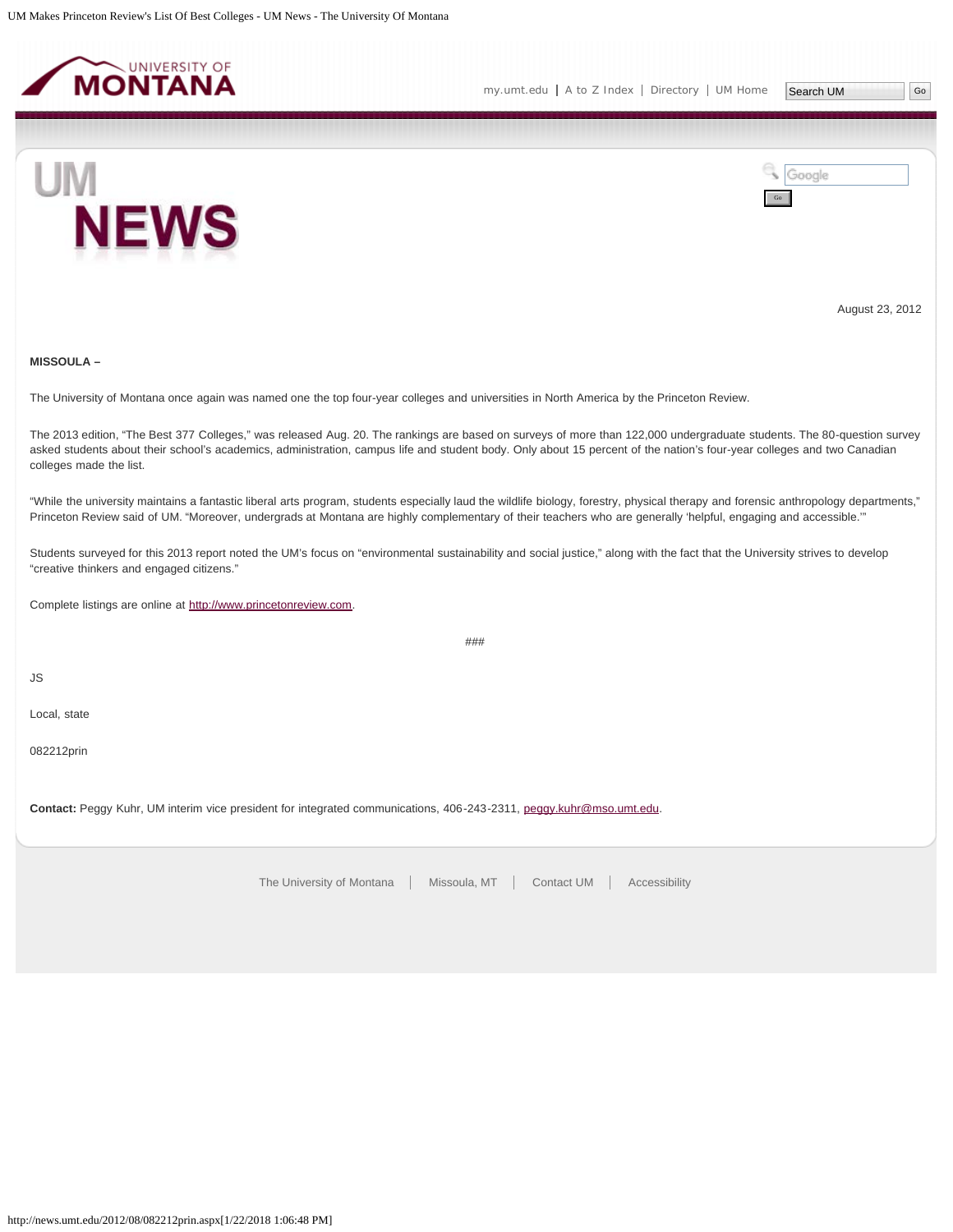<span id="page-20-0"></span>





August 23, 2012

# **MISSOULA –**

Sports fans are invited to show their pride by wearing Griz gear during College Colors Night on Tuesday, Aug. 28, as the Missoula Osprey take on the Great Falls Voyagers at Ogren Park Allegiance Field.

University of Montana students, faculty and staff with a valid Griz Card can purchase one reserved seating ticket each for \$5, or they can purchase the Griz package for \$10, which includes one reserved seating ticket, two hot dogs and one soda.

###

Tickets are available at the MSO Hub, located at 140 N. Higgins Ave., or at the ticket office at Orgen Park Allegiance Field. The game begins at 7:05 p.m.

JS

Local

082312ospr

**Contact:** Erika Palmer, UM director of trademarks and licensing, 406-243-2317, [erika.palmer@umontana.edu.](mailto:erika.palmer@umontana.edu)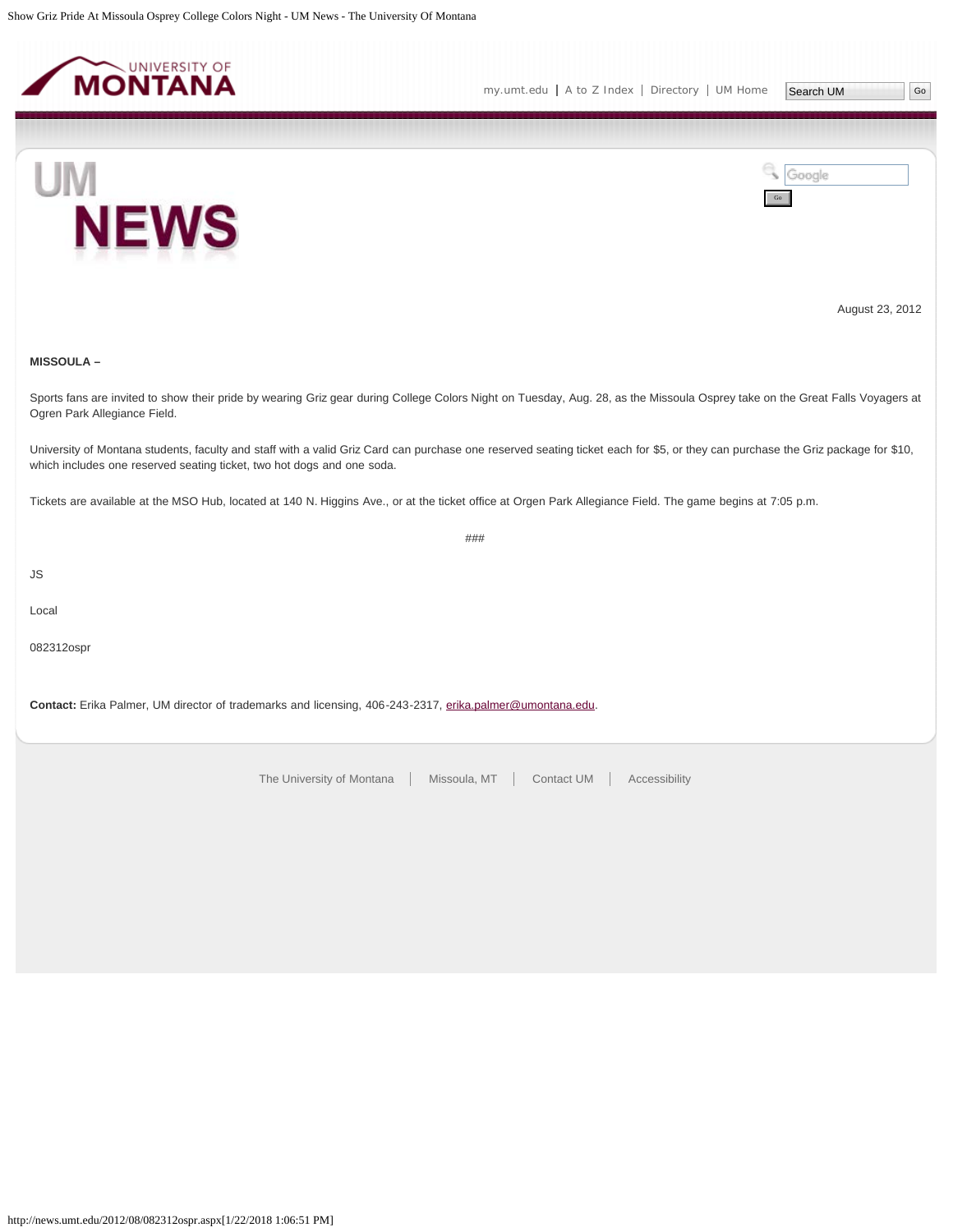<span id="page-21-0"></span>





August 23, 2012

#### **MISSOULA** ―

The University Center at The University of Montana will sponsor "Drinking, Driving and Other Delusions," an interactive event for students to explore the consequences of drinking and driving while learning more about local resources and alternative transportation options from 9 a.m. to 5 p.m. Thursday, Sept. 6, on the Oval.

Several local organizations will host activities at the event, including an interactive display that details the steps of getting a DUI and helps students grasp the financial and emotional repercussions of drinking and driving.

Additional displays will include a "Jail Cell" provided by the Forester's Ball Committee, field tests conducted by the Missoula County Sheriff's Department and UM Public Safety and screenings and blood alcohol content cards provided by Self Over Substance. The ASUM Office of Transportation will be on hand with a U-Dash bus to promote free late-night rides for students. Other local organizations that will be present include Red's Towing, ASUM Legal, Blue Mountain Clinic and the UM Health Enhancement Office.

"Drinking, Driving and Other Delusions" is a collaboration of the University Center Student Involvement Network and many other campus and community groups. To learn more, visit the University Center website at<http://www.umt.edu/uc> or call Jamar Galbreath, program adviser with the UC Student Involvement Network, at 406-243-5576 or email [jamar.galbreath@mso.umt.edu,](mailto:jamar.galbreath@mso.umt.edu) or call Topher Williams, student coordinator with the UC Student Involvement Network, at 406-243-4340 or email [christopher.williams@mso.umt.edu](mailto:christopher.williams@mso.umt.edu).

###

BP

Local

082312drnk

**Contact:** Jamar Galbreath, program adviser, UC Student Involvement Network, 406-243-5576, [jamar.galbreath@mso.umt.edu;](mailto:jamar.galbreath@mso.umt.edu) Topher Williams, student coordinator, UC Student Involvement Network, 406-243-4340, [christopher.williams@mso.umt.edu](mailto:christopher.williams@mso.umt.edu).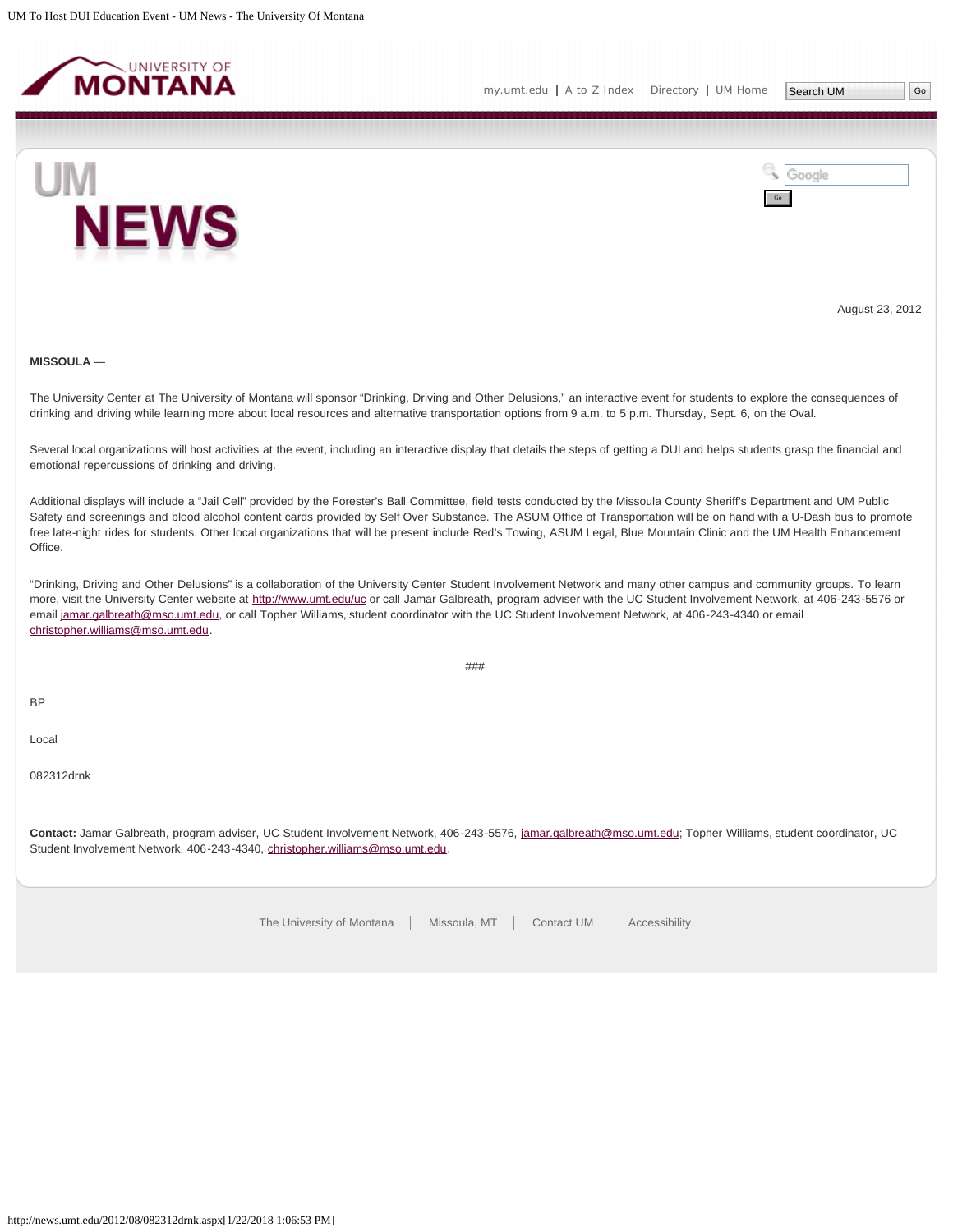<span id="page-22-0"></span>



August 23, 2012

# **MISSOULA** –

George Black, author of "Empire of Shadows: The Epic Story of Yellowstone," will present a lecture tracing the history of the national park at 7 p.m. Wednesday, Sept. 5, at The University of Montana.

The lecture, titled "Civilizers, Soldiers, Explorers and the Creation of Yellowstone National Park," is sponsored by the O'Connor Center for the Rocky Mountain West. The event is free and open to the public and will be held in Gallagher Business Building Room 123.

Fact & Fiction will sell copies of "Empire of Shadows" at the lecture for \$35. The book explores the creation of the world's first national park through the culmination of three interwoven themes: The passion for exploration, the violence of the Indian Wars and the "civilizing" of the frontier and its inhabitants.

Black also is the author of "The Trout Pool Paradox" and "Casting a Spell." He serves as executive editor of OnEarth magazine, a publication of the National Resource Defense Council.

The O'Connor Center for the Rocky Mountain West is a regional studies and public education program of the University dedicated to the broad-based study of the larger Rocky Mountain West.

###

BP

Local

082312yell

**Contact:** William Farr, UM O'Connor Center for the Rocky Mountain West senior fellow, 406-243-7700, [farr@crmw.org.](mailto:farr@crmw.org)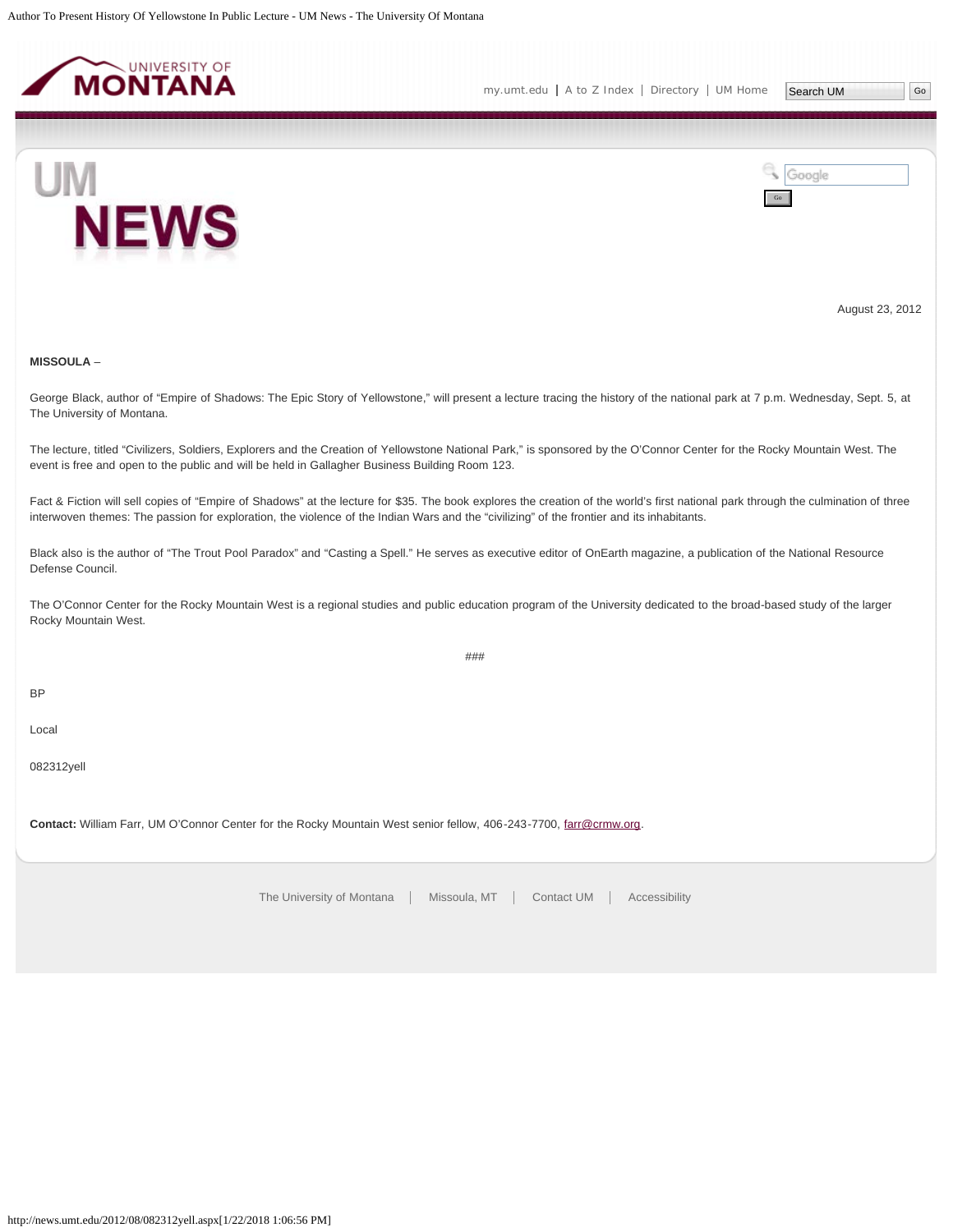<span id="page-23-0"></span>



August 22, 2012

# **MISSOULA –**

Applications are now available for entry into this year's University of Montana Homecoming Parade, to take place Sept. 22 in Missoula.

Last year's parade featured more than 110 entries. This year's Homecoming theme, "We Are Montana," embodies the united spirit and pride of all UM students, alumni, supporters, faculty and staff.

Applications are available online at [http://www.grizalum.com](http://www.grizalum.com/) or by calling 406-243-5211 or 1-877-862-5867. Applications may also be picked up in person at the Missoula Chamber of Commerce, 825 E. Front St., or at the UM Office of Alumni Relations and Alumni Association, Brantly Hall Room 115 on the mountain campus.

###

Applications and a \$30 entry fee are due by 2 p.m. Friday, Sept. 14. For more information call 406-243-5211 or email [alumni@umontana.edu](file:///C:/Users/Alyse.Backus/AppData/Local/Microsoft/Windows/Temporary Internet Files/Content.IE5/FLT47X2D/alumni@umontana.edu).

**SC** 

Local

082212home

**Contact:** Angela Weisenburger, administrative associate, UM Office of Alumni Relations and Alumni Association, 406-243-5211, [alumni@umontana.edu.](mailto:alumni@umontana.edu)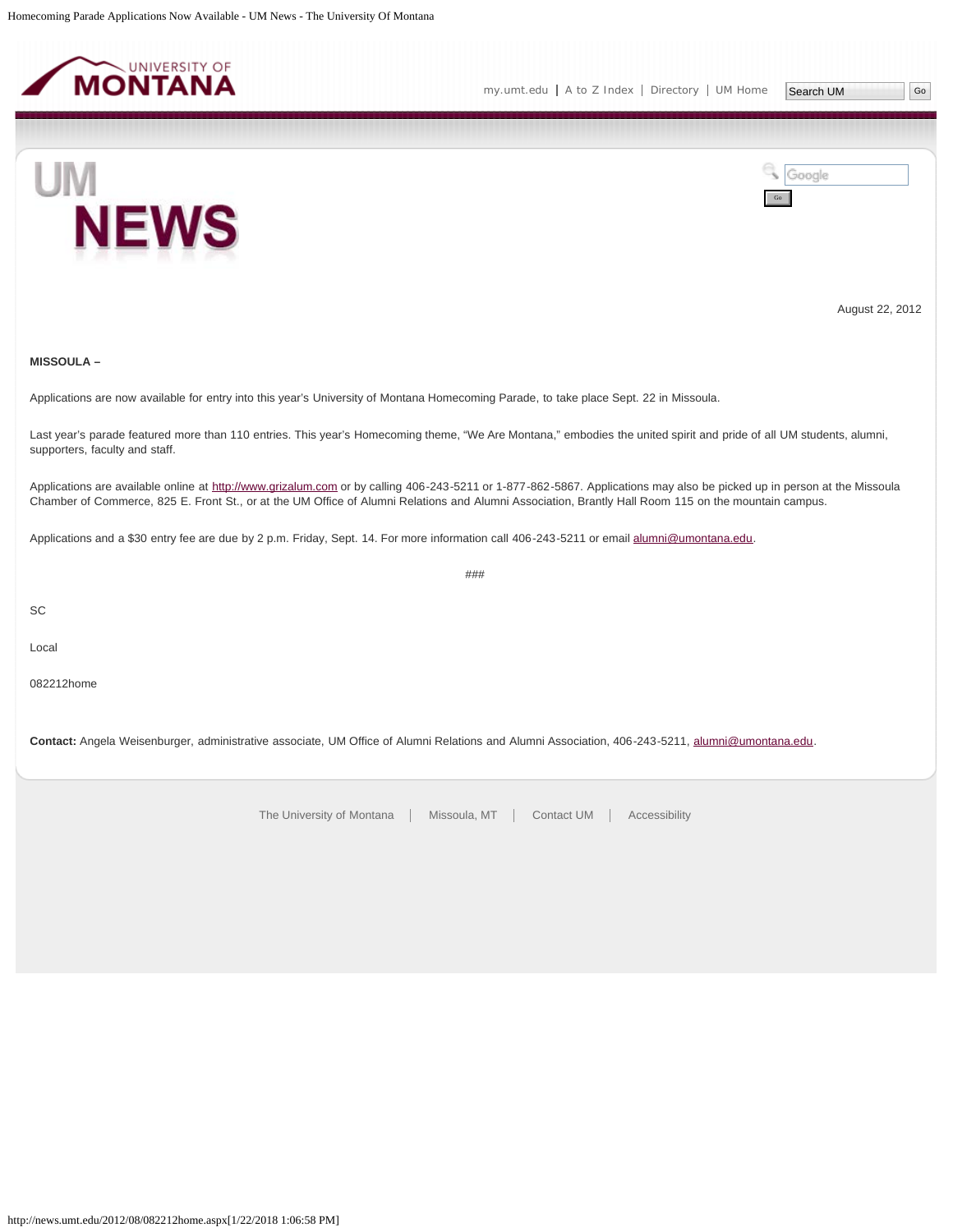<span id="page-24-0"></span>



August 21, 2012

#### **MISSOULA –**

After a nationwide search, The University of Montana will conduct campus interviews and public forums with four finalists for its director of athletics position.

The four finalists are Carl Clapp, associate athletics director at the University of Hawaii at Manoa; Kent Haslam, associate athletic director for development with the UM Foundation; John Johnson, senior associate director of athletics at Washington State University; and Chris King, director of intercollegiate athletics at the University of Texas-Pan American.

"We had a strong pool of candidates during this national search," said UM President Royce Engstrom, who chaired the search committee. "These four finalists are passionate about their work and exhibit the strong leadership skills we need to take Grizzly Athletics to an even higher level of excellence."

The four candidates each will speak at a forum where members of the public will have opportunities to question them and provide feedback to the search committee. Each forum will run from 5:15 to 6:15 p.m. in the University Center Theater. The schedule follows:

- -- Carl Clapp Monday, Aug. 27
- -- John Johnson Wednesday, Aug. 29
- -- Kent Haslam Thursday, Aug. 30
- -- Chris King, Friday Aug. 31

Clapp has worked at the University of Hawaii at Manoa since 2006, part of that time as interim athletics director. Since 1992, he also has served in athletics director positions at Avila College in Kansas City, the University of Redlands in California and Saint Mary's College of California. He did postgraduate work at the University of Kansas and holds a master's degree in science, exercise and sports sciences (athletic administration emphasis) from the University of Arizona.

Johnson has served in his current role at WSU since 2004. He was senior associate director and athletics director at Weber State University in Ogden, Utah, from 1997 to 2004. From 1984 to 1997, he served multiple roles at Eastern Washington University, including director of intercollegiate athletics from 1993 to 1997. He holds a master's in business administration from EWU.

Haslam has served in his current role with the UM Foundation since 2006. From 2000 to 2006 he was associate athletic director for external operations at Northern Arizona University in Flagstaff. From 1998 to 2002, he was manager of media communications for the Salt Lake Olympic Organization Committee and Olympic news service supervisor for the 2002 Olympic Winter Games. He holds a master's degree in education (administration emphasis) from NAU.

King has served in his current role with UTPA in Edinburg, Texas, since 2009. From 2002 to September 2009, he was associate athletic director for compliance and associate athletic director for administration at the University of Alabama, and he held similar posts at the University of Central Florida from 1999 to 2001. He also worked at Liberty University in Virginia, Campbell University in North Carolina and Robert Morris College in Pennsylvania. He holds an education master's degree (concentrated in educational leadership and supervision) from Campbell.

###

CBS Western Montana, Dailies 082112athl

**Contact:** UM President Royce Engstrom, 406-243-2311, [royce.engstrom@mso.umt.edu.](mailto:royce.engstrom@mso.umt.edu)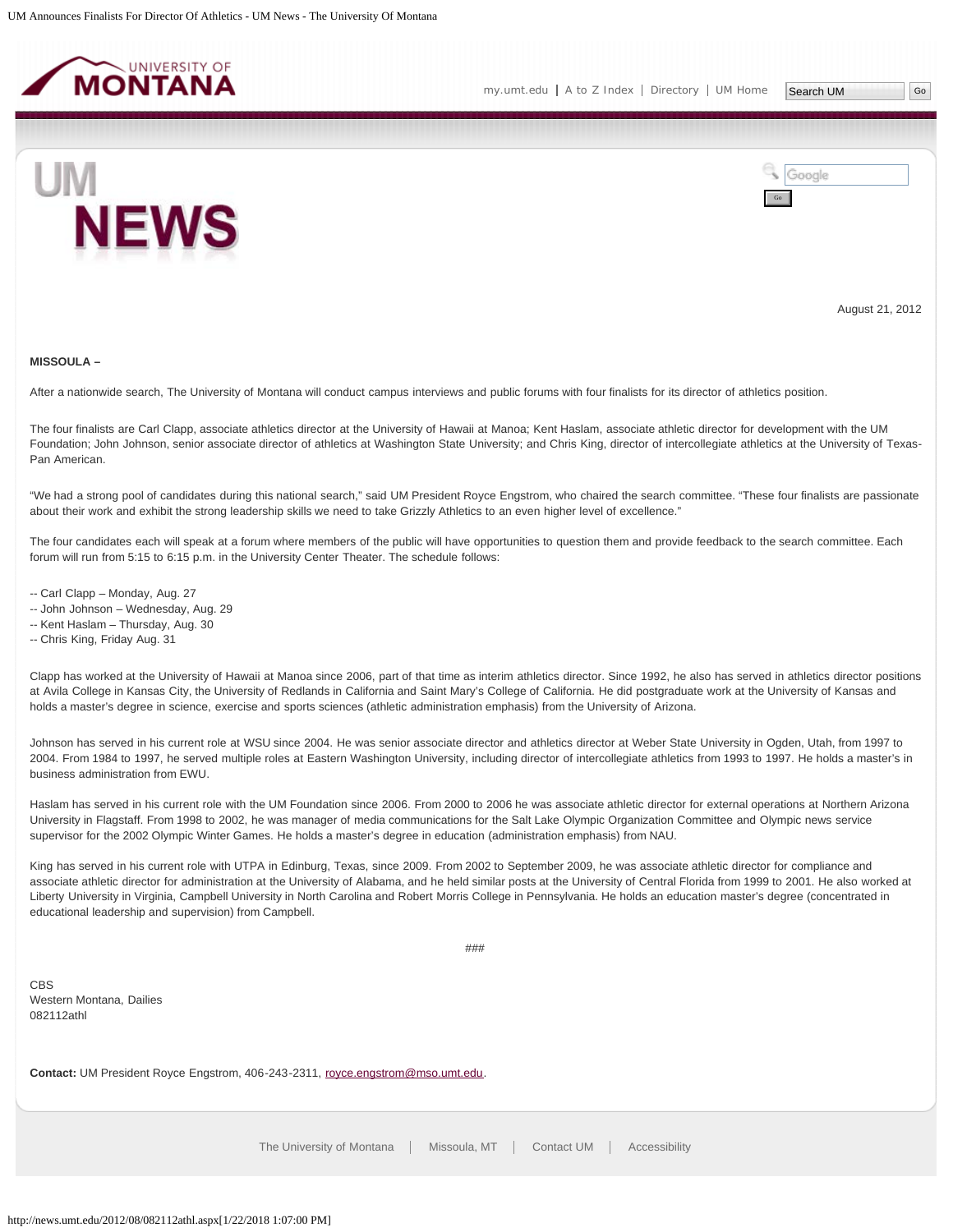<span id="page-25-0"></span>

Google



Go

August 21, 2012

#### **MISSOULA** –

Anyone interested in the past, present and future of the Crown of the Continent is invited to register for the 3rd Annual Conference of the Roundtable on the Crown of the Continent, titled "Pathways to Prosperity: Caring for Communities in the Crown of the Continent."

The two-day conference is organized by The University of Montana Center for Natural Resources and Environmental Policy. It aims to connect people to sustain and enhance culture, community and conservation in the 18-million acre Crown of the Continent region, which is centered on Waterton-Glacier International Peace Park and parts of Montana, British Columbia and Alberta. It will take place Thursday and Friday, Sept. 27-28, at the Fernie Mountain Lodge in Fernie, British Columbia. Registration costs \$100 and includes meals.

In the third of a planned series of four roundtable conferences about the region, attendees will join tribal, government, nonprofit, education and business leaders for two days of conversation and presentations.

Through workshops, forums and policy dialogues, the Roundtable on the Crown of the Continent embraces the region; includes all perspectives and communities; focuses on connecting people, facilitating communication and catalyzing action; supplements other activities; and promotes sustainable communities and landscapes.

The annual conference series was born of the 2009 Roundtable on the Crown of the Continent, a forum for organizations and people who care about the region. The first conference in 2010 focused largely on conservation initiatives, while the 2011 conference focused on the cultural fabric within the region.

Roundtable events are organized and convened by the UM Center for Natural Resources and Environmental Policy with the support of the Lincoln Institute of Land Policy and the Kresge Foundation.

###

For more information, to register for the conference or to learn about sponsorship opportunities, visit [http://crownofthecontinent.eventbrite.com.](http://crownofthecontinent.eventbrite.com/)

BP

**State** 

082112conf

**Contact:** Shawn Johnson, Center for Natural Resources and Environmental Policy senior associate, 406-381-2904, [shawn.johnson@umontana.edu](mailto:shawn.johnson@umontana.edu).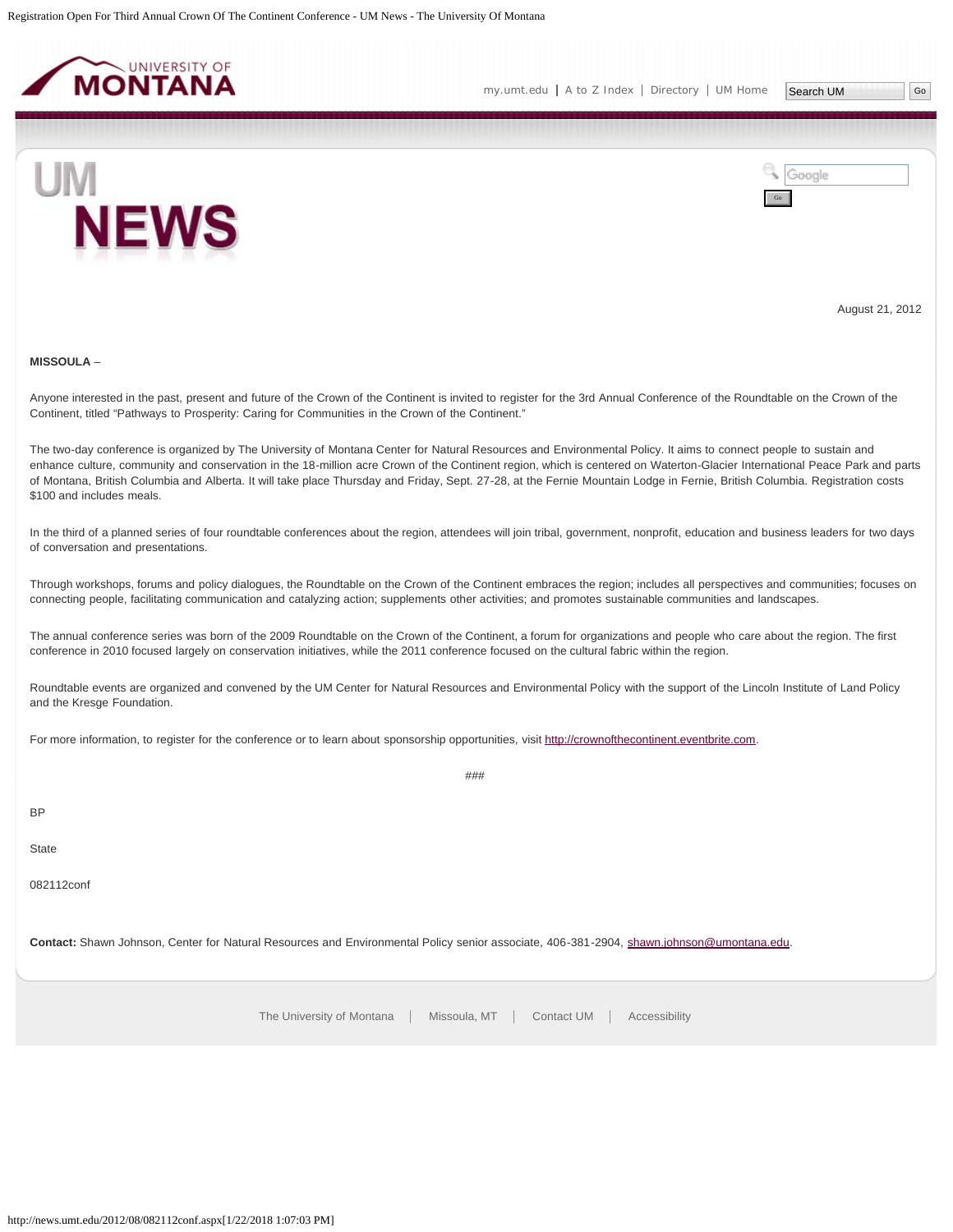<span id="page-26-0"></span>

Go

Google



August 21, 2012

#### **MISSOULA –**

Peggy Kuhr, dean of The University of Montana School of Journalism, has been named UM's interim vice president for integrated communications. She started her new duties Aug. 21 and will report directly to President Royce Engstrom.

Kuhr chairs the search for the new vice president for integrated communications position and will return to her dean role once the new vice president has been hired and begins work. Denise Dowling, chair of UM's radio-television department, will serve as interim dean for the School of Journalism.

"I am pleased to employ Peggy's expertise as a member of my cabinet as we begin a new academic year," Engstrom said. "She is known for her strong journalism background and her insistence on transparency. I believe she is uniquely positioned to expand and enhance our communications with the campus community and the greater Missoula and Montana communities."

"I am honored to serve in this important officer-level position for my alma mater," said Kuhr, who earned her undergraduate degree at UM. "As a member of the campus family and as a journalist, I understand the need for the University to communicate quickly and clearly with the public during this time of transition to a new vice president."

Kuhr is president of the national Association of Schools of Journalism and Mass Communication. She has served as the dean of the UM School of Journalism since August 2007. She had a 26-year career in newspapers before joining the University of Kansas in 2002 as professor and Knight Chair on the Press, Leadership and Community.

Kuhr also spent 16 years at The Spokesman-Review in Spokane, Wash., serving as projects editor, city editor, assistant managing editor and, ultimately, managing editor for content. The newspaper was a Pulitzer Prize finalist in 1993 in spot news reporting for coverage of the Randy Weaver standoff on Ruby Ridge in northern Idaho. She was city editor at the time and directed reporting coverage of the 13-day siege.

Dowling joined UM in 2000 after 20 years working in television and radio newsrooms. In 2004 she was named the country's most promising journalism professor and in 2010 won the Broadcast Education Association's Best of Festival award for her radio news work.

###

PK/cbs

Local, dailies

082112kuhr

**Contact:** Peggy Kuhr, UM interim vice president for integrated communications, 406-243-2311, [peggy.kuhr@mso.umt.edu.](mailto:peggy.kuhr@mso.umt.edu)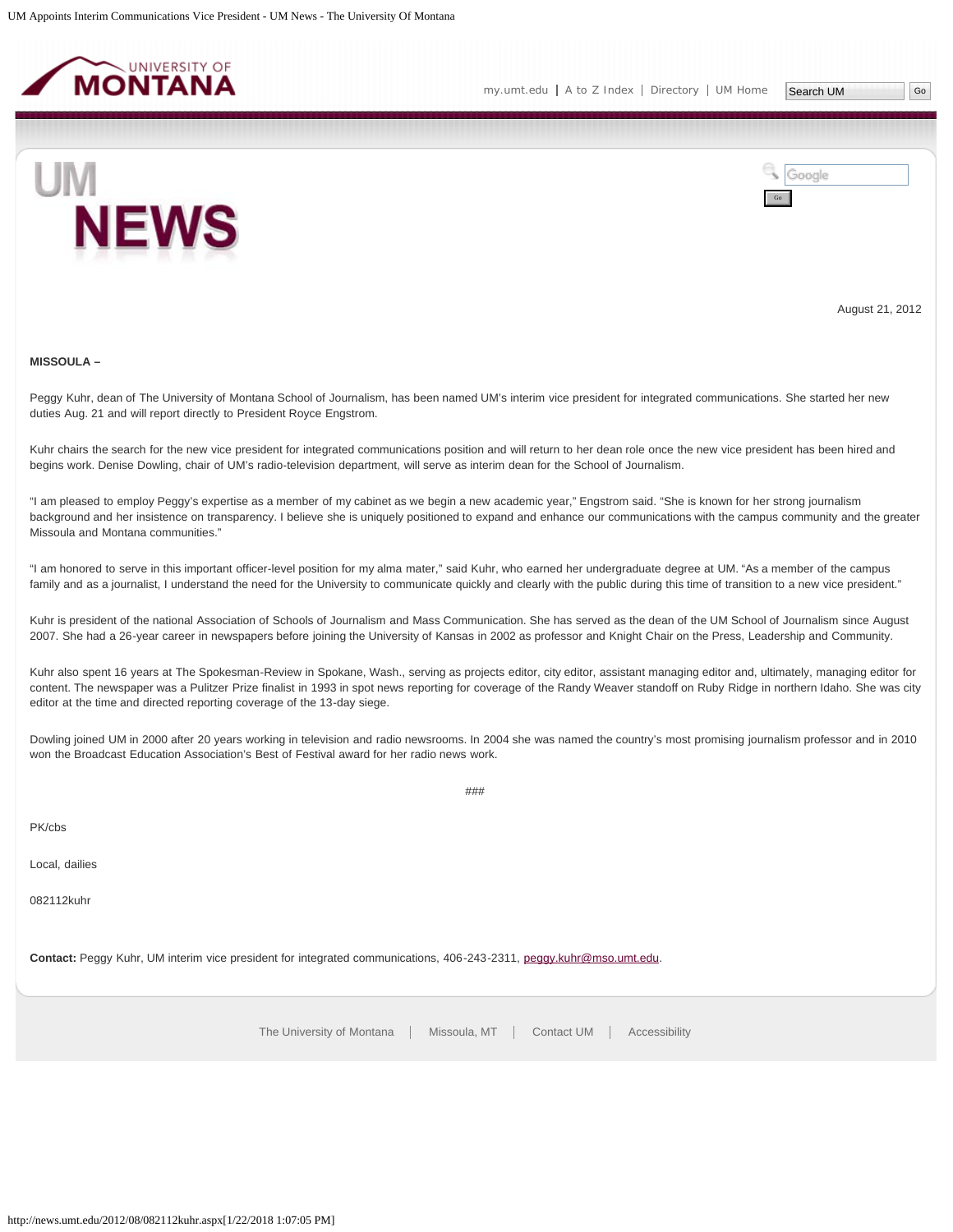<span id="page-27-0"></span>



August 21, 2012

# **MISSOULA** –

Painting and ceramics unite in "Co-Adaptation," a new art exhibit by University of Montana students Claire Melli and Sarah Tancred. The compelling show – displaying a juxtaposition of vastly different mediums – will open at the University Center Gallery on Monday, Aug. 27.

Melli and Tancred are currently pursuing master's degrees at UM's School of Art, and decided to collaborate on an exhibit that explores the complex meaning of "home." Melli is a painter and enjoys the simplicity of the craft, while Tancred creates ceramic objects that bring back memories of people or places in time.

An opening reception for the show will be held from 4 to 6 p.m. Wednesday, Aug. 30, at the gallery, located in UC Room 227. The exhibit will be on display until Sept. 28.

###

The UC Gallery is open from 10 a.m. to 4 p.m. Monday through Friday during the academic year. To learn more, visit [http://www.umt.edu/uc/ucg.](http://www.umt.edu/uc/ucg)

BP

Local

082012ucga

**Contact:** Gwen Landquist, University Center marketing and art manager, 406-243-5555, [gwen.landquist@mso.umt.edu;](mailto:gwen.landquist@mso.umt.edu) Kristina Myer and Sabrina Charlson, UC Gallery student coordinators, 406-243-5564, [ucartgallery@mso.umt.edu.](mailto:ucartgallery@mso.umt.edu)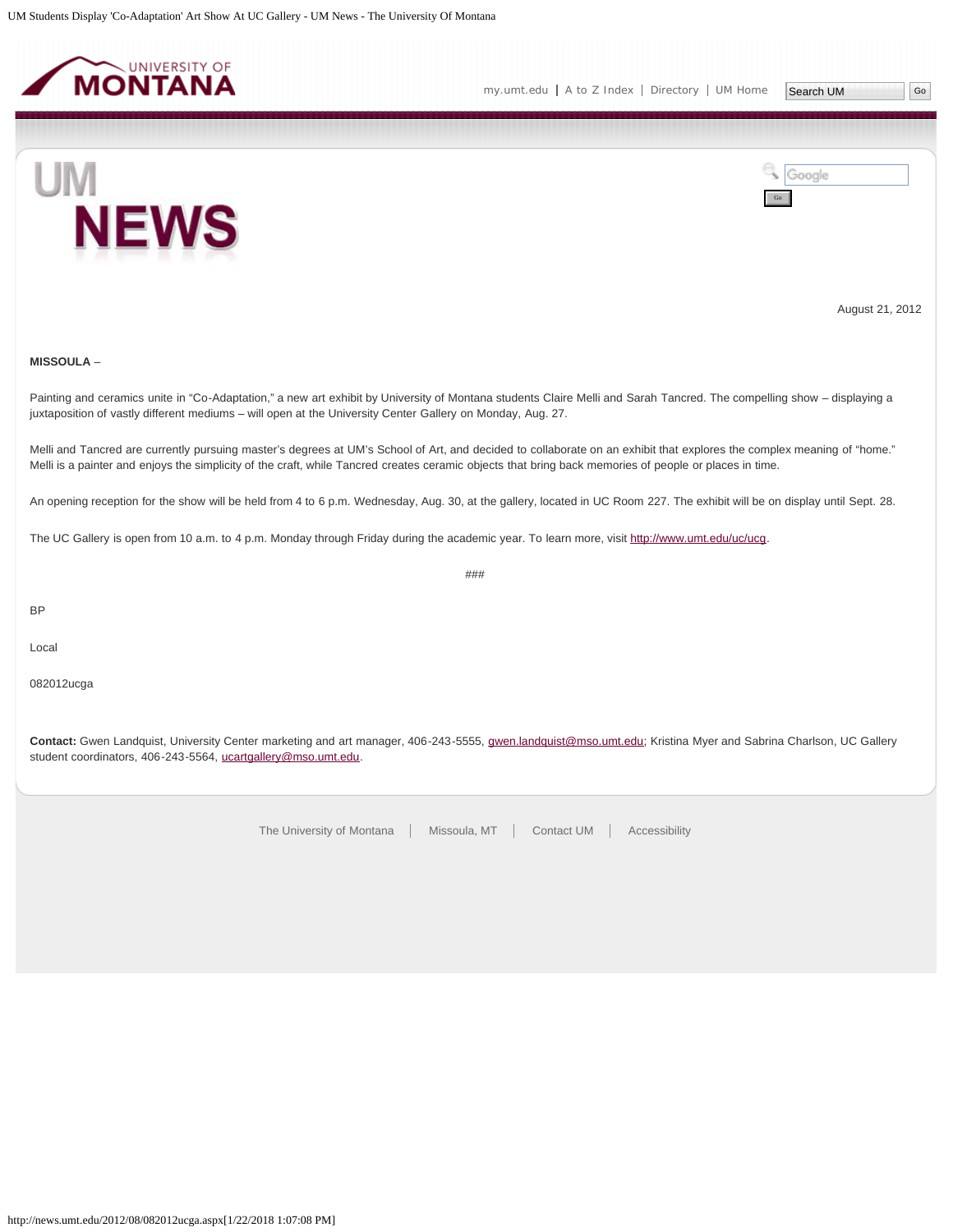<span id="page-28-0"></span>



August 17, 2012

### **MISSOULA** –

The Montana Museum of Art & Culture's summer exhibits will conclude with a lecture, reception and gathering of Montana Institute of the Arts artists from 5-8 p.m. Friday, Aug. 24, in the Performing Arts and Radio/Television Center lobby at The University of Montana.

MMAC Curator of Art Brandon Reintjes will present a lecture titled "The History of the MIA" at 5 p.m. in the PAR/TV Center's Masquer Theatre. The reception will immediately follow at 6 p.m. in the lobby.

The exhibits – "Cultural Homesteaders: Montana Institute of the Arts from the MMAC Permanent Collection" and "Edith Freeman: Montana Seasons" – celebrate Montana artists.

"Cultural Homesteaders" features selections from the MIA. Founded in 1948, the institute was a statewide grassroots organization that tied together the relatively isolated practitioners of various arts and crafts across Montana through publications, an annual festival and traveling exhibits.

In 1954, the MIA began a collection of artworks solicited from member artists. The organization collected for more than 30 years at a time when there were few other collecting institutions in the state and none that focused exclusively on fine art. The MIA collection illustrates the history of the development of the arts in Montana during this time period. In 1994, this collection was transferred to the MMAC and is now part of the museum's Permanent Collection.

"The MIA artists we have notified thus far about this exhibition and closing reception have expressed appreciation and excitement about a reunion of sorts," said MMAC Director Barbara Koostra. "Their positive response signifies the richness of the Montana arts community from the 1950s through the 1980s."

"Edith Freeman: Montana Seasons" is a traveling exhibition sponsored through the Museum and Art Gallery Directors Association-Montana, on loan from the Yellowstone Art Museum Permanent Collection.

Freeman (1913-1992) was a noted artist, rancher and teacher. Upon her retirement as an elementary school teacher, she began her second career as a printmaker. Active in the MIA, she is recognized as a master of reduction woodcut printing. She studied with noted Billings artist Isabelle Johnson. Freeman was the recipient of an Eastern Montana College Distinguished Alumna Award and received the Montana Governor's Award for the Arts in 1983.

###

The final opportunity to view these exhibits is from noon to 3 p.m. Saturday, Aug. 25.

MMAC's hours are noon to 3 p.m. Wednesday, Thursday and Saturday and noon to 6 p.m. Friday. For more information, call 406-243-2019 or go online to [http://www.umt.edu/montanamuseum.](http://www.umt.edu/montanamuseum)

**BP** 

Local

081712mmac

**Contact:** Brandon Reintjes, curator of art, Montana Museum of Art and Culture, 406-243-2019, [brandon.reintjes@mso.umt.edu.](mailto:brandon.reintjes@mso.umt.edu)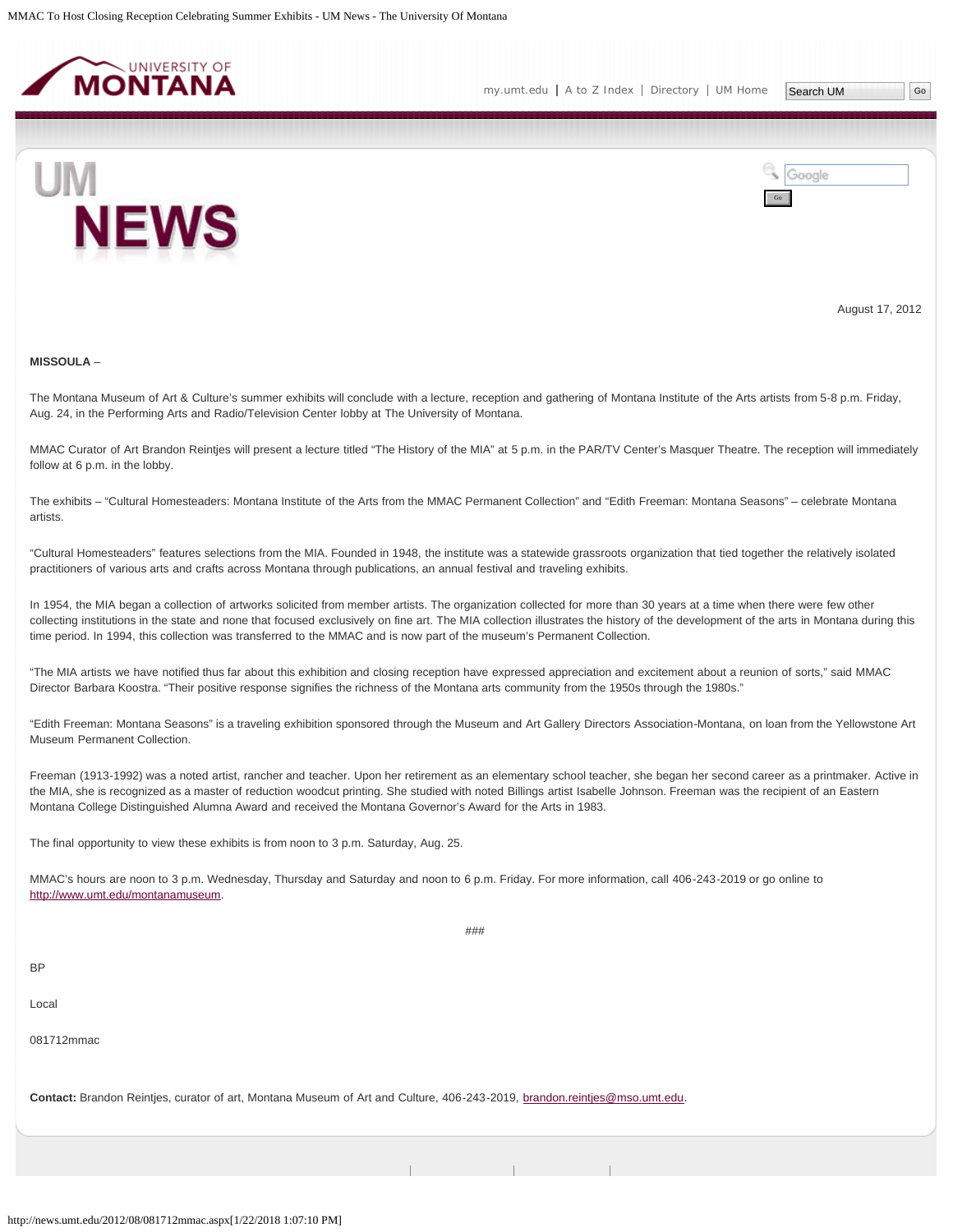http://news.umt.edu/2012/08/081712mmac.aspx[1/22/2018 1:07:10 PM]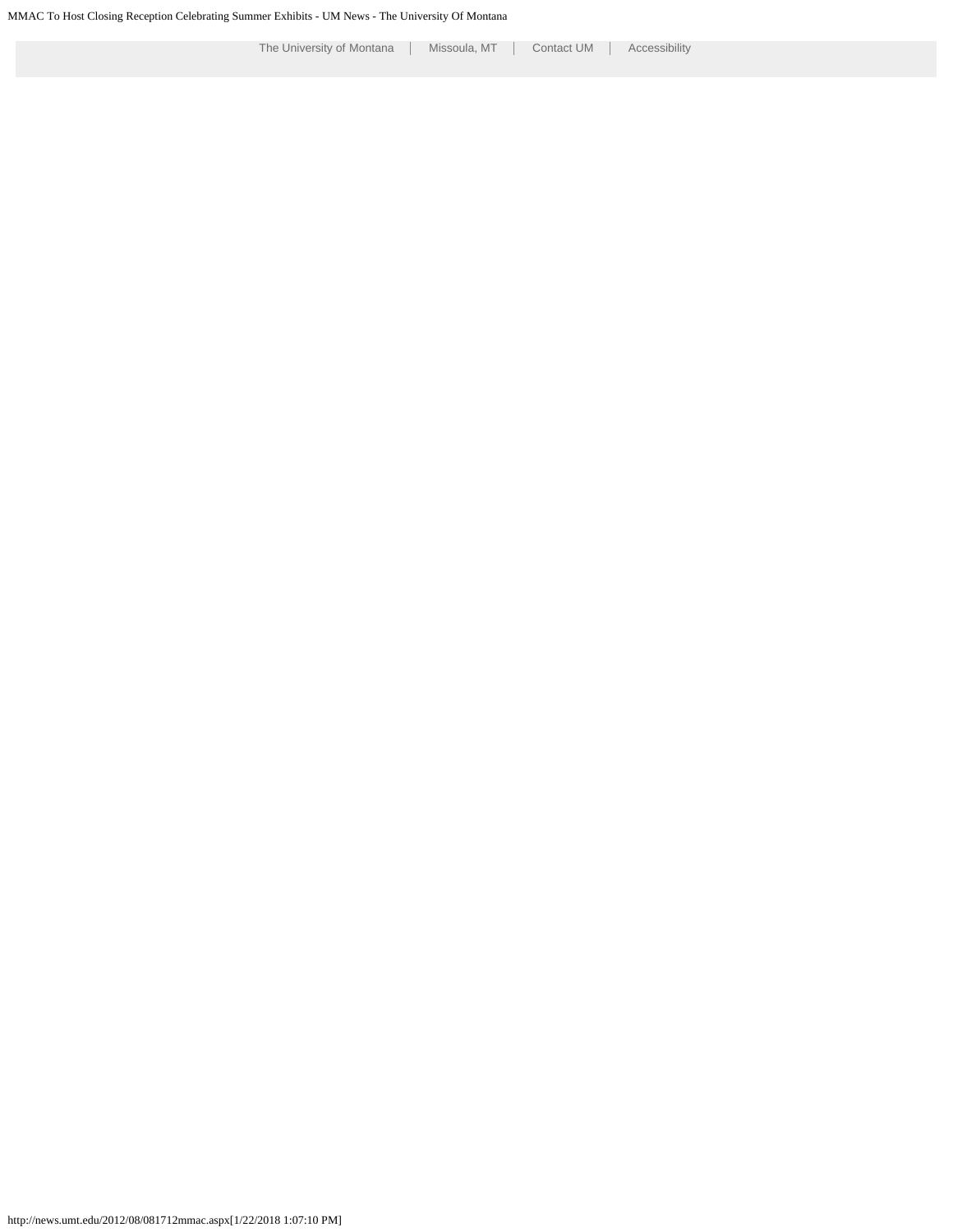<span id="page-30-0"></span>



August 17, 2012

### **MISSOULA** ―

Celebrating 40 years of performances, Montana Shakespeare in the Parks is once again coming to The University of Montana Oval to perform "The Twelfth Night" and "Hamlet" on Monday and Tuesday, Aug. 27-28.

The troupe will perform "The Twelfth Night" at 6 p.m. on Monday and "Hamlet" at 6 p.m. on Tuesday. Audiences are encouraged to arrive early with chairs, blankets, a picnic and friends and family to enjoy the evening. Both performances are free and open to the public.

The troupe expects to put on 76 performances in 59 communities in the region. The company features 10 professional actors who were selected by national auditions. They tour without technical assistance to bring live theatre to communities primarily in rural areas.

The company launched its 10-week tour with eight performances in Bozeman before hitting the road July 2. It will conclude the summer tour Sept. 9.

"This summer, audiences of more than 30,000 people will be treated to two wonderful performances that cover the broad perspective of Shakespeare's genius as a playwright," said Joel Jahnke, MSIP's artistic director and a professor of theater at Montana State University.

Jahnke directs "Hamlet," which he said is almost universally hailed as the greatest play ever written in the English language. Associate Artistic Director William Brown directs "The Twelfth Night," Shakespeare's comedy of wild infatuation and mistaken identities.

The UM performances are sponsored by the University Center. For more information, go to [http://life.umt.edu/uc/ucsi/SIN/fun/shakespeare.php.](http://life.umt.edu/uc/ucsi/SIN/fun/shakespeare.php) For more information on the plays and a complete tour schedule, visit the company's website at [http://www.shakespeareintheparks.org](http://www.shakespeareintheparks.org/).

###

ML/all

Local

081712park

**Contact:** Mary Lester, UC Game Room and Theater manager, 406-243-5590, [mary.lester@mso.umt.edu](mailto:mary.lester@mso.umt.edu).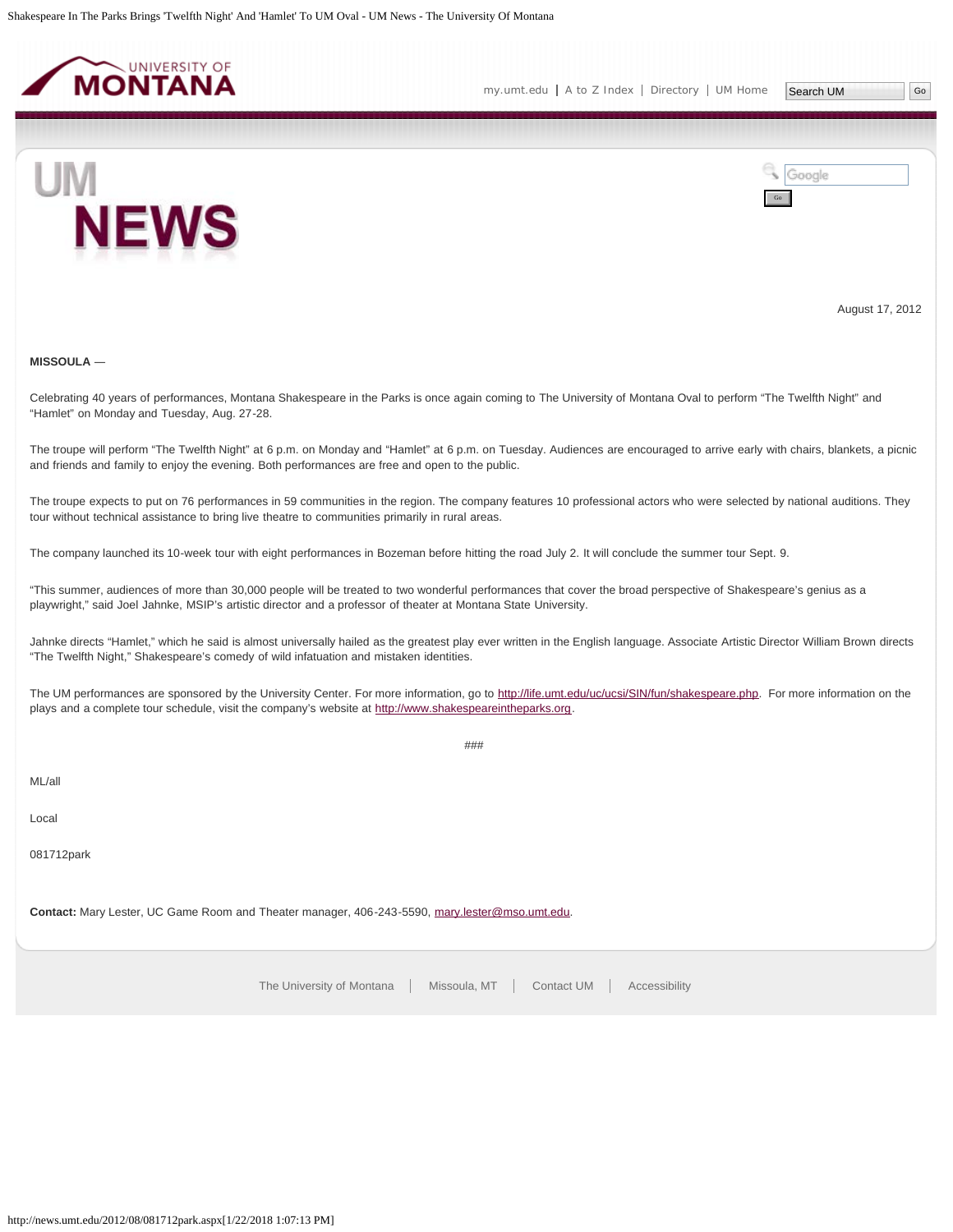<span id="page-31-0"></span>



August 15, 2012

#### **MISSOULA**–

Montana Superintendent Denise Juneau recently asked 19 Montana Campus Compact AmeriCorps VISTA (Volunteers in Service to America) members to raise their right hand and take the oath of service on the Capitol steps in Helena.

Over the next year, these MTCC VISTAs will work with campus partners to further community-driven anti-poverty efforts in the areas of education, veterans/military family support, economic opportunity and healthy futures.

The projects MTCC VISTAs will work on over the next year include building community and school gardens, developing programming for safe after-school activities for kids, leveraging volunteers and funding for local nonprofits, and creating a training program for low-income individuals to gain job skills.

"MTCC AmeriCorps VISTA members commit a year of their lives to leveraging resources of higher education, in the form of student volunteers, to meet critical community needs," said Brian Christianson, MTCC VISTA program manager. "When this works, mutually beneficial, long-term partnerships develop between community organizations and higher education institutions, providing college students exciting civic-engagement opportunities, while addressing the most pressing issues facing their communities."

VISTA members come to Montana from all over the country to serve a one-year term to forge campus-community partnerships around the state of Montana. In addition to working with low-income populations, VISTAs take a vow of poverty and are prohibited from holding outside employment. At the end of their term of service, they receive an education award that can be used to pay off student loans or further their education.

VISTA members make a big impact on the communities they serve. In the past year, MTCC VISTAs generated \$286,166 in cash and in-kind donations for projects addressing poverty problems in Montana. Additionally, MTCC VISTAs recruited more than 2,000 volunteers who contributed more than 18,000 hours of service.

The following members comprise the incoming class of MTCC VISTA members:

- Adrianna Ely, serving with Missoula County Public Schools in Missoula
- Stevie John, serving with the Missoula Food Bank in Missoula
- Jordan Backstrom, serving with the National Affordable Housing Network in Butte
- Rich Collins, serving with Hopa Mountain in Bozeman
- Elizabeth Higgins, serving with Great Falls College- MSU
- Michael McConnell, serving with Sunburst Unlimited in Great Falls
- Kimbra Buerschaper, serving with Flathead Valley Community College in Kalispell
- Liz Cleek, serving with Gallatin Valley YMCA in Bozeman
- Hannah Jensen, serving with HRDC Home Stay Program in Bozeman
- Shay Farmer, serving with Mission Mountain Food Enterprise Center in Ronan
- Gladys Walter, serving with Helena Public Schools in Helena
- Michael Stone, serving with Opportunity Link in Havre
- Donna Bulatowicz, serving with the Garfield Literacy Project in Billings
- Alison Ross, serving with the University of Montana Campus Community Garden in Dillon
- Hannah Kooistra, serving with Home Resource in Missoula
- Zoe Carlberg, serving with National Center for Appropriate Technology in Butte
- Robin McClanahan, serving with Habitat for Humanity of the Flathead Valley in Kalispell
- Kelsey Nix, serving with Girl Scouts of Montana and Wyoming in Billings

This year's class also includes two members who re-enrolled for a second year of VISTA:

Robyn Hegland, serving with WORD Inc. in Missoula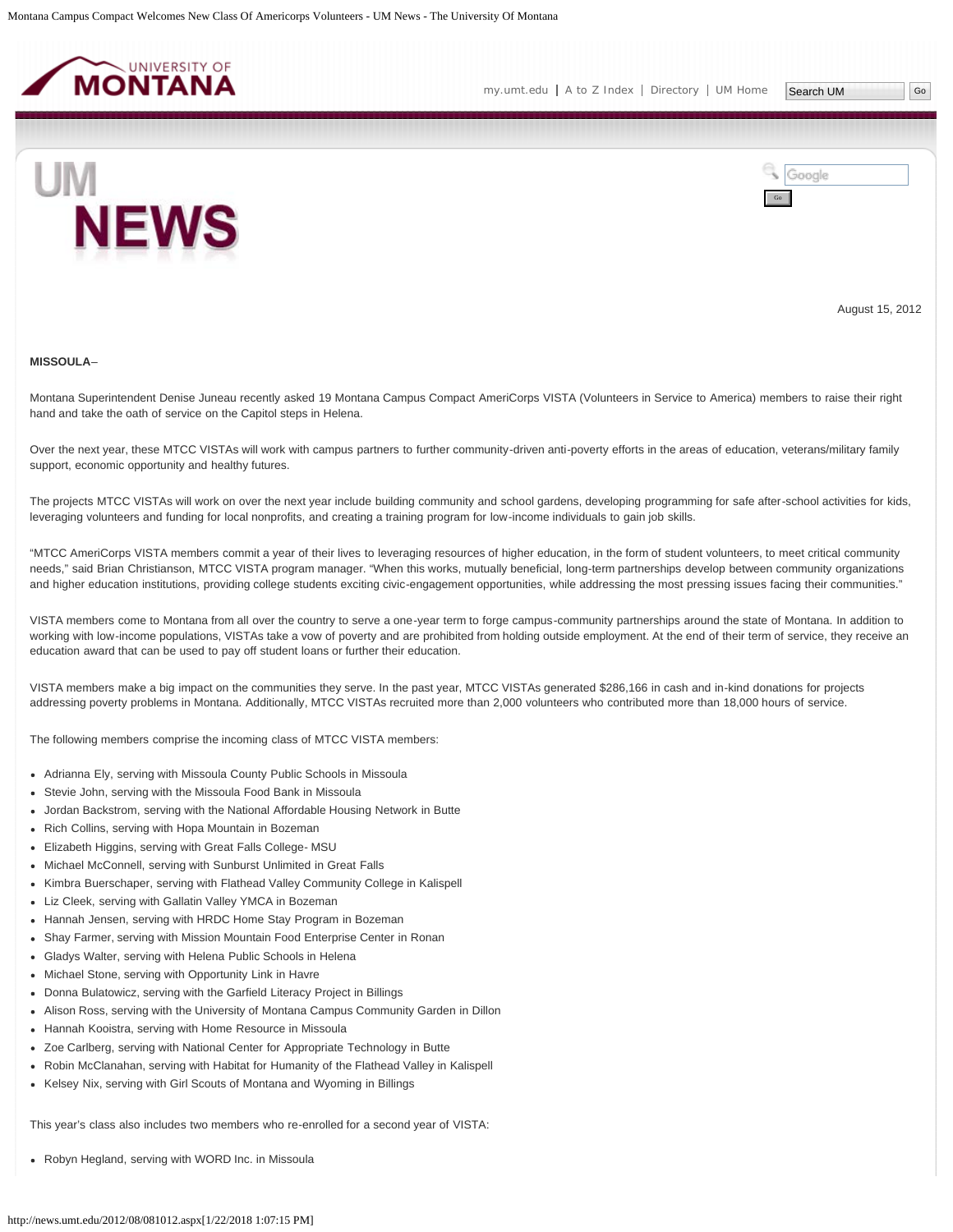Montana Campus Compact Welcomes New Class Of Americorps Volunteers - UM News - The University Of Montana

Ellen Missert, serving with Smile MT! in Bozeman

The Montana Campus Compact, headquartered in Missoula at The University of Montana, is Montana's largest higher education network.

MTCC member campuses include: Aaniiih Nakoda College, Blackfeet Community College, Carroll College, Dawson Community College, Flathead Valley Community College, Fort Peck Community College, Little Big Horn College, Miles Community College, Montana State University-Billings, Montana State University-Bozeman, Montana State University-Great Falls, Montana State University-Northern, Montana Tech of The University of Montana, Rocky Mountain College, Salish Kootenai College, Stone Child College, The University of Montana-Missoula, The University of Montana-Helena, The University of Montana Western and University of Great Falls. MTCC also works with campuses in neighboring regional states.

###

AO/all

**State** 

081012

**Contact:** Amanda Opitz, AmeriCorps VISTA leader, Campus Compact at UM, 406-243-5451, [vistaleader@mtcompact.org](mailto:vistaleader@mtcompact.org).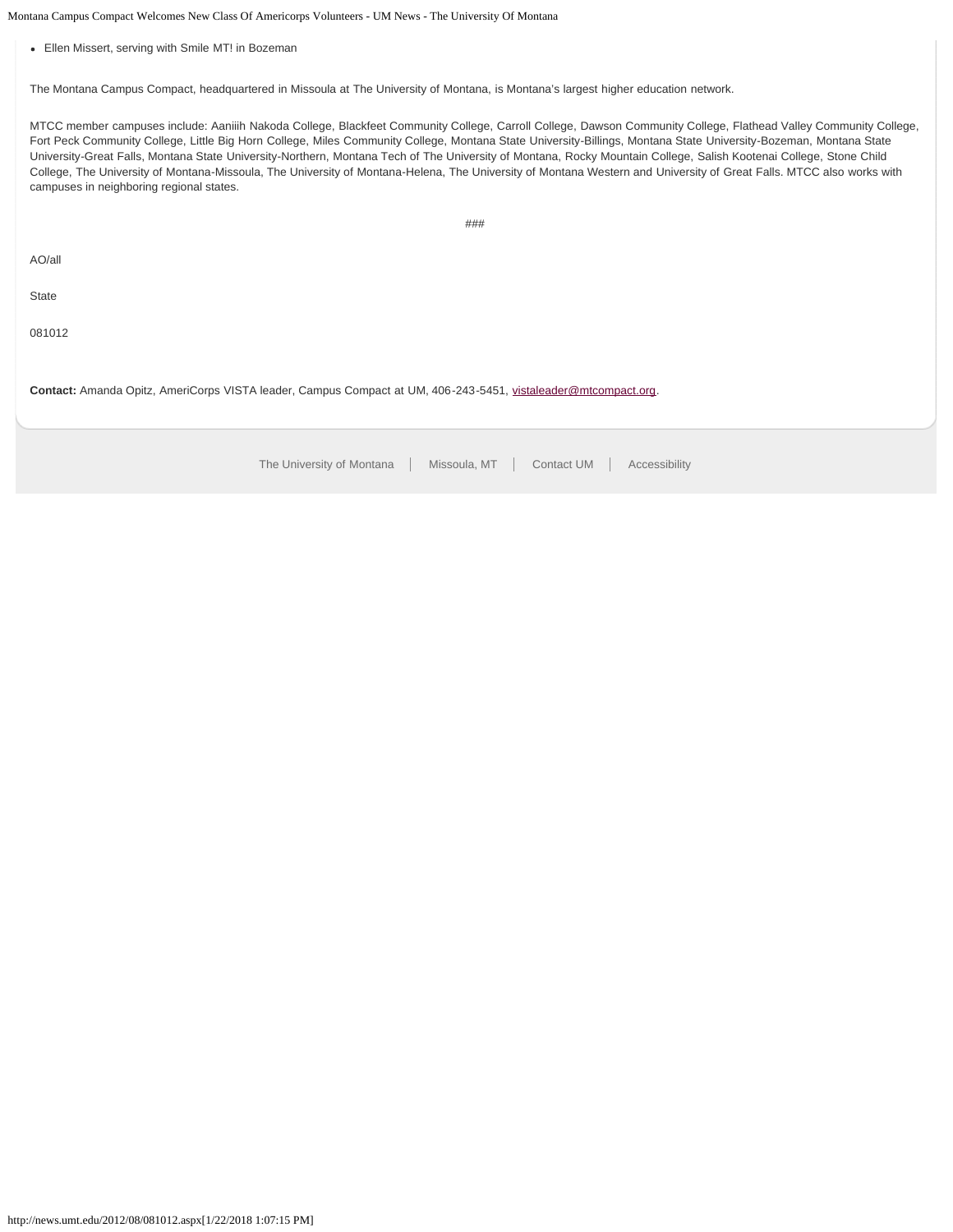<span id="page-33-0"></span>



August 15, 2012

# **MISSOULA** –

University of Montana President Royce C. Engstrom will outline UM's institutional priorities for the upcoming academic year during his annual State of the University address at 10 a.m. Friday, Aug. 24.

The public is invited to the event, which will be held in the Montana Theatre of UM's Performing Arts and Radio/Television Center. Refreshments will be available starting at 9:30 a.m. in the PAR/TV Center lobby.

A press conference will follow the address in the Montana Theatre, and a public question-and-answer session will also take place immediately after the address in the Masquer Theatre of the PAR/TV Center. UM Provost Perry Brown will moderate the public session until President Engstrom has finished the press conference.

###

BP

Local

081412pres

**Contact:** Office of the President, 406-246-2311, [prestalk@umontana.edu](mailto:prestalk@umontana.edu).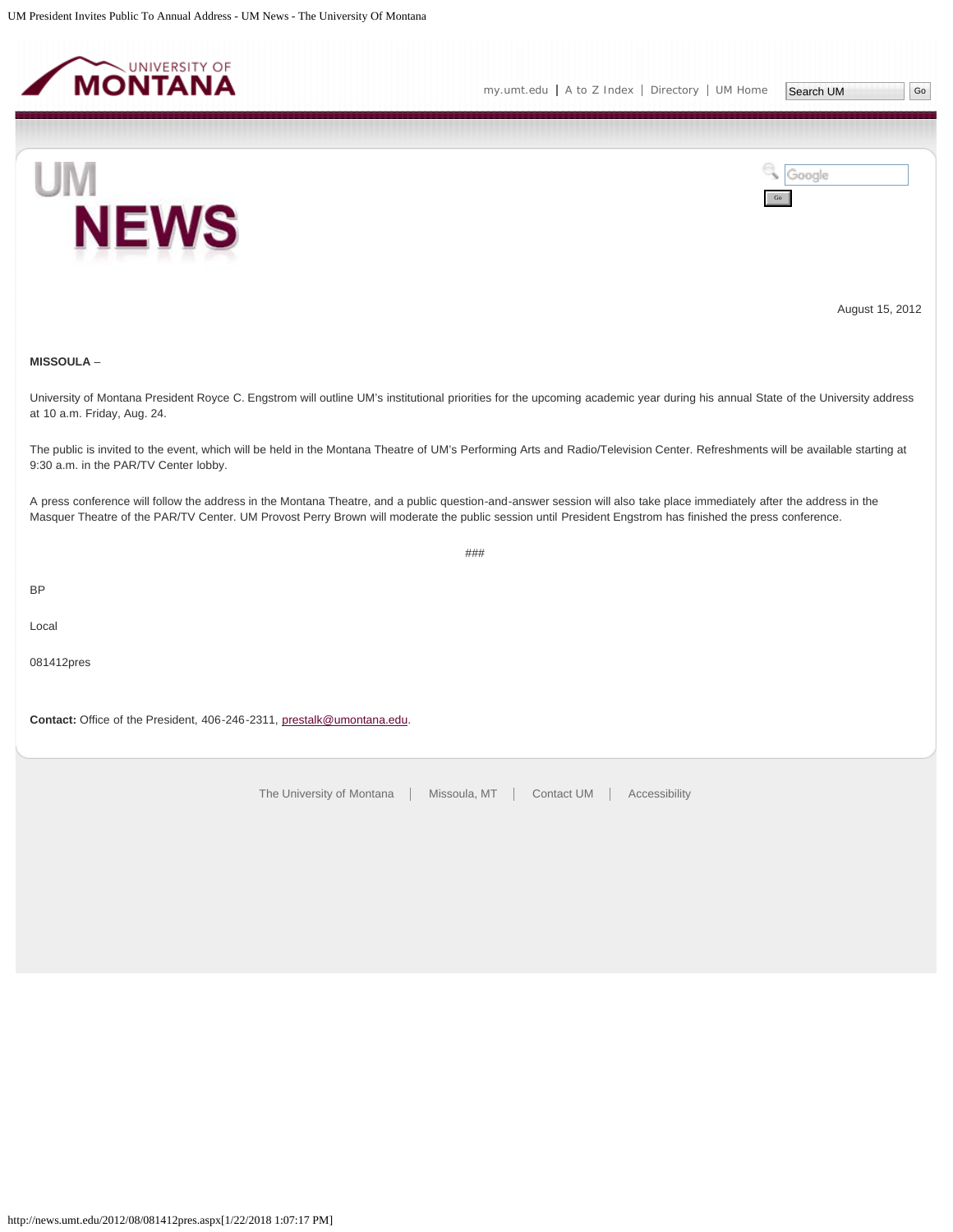<span id="page-34-0"></span>

**NEWS** 

UM





August 14, 2012

University of Montana faculty and staff are invited to join Enrollment Services, Residence Life, Dining Services, the Alumni Association and The Bookstore at UM in helping students move into the residence halls as part of the Move-in Crew.

Volunteer slots are available any time between 10 a.m. and 6 p.m. Wednesday, Aug. 22, and Saturday, Aug. 25. Volunteers on the Move-in Crew are some of the first welcoming faces new students and their families see when they arrive in Missoula.

Volunteers who donate two or more hours on the Move-in Crew will receive a free meal in the Food Zoo and a "Move-in Crew Volunteer" button.

If you are interested in volunteering as part of the crew, call Enrollment Services at 406-243-2388 or email [orientation@mso.umt.edu](mailto:orientation@mso.umt.edu) with your name, time you would like to volunteer and residence hall preference. The final deadline to register to volunteer is Friday, Aug. 17.

###

BP

Campus

081412move

**Contact:** Enrollment Services, 406-243-2388, [rientation@mso.umt.edu](mailto:rientation@mso.umt.edu).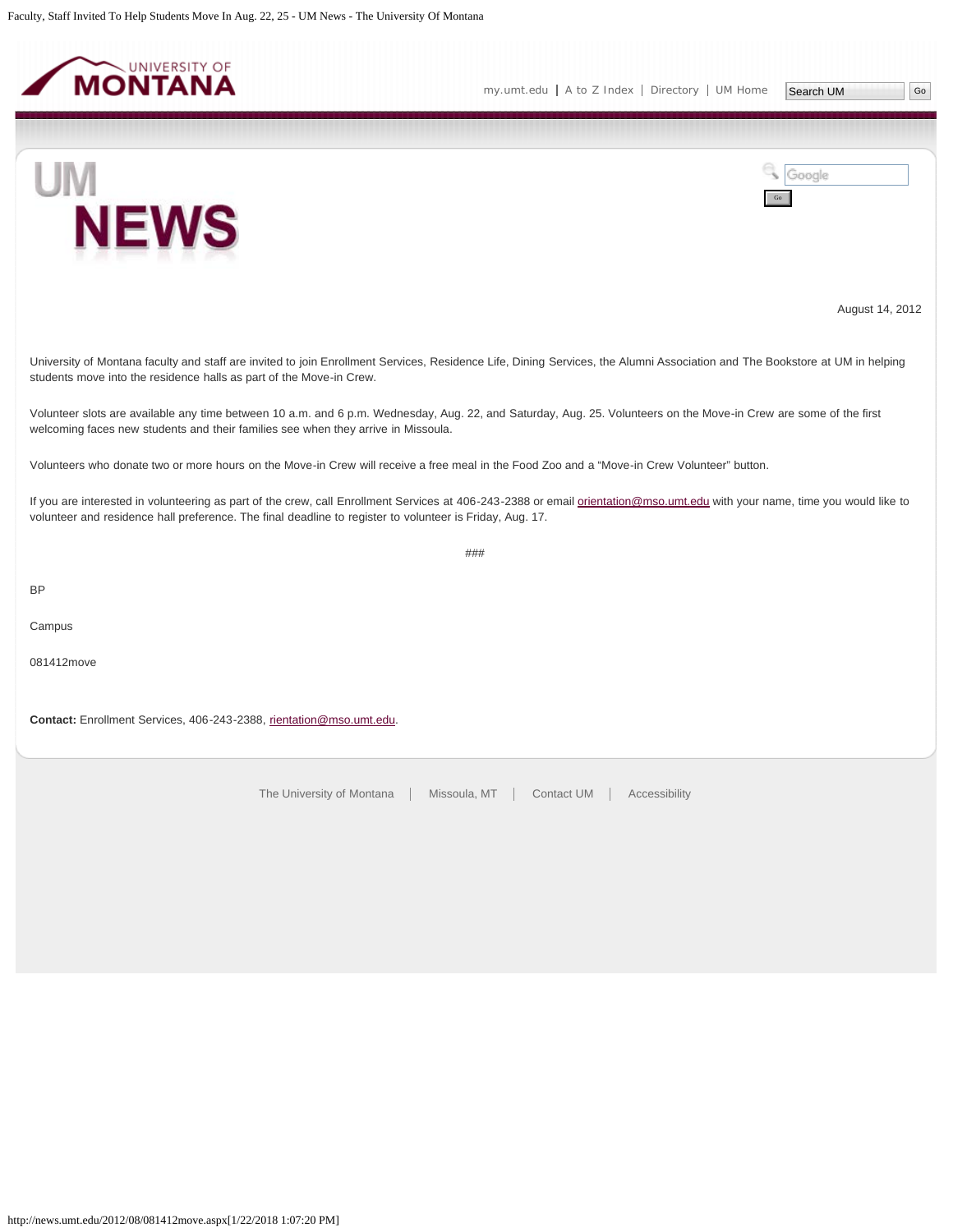<span id="page-35-0"></span>



August 14, 2012

### **MISSOULA** –

Students, faculty and staff will be able to hop a ride to campus again when the Associated Students of The University of Montana start running buses on regular routes Aug. 27, the first day of autumn semester classes.

The buses run Monday through Friday during the academic year on routes from campus to Park-N-Ride locations, including South Avenue to the University Villages apartments, Dornblaser Field and Lewis and Clark Apartments throughout the day, as well as an East Broadway Avenue route every 10 minutes. Special lots on these routes allow students, faculty and staff to park for free and catch the bus to campus.

An additional bus runs between the mountain campus and Missoula College UM (formerly the College of Technology) every 15 minutes.

The buses – nine in total, with six running during the day – were purchased and are maintained with student-approved ASUM transportation fees. Bus service is free and well-used. About 1,500 riders take the bus to and from campus daily, a total of 3,000 rides per day with about 450,000 rides provided last academic year.

Riders are definitely getting their money's worth, too.

"Students invest more than \$1 million dollars in transportation options annually," said ASUM Office of Transportation Director Nancy Wilson.

About 40 percent of riders walk to the ASUM bus stops, expanding the walking district to UM and MC, Wilson added.

The riders who commute on the buses daily also alleviate parking congestion on campus. To increase on-campus parking to accommodate the 1,500 daily riders of the ASUM buses would require a parking garage more than four times the size of the new five-story East Front Street Parking Structure under development downtown.

The buses also provide safe, alternative transportation for students heading downtown with the UDASH shuttle. The service runs until midnight Monday through Wednesday, until 2:30 a.m. with service every 30 minutes on Thursday, and from 7 p.m. to 2:30 a.m. with service every 15 minutes Friday and Saturday. The UDASH runs from the mountain campus to south campus, then downtown and back to mountain campus.

For more information and to see routes, go to<http://www.umt.edu/asum/ot>, and see real-time bus maps at [http://www.asumbus.com](http://www.asumbus.com/). Call ASUM Office of Transportation Director Nancy Wilson at 406-243-4599, or email [nancy.wilson@mso.umt.edu](mailto:nancy.wilson@mso.umt.edu) with questions.

###

BP

Local

081312asum

**Contact:** Nancy Wilson, ASUM Office of Transportation director, 406-243-4599, [nancy.wilson@mso.umt.edu.](mailto:nancy.wilson@mso.umt.edu)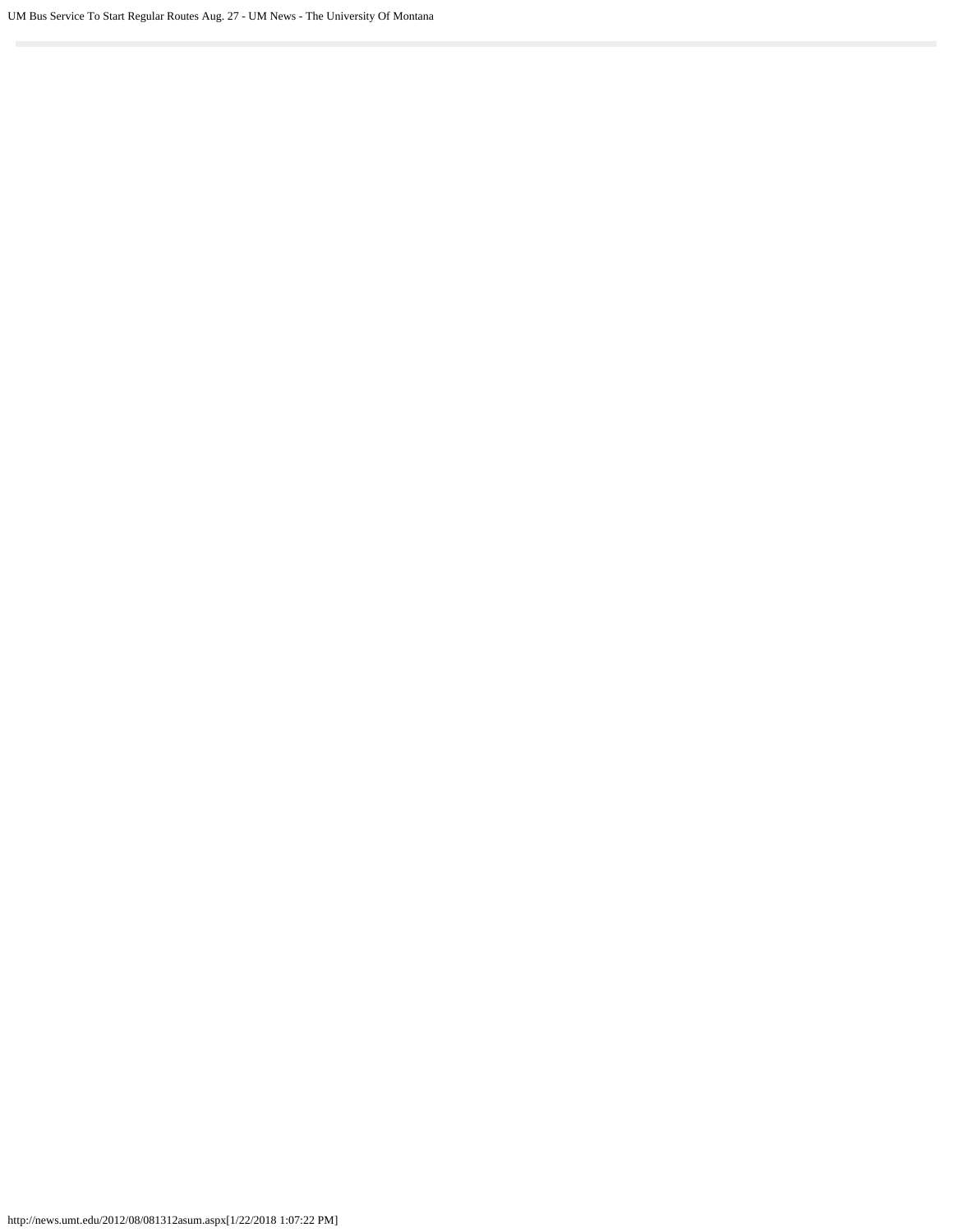<span id="page-37-0"></span>



August 13, 2012

# **MISSOULA –**

Students of The University of Montana College of Forestry and Conservation will receive scholarships to fund experiential learning opportunities, thanks to a recent gift from the family of Marlene and Arne J. Jacobsen.

Arne, a 1953 graduate of the college, established a scholarship fund in 2000 to assist students with travel and expenses associated with field-study programs. His daughter, Heidi Jacobsen-Schley, recently added to that endowed fund with a \$50,000 gift in memory of her mother, Marlene.

The Marlene and Arne J. Jacobsen Endowed Forestry Scholarship will be available to students in the forest management department of the college.

Marlene Jacobsen, who passed away earlier this year, taught junior-high home economics in Great Falls for 27 years. Jacobsen-Schley recalls that wherever they traveled in Montana, Marlene would encounter former students who talked about how much they'd learned from her.

Arne initially established the forestry scholarship to help current students fund travel and field studies. He remembers that his mother had to cash out a life insurance policy to cover the \$200 fee for his own senior forestry field trip.

Twenty-two forestry students have received the scholarship since 2000. The additional funds will allow the college to award students larger gifts to cover field-study program tuition, travel and associated costs.

###

LS/all

State

080912jaco

**Contact:** Leana Schelvan, director of communications, UM College of Forestry and Conservation, 406-243-5257, [leana.schelvan@umontana.edu](mailto:leana.schelvan@umontana.edu).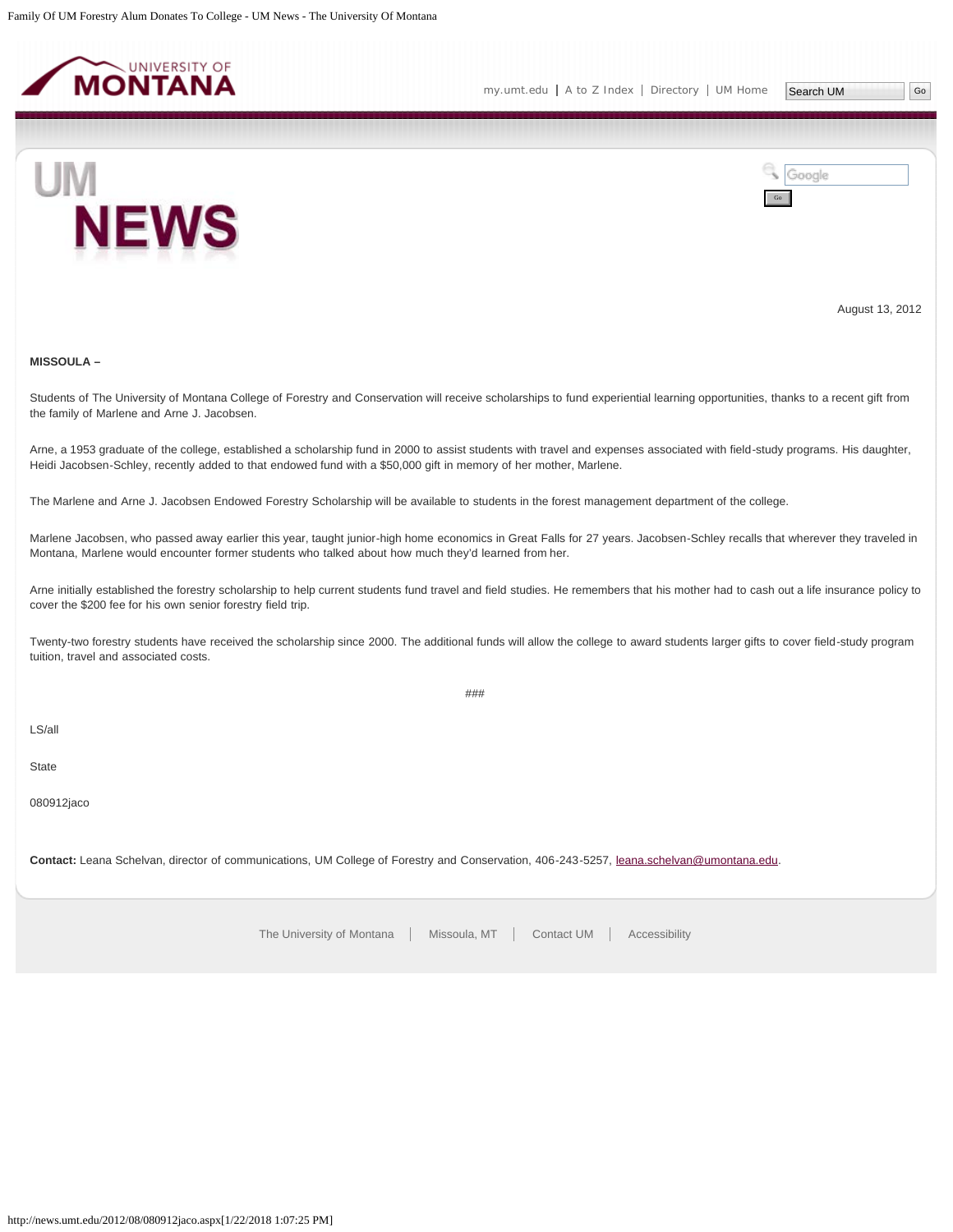<span id="page-38-0"></span>



August 13, 2012

### **MISSOULA –**

Award-winning author Marty Essen will kick off his fall college tour with a benefit for the Bitterroot College of The University of Montana at 7 p.m. Friday, Sept. 7, in the Hamilton Performing Arts Center located at Hamilton High School. Money raised from the performance will help support the Bitterroot College UM's science lab.

"I think it's important to give back to the local community, so every year I try to donate a show," Essen said. "Last year it was a private show for the students at Hamilton High School, and the year before it was the same for Victor High School students. This year I thought it would be fun to do a show that was open to the public."

Tickets cost \$5 for adults and \$3 for seniors and students (K-12 and college), and may be purchased at the door or from BC in advance. For advance ticket sale information, call 406-375-0100 or email [patricia.skinner@umontana.edu](mailto:patricia.skinner@umontana.edu). Recommended participant age is 9 or older.

"Raising money for the college science lab is important, because as a society we all benefit from increased scientific knowledge." Essen said. "Just think how often –both locally and nationally– science is pushed aside in favor of politics. Or worse, scientific theories, such as the relationship between carbon dioxide and climate change, are misconstrued as speculation, not something that has been subjected to rigorous testing and peer-review. Science is the key to progress."

Essen is one of America's most frequently booked college speakers. His show, "Around the World in 90 Minutes," features the best of the thousands of photos he took while traveling the world for his multiple-award-winning book, "Cool Creatures, Hot Planet: Exploring the Seven Continents."

A skilled presenter, Essen mixes information about critical environmental issues and new scientific discoveries with exhilarating globetrotting stories.

Following the BC benefit, Essen will head to the East Coast on a tour that includes colleges in Pennsylvania, Virginia, Maryland, Indiana and Tennessee.

"Aside from my show at the Hamilton PAC, two shows I'm really looking forward to are the University of Maryland-Baltimore and Purdue University," said Essen. "I've been on all seven continents and in 49 of the 50 states, but I've never been to Maryland. The University of Maryland show will complete that list. As for Purdue, anytime I can speak at a Big Ten college it's an honor."

Essen has been the Association for the Promotion of Campus Activities' No.1 booked college speaker for 38 out of the past 45 months, and Campus Activities Magazine named him one of their "Hot Speaker" picks for 2011.

Highlights of "Around the World in 90 Minutes" include:

- Amazing animal facts,
- Debunking animal myths,
- Cuddly wallaroos and spiny walking sticks,
- Charging elephants and howling wolves,
- Deadly snakes and friendly penguins,
- Bizarre creatures and endangered species,
- Swimming with piranhas,
- Kayaking in the rainforest,
- Hiking with the Porcupine caribou migration,
- Rafting with humpback whales and
- Surviving a hippo attack in Zimbabwe.

ME/all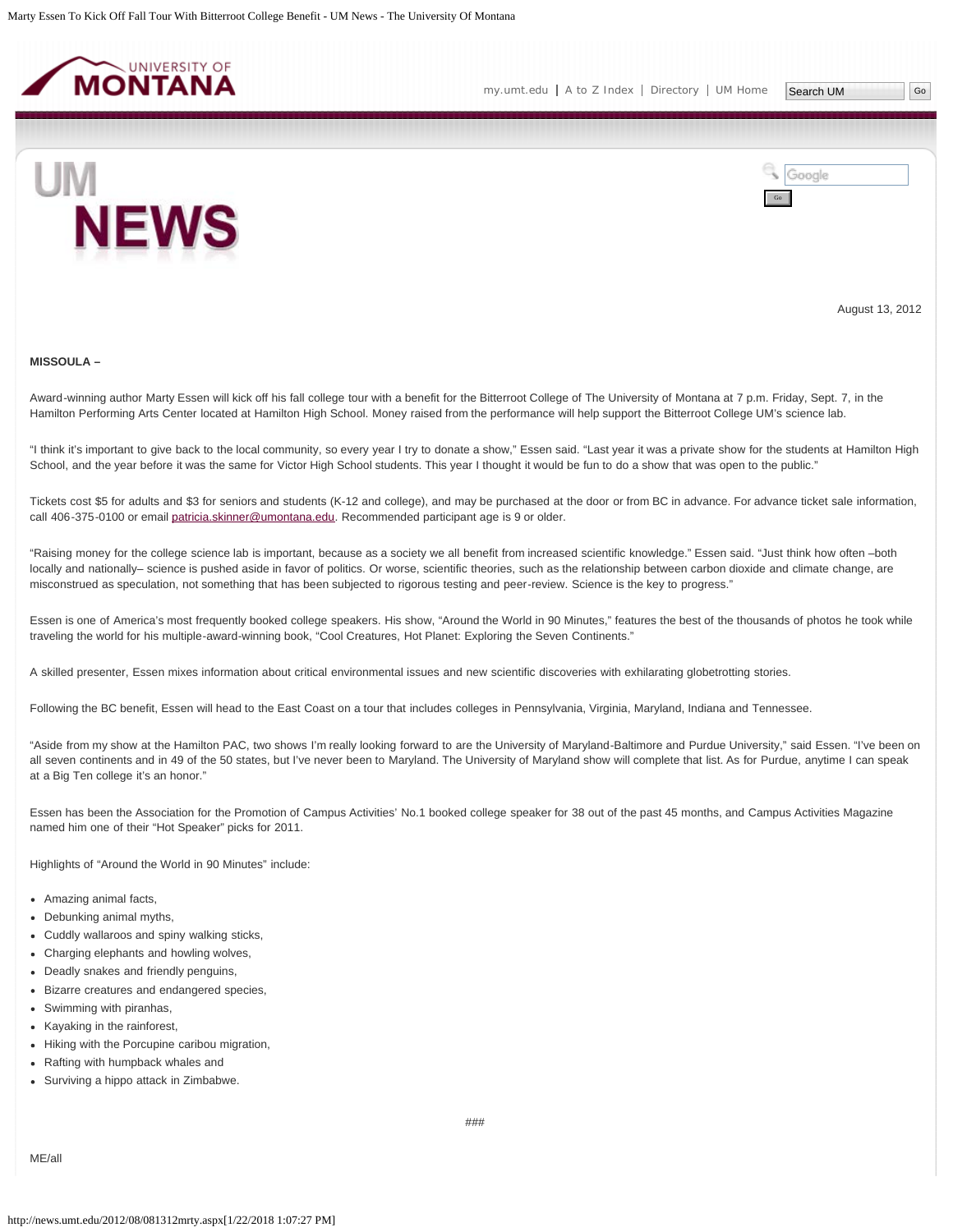Marty Essen To Kick Off Fall Tour With Bitterroot College Benefit - UM News - The University Of Montana

Local, Ravalli Republic

081312mrty

Contact: Victoria Clark, director, Bitterroot College of The University of Montana, 406-375-0100, [victoria.clark@umontana.edu.](mailto:victoria.clark@umontana.edu)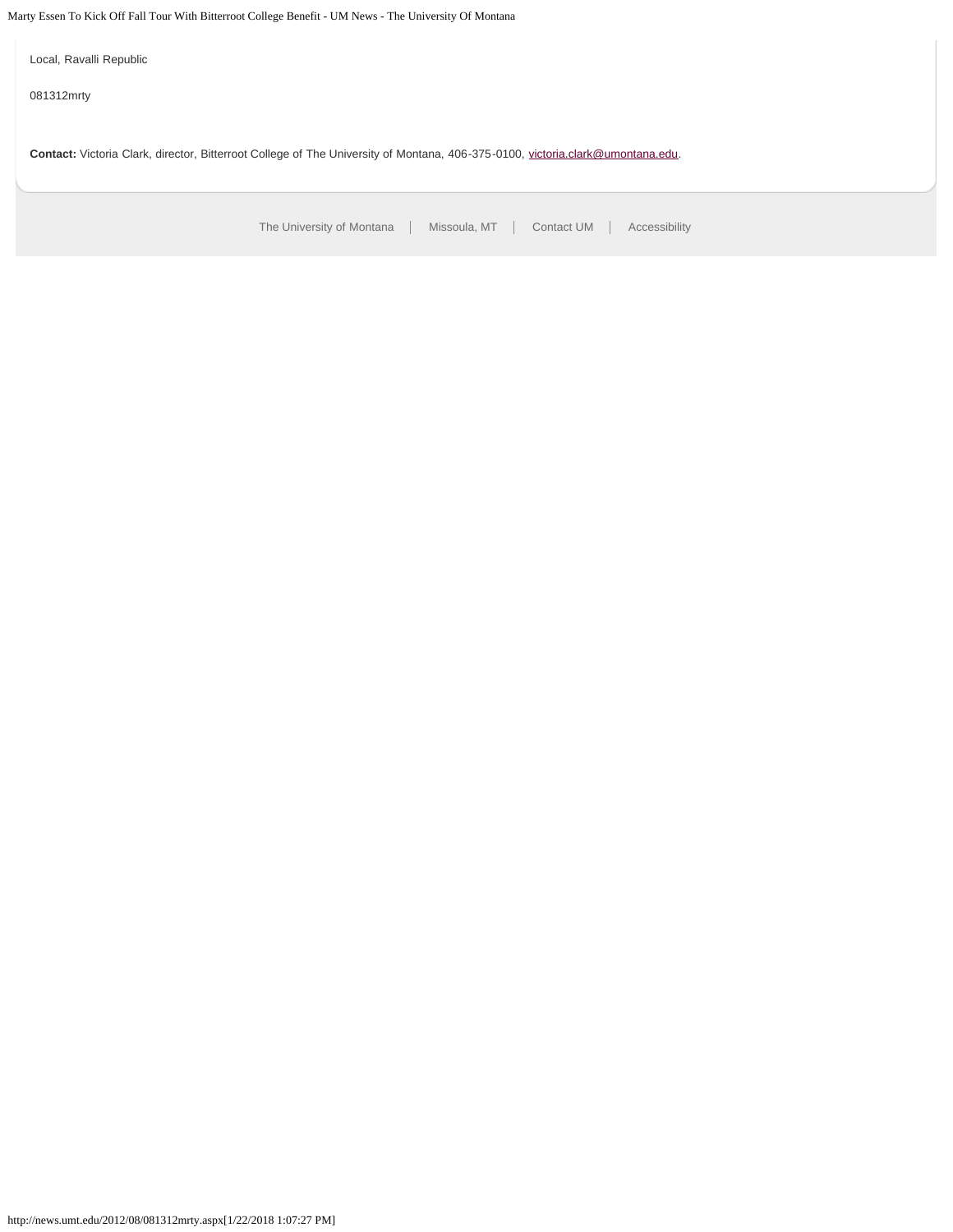<span id="page-40-0"></span>



August 06, 2012

#### **MISSOULA –**

American Indian students will have a unique opportunity to join their classmates in learning about The University of Montana campus, programs and services as part of the 4th Annual Day of Welcome Moving Camp Orientation on Wednesday, Aug. 22.

The Moving Camp Orientation, hosted by UM's American Indian Student Services, allows students to enter their new environment while tying into the tradition of Native American "moving camps." Tribes moved camp primarily during hunting season to follow bison and secure future survival and prosperity, according to AISS. Students can now "move camp" with their classmates and learn ways to secure their future success and prosperity as part of the UM community.

The day aims to address the sometimes overwhelming economic and social changes that occur when native students relocate to Missoula and UM. The Day of Welcome events help ease the transition and afford students the chance to build friendships, and learn about services and opportunities while forming a supportive social network.

"We are enthusiastic about the upcoming academic year, starting with the Moving Camp," said AISS Director Fredricka Hunter. "We have a great lineup of events to support native students on The University of Montana campus. It's always an exciting time to see the journey of our native students moving from their community and transitioning to become part of the UM community. With this move comes change, challenge and growth."

The Day of Welcome will begin with a traditional prayer led by an elder in the Bonnie HeavyRunner Gathering Place at The Payne Family Native American Center and an introduction from UM President Royce Engstrom, Vice President of Student Affairs Teresa Branch, Dean of Students Randy Voorhees and Provost Perry Brown.

Students will have the opportunity to join the UM Student Involvement Network for team-building activities and explore campus offices and departments throughout the day, including Admissions and Enrollment Services, the Office for Student Success, the Office for Civic Engagement, Financial Aid Services and the Missoula Indian Center.

The AISS advisory council will mingle with students during lunch, and the afternoon will finish with informational games and door prizes donated by campus and community supporters.

###

For more information, call AISS Program Assistant Jinann Bitar at 406-243-6305 or email [jinann.bitar@umontana.edu](mailto:jinann.bitar@umontana.edu).

BP Western Montana 080612camp

**Contact:** Jinann Bitar, American Indian Student Services program assistant, 406-243-6305, [jinann.bitar@umontana.edu.](mailto:jinann.bitar@umontana.edu)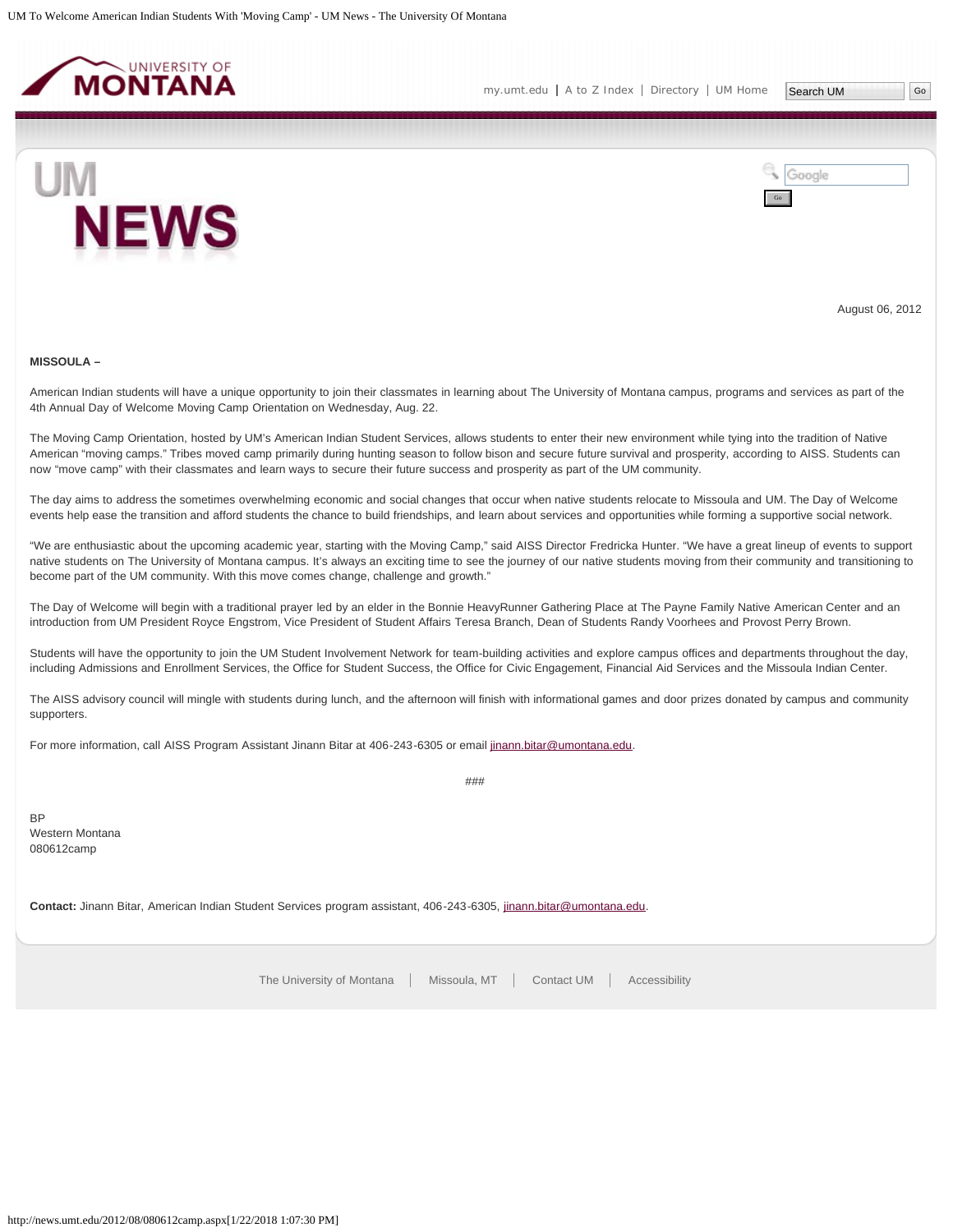<span id="page-41-0"></span>



August 20, 2012

#### **MISSOULA –**

University of Montana glaciologist Joel Harper and his partners have been awarded a \$1.3 million grant to study movement of the Greenland ice sheet.

The National Science Foundation grant funds a project titled "Collaborative Research: In Situ Borehole Measurements to Partition the Velocity of the Greenland Ice Sheet into Deformation and Basal Sliding Components."

Harper, an associate professor in UM's Department of Geosciences, said \$590,000 of the grant will come to UM, \$527,000 will go to a collaborator at the University of Wyoming and \$200,000 will fund helicopter work in Greenland.

"The purpose of the project is to improve our ability to model the movement of ice sheets, which are a very important component of Earth's climate system," Harper said. "The research will investigate the mechanical properties of glacier ice that dictate how ice flows and deforms when force is applied to it."

He said ice is a fluid much like honey or thick pancake batter and has complex mechanical properties. Ice flows when squeezed. But if one squeezes ice twice as hard, it doesn't flow twice as fast. Instead it flows three to four times faster.

"Our current understanding of this complicated behavior is primarily based on experiments done in the laboratory with manufactured ice, so it's not real glacier ice," Harper said. "Ice in the Greenland and the Antarctic ice sheets, however, can have crystals bigger than softballs and large variations in temperature. It also can contain impurities such as wind-blown dust and salt."

He said these factors all complicate the mechanical characteristics of a massive ice sheet and leave scientists with a poor understanding of how the ice deforms under the force of gravity as it flows outward from the sheet's center.

"To address this problem, we will drill nine boreholes 800 meters deep into the Greenland ice sheet," Harper said. "The holes will be drilled with a custom drill we made ourselves that melts a 15-centimeter-wide hole through the ice. The boreholes will be fitted with sensors for measuring the rate at which the ice deforms under its own weight over a two-year interval."

So instead of making measurements in a laboratory on a 1-cubic-centimeter sample of artificial ice, as others have done in the past, the researchers will measure more than 2 billion cubic meters of real glacier ice. Harper said they will need to learn how to drill through the ice sheet and install sensors all along the boreholes in order to successfully do this.

The project will involve undergraduate and graduate students in the field research, and Jesse Johnson, an ice-sheet modeler in UM's computer science department, will incorporate the findings of the experiments into numerical models for ice-sheet flow.

###

# CBS

State, select national publications

082012joel

**Contact:** JoelHarper, UM geosciences associate professor, 406-243-5867, [joel@mso.umt.edu](mailto:joel@mso.umt.edu).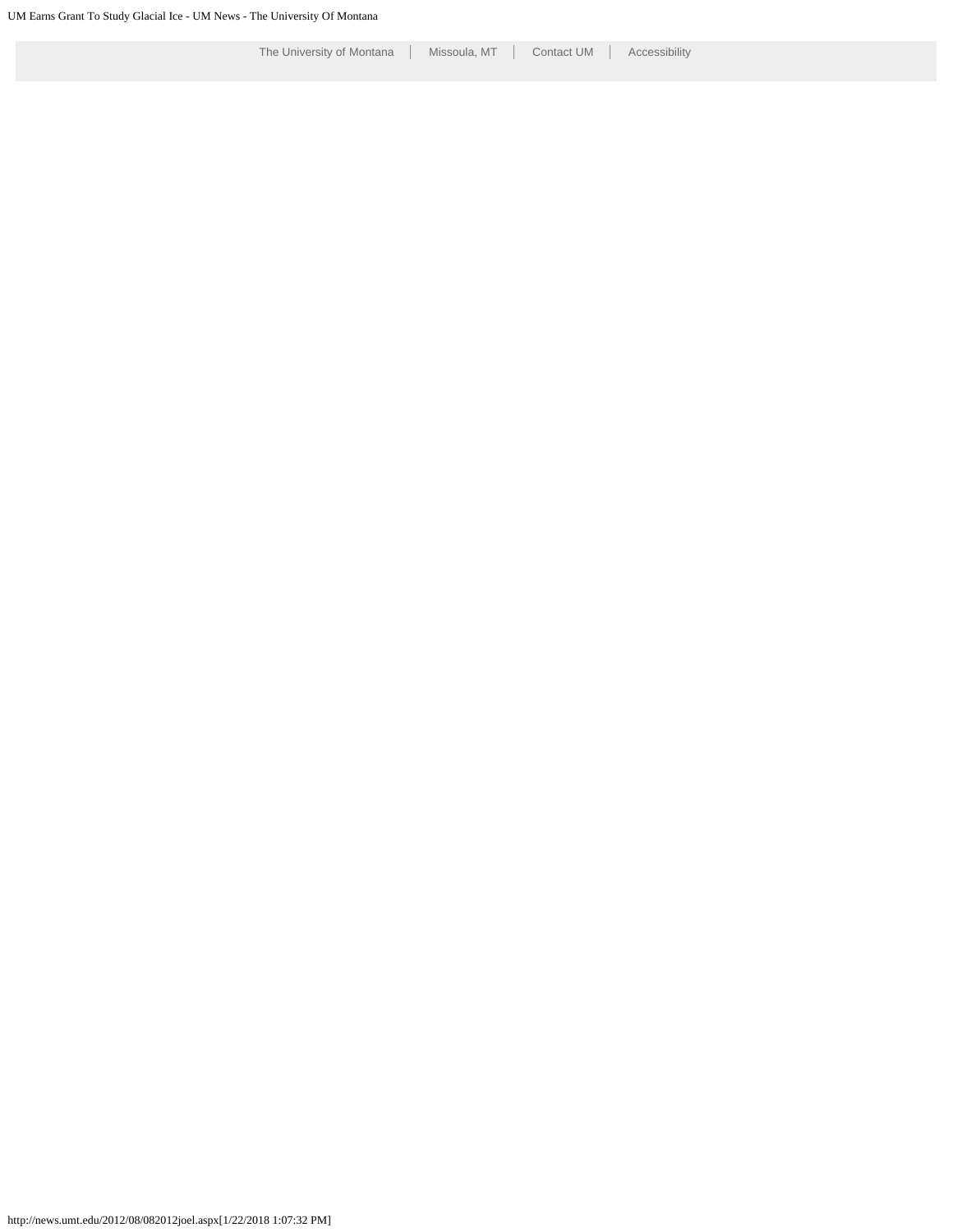<span id="page-43-0"></span>



August 06, 2012

# **MISSOULA –**

The University of Montana is participating in the inaugural "Pledge Your Allegiance for College Colors Day" spirit competition and is asking for fan support to help win the College Colors Day Spirit Cup and \$10,000 toward the general scholarship fund.

By visiting<http://www.espn.com/collegecolorsday>, Griz fans can register to pledge their allegiance to UM as the school with the most college spirit and loyal fan base. All registrants are entered to win weekly \$50 gift cards from ESPN Shop and one of two grand prizes, including a \$500 college shopping spree at ESPN Shop.

College Colors Day is an annual celebration dedicated to promoting the traditions and spirit that embody the college experience by encouraging fans across America to wear their favorite college or university apparel throughout the day on Friday, Aug. 31.

###

The spirit competition is presented by The Collegiate Licensing Company, a division of IMG College, and NCAA Football.

Additional information on College Colors Day and other UM licensing promotions can be found on UM's official licensing Facebook page, <http://www.facebook.com/getyourgrizon>.

EP/js Western Montana 080612clrs

**Contact:** Erika Palmer, director of UM trademarks and licensing, 406-243-2317, [erika.palmer@umontana.edu.](mailto:erika.palmer@umontana.edu)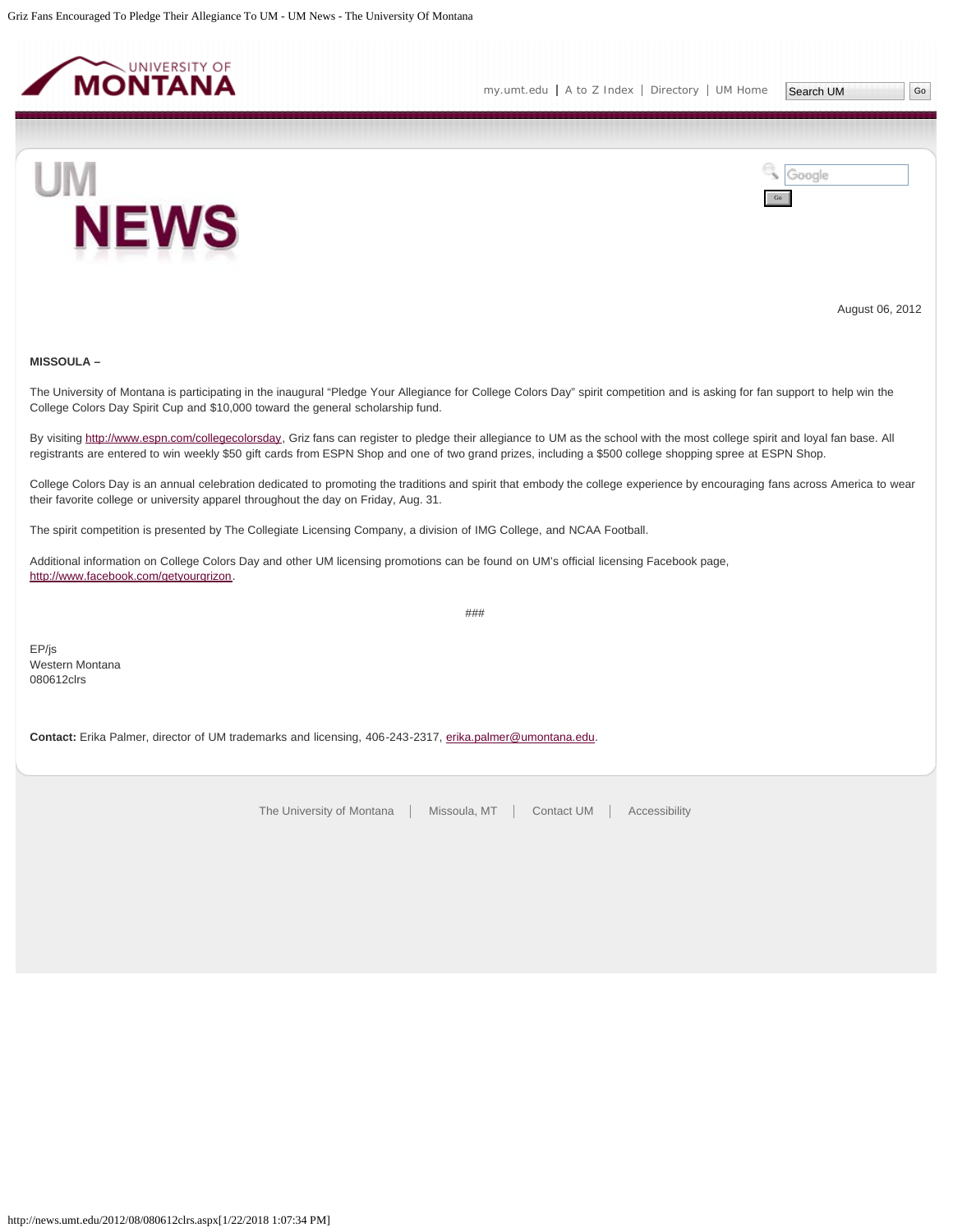<span id="page-44-0"></span>



August 06, 2012

# **MISSOULA –**

The University of Montana will present "An Evening with Mark Twain" in the George and Jane Dennison (formerly known as University) Theatre at 7:30 p.m., Wednesday, Sept. 5.

The play presents Mark Twain, who is played by Kurt Sutton, telling the witty and humorous stories for which he is famous. In addition to Twain's narration, music will invite the audience into Twain's parlor. Twain was a talented musician and played the piano, guitar, banjo and harmonica, as well as sang.

Tickets cost \$15 in advance, \$10 for students and seniors, and children 14 and under are free. Tickets can be purchased at all GrizTix locations, by calling 406-243-4051 or 1-888-MONTANA or online at [http://www.griztix.com.](http://www.griztix.com/)

###

AB 080612mark Local

**Contact:** Tom Webster, director, George and Jane Dennison Theatre, 406-243-2853, [Thomas.Webster@umontana.edu.](mailto:Thomas.Webster@umontana.edu)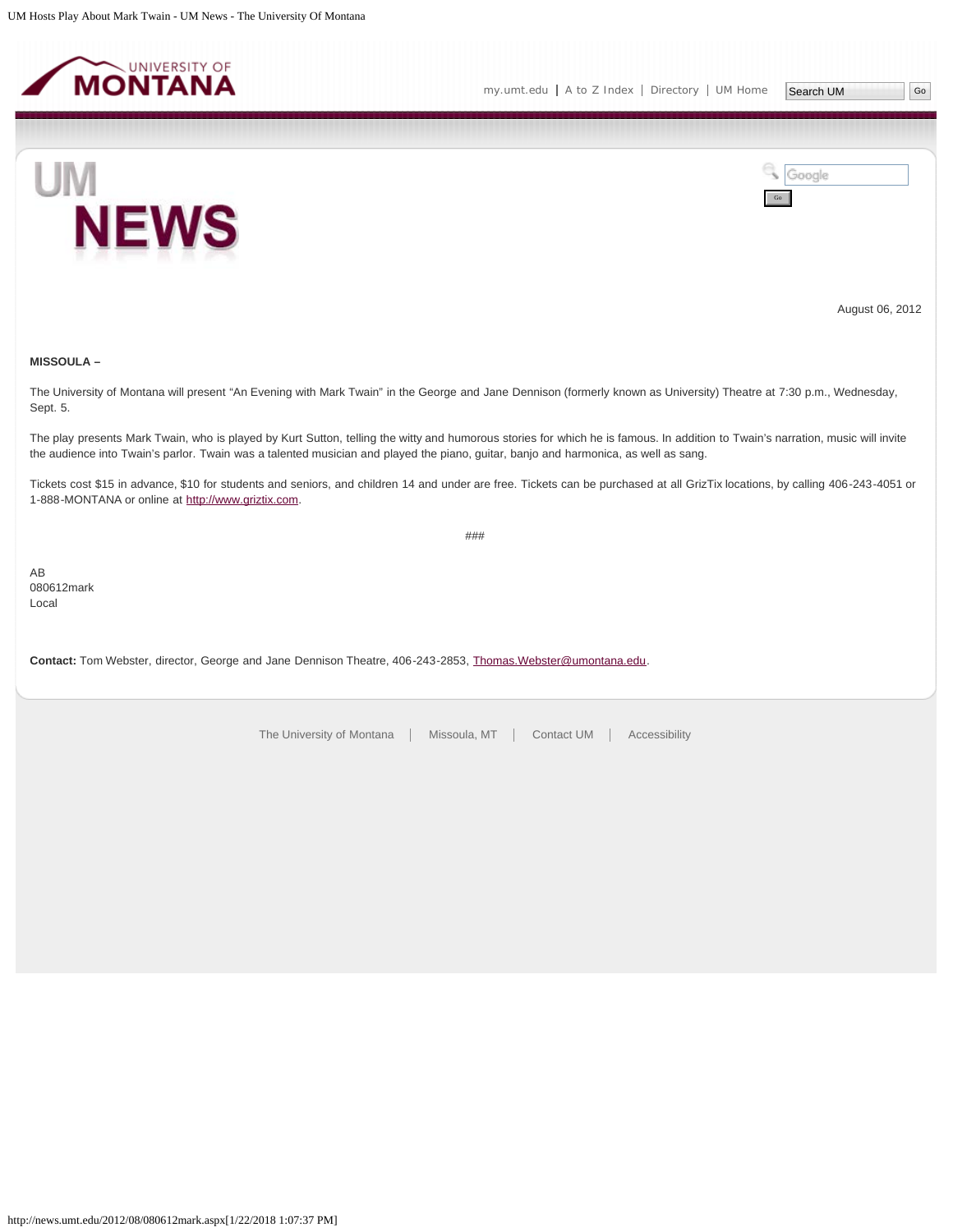<span id="page-45-0"></span>

[my.umt.edu](http://my.umt.edu/) | [A to Z Index](http://www.umt.edu/search/atoz/) | [Directory](http://www.umt.edu/directory/) | [UM Home](http://www.umt.edu/)



Google Go

August 01, 2012

#### **MISSOULA –**

A new professor in The University of Montana's College of Forestry and Conservation led an important nationwide study of climate change last year, which will be featured in an article in the Aug. 2 issue of Nature science journal.

Ashley Ballantyne, an incoming professor of bioclimatology, was the lead researcher on a study of the response of Earth's vegetation and oceans to carbon emissions while he was a postdoctoral researcher at the University of Colorado Boulder. The article poses that Earth absorbs increasing amounts of carbon as emissions continue to rise, though researchers aren't sure if and when plants and oceans will reach their limit.

The study examined global carbon dioxide emissions reports from the past 50 years and compared them to rising levels of CO2 in Earth's atmosphere during that time. The results showed that while CO2 emissions had quadrupled, natural carbon "sinks" – areas that sequester the greenhouse gas – doubled their uptake. Despite the increase in emissions, primarily caused by the burning of fossil fuels, these carbon sinks lessened the warming impact on Earth's climate.

"What we are seeing is that the Earth continues to do the heavy lifting by taking up huge amounts of carbon dioxide, even while humans have done very little to reduce carbon emissions," said Ballantyne. "How long this will continue, we don't know."

Ballantyne said recent studies by others have suggested carbon sinks were declining in some areas around the globe, including parts of the Southern Hemisphere and portions of the world's oceans. But Ballantyne's new study shows global CO2 uptake by the Earth essentially doubled from 1960 to 2010, though increased variations over years and decades suggest some instability in the global carbon cycle.

Researchers are particularly concerned about the increased uptake of CO2 by the world's oceans, which is making them more acidic. Dissolved CO2 changes seawater chemistry by forming carbonic acid, which is known to damage coral, the fundamental structure of coral reef ecosystems that harbor 25 percent of the world's fish species.

Ballantyne's research team used several global CO2 emissions reports for the study, including a report from the U.S. Department of Energy's Carbon Dioxide Information Analysis Center.

According to the study, researchers observed decreased CO2 uptake by Earth's land and oceans in the 1990s, followed by increased CO2 sequestering from 2000 to 2010. Ballantyne said such variations indicate that Earth's carbon cycle must be observed for significantly longer periods of time in order to understand what's occurring.

"When carbon sinks become carbon sources, it will be a very critical time for Earth," said Ballantyne. "We don't see any evidence of that yet, but it's certainly something we should be looking for."

To gather data, researchers from the National Oceanic and Atmospheric Administration and the Scripps Institution of Oceanography measured atmospheric CO2 levels at 40 remote sites around the world, including stations in Antarctica and Mauna Loa Volcano in Hawaii.

The study was funded by the National Research Council, the National Science Foundation and the National Oceanic and Atmospheric Administration. Co-authors of the article, titled "Increase in observed net carbon dioxide uptake by land and oceans during the past 50 years," include CU-Boulder Professor Jim White, CU-Boulder doctoral student Caroline Alden and NOAA scientists John Miller and Pieter Tans.

Ballantyne will begin his new position at UM on Sept. 1, and hopes to continue research into carbon/climate relationships and the interaction between the carbon cycle and global climate systems, as well as the amplification of arctic temperatures and what causes them to rise more quickly than global temperatures.

"What made UM appealing was the strength of the existing department, and for a medium-sized university it has attracted some really good scientists," said Ballantyne. "Both the town and the University were appealing."

And the faculty is also pleased to welcome Ballantyne.

"Dr. Ballantyne epitomizes the kind of young faculty UM can now attract, publishing their research in the highest-impact journals like Nature," said Steve Running, Regents